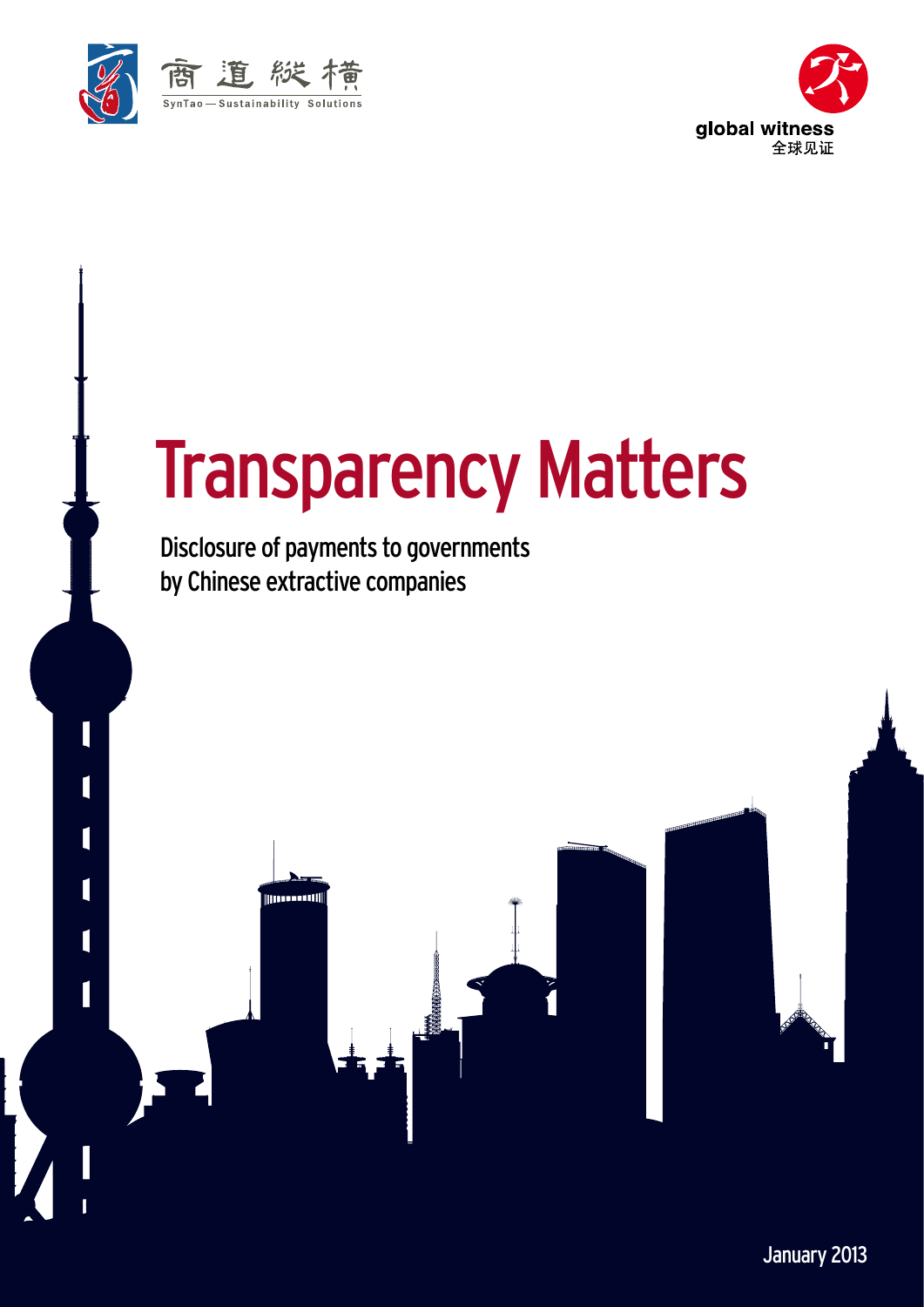# **Acknowledgements**

We would like to thank the following people for their contribution:

- **•** Adina Matisoff, Researcher, Friends of the Earth-US
- **•** Chaoni Huang, Head of Business Development, Trucost
- **•** Dr Xinting Jia, Principal, Mercer
- **•** Hans-Ulrich Beck, Global Director, Research Products, Sustainalytics
- **•** Karl McAlinden, Project Manager, Institute of Public & Environmental Affairs, IPE
- **•** Kwai San Wong, Governance and Sustainable Investment analyst, F&C Investments
- **•** Liang Xiaohui, Chief Researcher, Office for Social Responsibility, China National Textile and Apparel Council (CNTAC)
- **•** Professor Guo Yi, Beijing Technology and Business University (BTBU)
- **•** Saskia van den Dool-Gietman, Senior Advisor Responsible Investment, PGGM Investments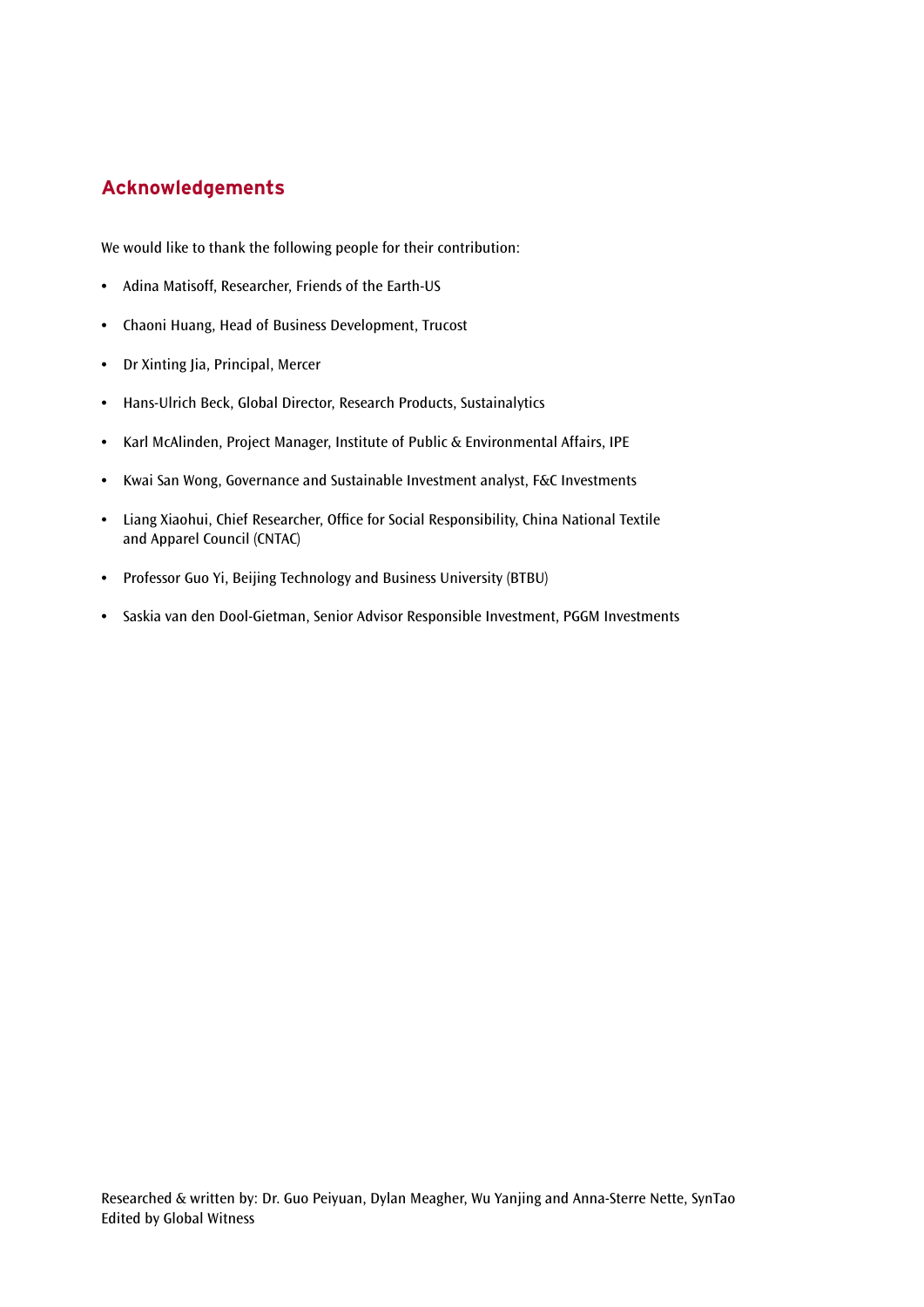# **Contents**

| 1. |                                                                                      |  |
|----|--------------------------------------------------------------------------------------|--|
| 2. |                                                                                      |  |
|    |                                                                                      |  |
|    |                                                                                      |  |
|    |                                                                                      |  |
|    |                                                                                      |  |
|    |                                                                                      |  |
|    |                                                                                      |  |
| 3. |                                                                                      |  |
|    |                                                                                      |  |
|    |                                                                                      |  |
|    |                                                                                      |  |
|    |                                                                                      |  |
|    |                                                                                      |  |
|    |                                                                                      |  |
| 4. |                                                                                      |  |
|    | Indicators used in benchmark analysis of disclosure of Chinese companies 2010/201116 |  |
|    |                                                                                      |  |
|    |                                                                                      |  |
|    |                                                                                      |  |
| 5. |                                                                                      |  |
|    |                                                                                      |  |
| 6. |                                                                                      |  |
| 7. | RECOMMENDATIONS FOR THE SSE TO INCREASE                                              |  |
|    |                                                                                      |  |
|    |                                                                                      |  |
|    |                                                                                      |  |
| 8. |                                                                                      |  |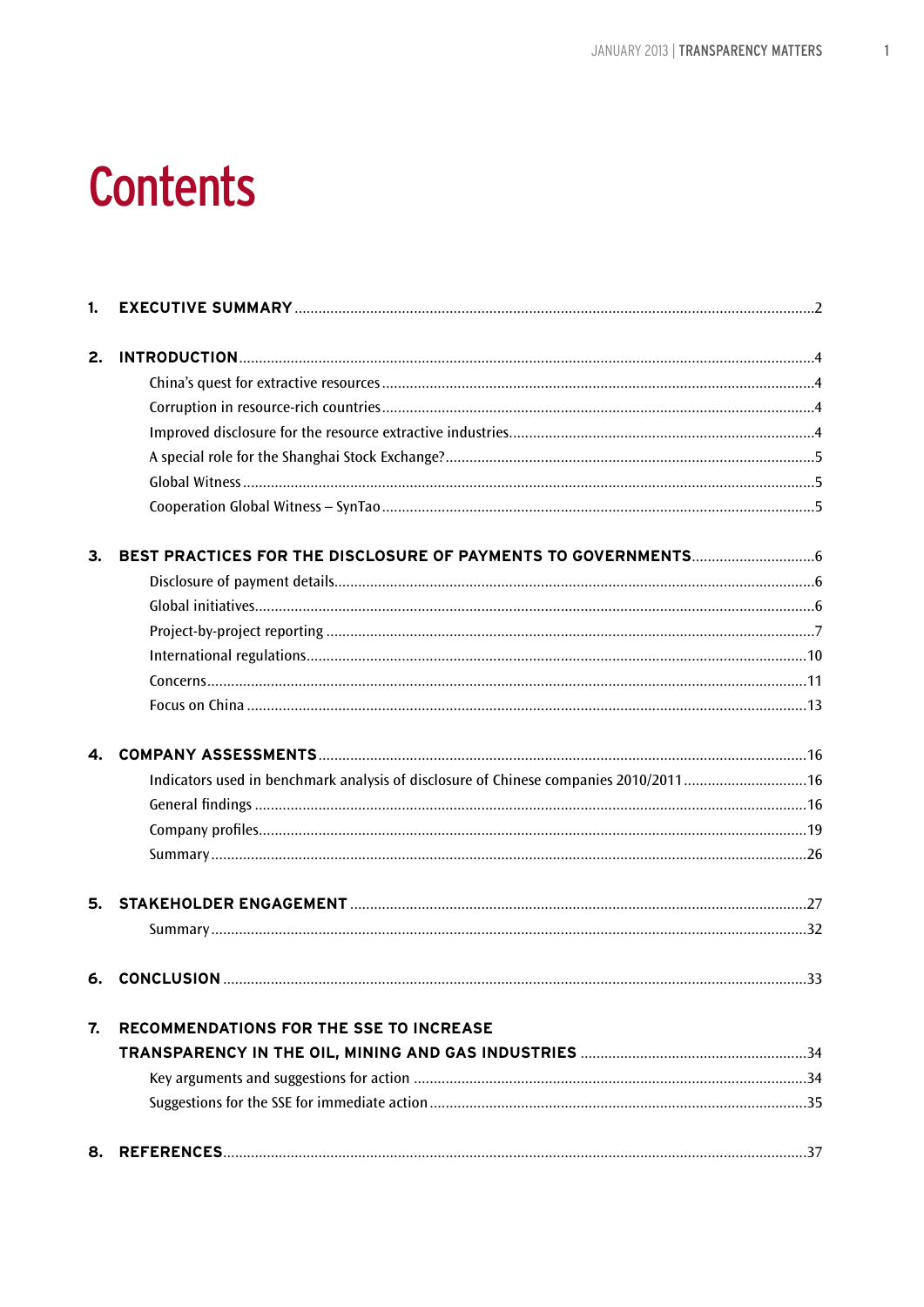# 1. Executive Summary

China's supply of natural resources is a key element in the drive to sustain economic growth and long-term energy security. However, many resource-rich countries that China does business with have fallen victim to the 'resource curse' – the paradox that countries and regions with an abundance of minerals and hydrocarbons tend to have less economic growth, more conflict and corruption, and worse development outcomes than countries with fewer natural resources. As a result, Chinese extractive companies face particular investment and security risks as they extract from resource curse affected countries and regions, making them vulnerable to corruption and instability.

Recent cases of these risks affecting Chinese interests include:

- • Unanswered questions in the Democratic Republic of Congo regarding the accounting of nearly US\$24 million of the Chinese government's "signature bonus" payment for a major resource-forinfrastructure agreement. A Congolese parliamentary commission alleged that it was diverted into an offshore company by Congolese partners.<sup>1</sup>
- International Monetary Fund estimates that, between 2007 and 2010, US\$32 billion in public funds went missing in oil-rich Angola, a country with significant Chinese extractive company activities.<sup>2</sup>
- • A lack of transparency in oil operations in Sudan and South Sudan operated by Chinese and other companies has fuelled mistrust and conflict between the two countries, leading in early 2012 to the total shutdown of production in South Sudan and the military occupation of a major processing facility along the border in Sudan. Both actions have come with a significant cost to Chinese companies and the international oil market.3

Ensuring good resource management and preventing corruption is critical for Chinese companies in running respected, responsible and sustainable operations. Mr Xi Jinping, the newly-appointed Chairman of the Chinese Communist Party, has spoken strongly about the risk that corruption plays to China's national wellbeing and security.

Greater transparency in the extractive industries is an important first step towards tackling corruption. An

emerging global consensus holds that transparency is needed in the payments made by extractive companies to governments in order to help prevent corruption and the conflict associated with it. Disclosure of revenues paid by extractive companies to governments has multiple benefits for industry, investors, stock exchanges and host populations in reducing corruption and creating a more predictable investment environment.

Governments, citizens, investors and progressive companies around the world are pushing for more effective transparency in natural resource deals. Stock exchange regulations requiring payment disclosure for listed companies have been developed in the US, EU and Hong Kong over the past two years (see chapter two for details and benefits of these). These measures compliment the voluntary Extractive Industries Transparency Initiative to which 30 countries have signed-up. The EITI obliges governments to publish payments that they receive from extractive companies and companies to publish the payments that they make to governments under monitoring by civil society and independent auditing.

The Shanghai Stock Exchange plays an important role in setting the standard for extractive industry activities and leads all other Asian exchanges in terms of extractive industry market value. Its success is strongly influenced by the activities of its extractive sector.

This report contains two original pieces of research exploring the potential role of the Shanghai Stock Exchange (SSE) to improve extractive company disclosure and transparency measures.

Firstly, the report analyses all the available government payment information of the 15 largest extractive companies with international operations listed on the SSE (see Chapter Four). The study finds that, although a few companies such as PetroChina, China Oilfield Services Limited and Zijin Mining stand out in the depth of their reporting, financial information provided by most companies is limited and in a format which makes it difficult to compare companies.

Among the 15 companies covered in this study, five companies reported (limited) information about overseas tax payments and ten companies disclosed some information linked to overseas revenues, such as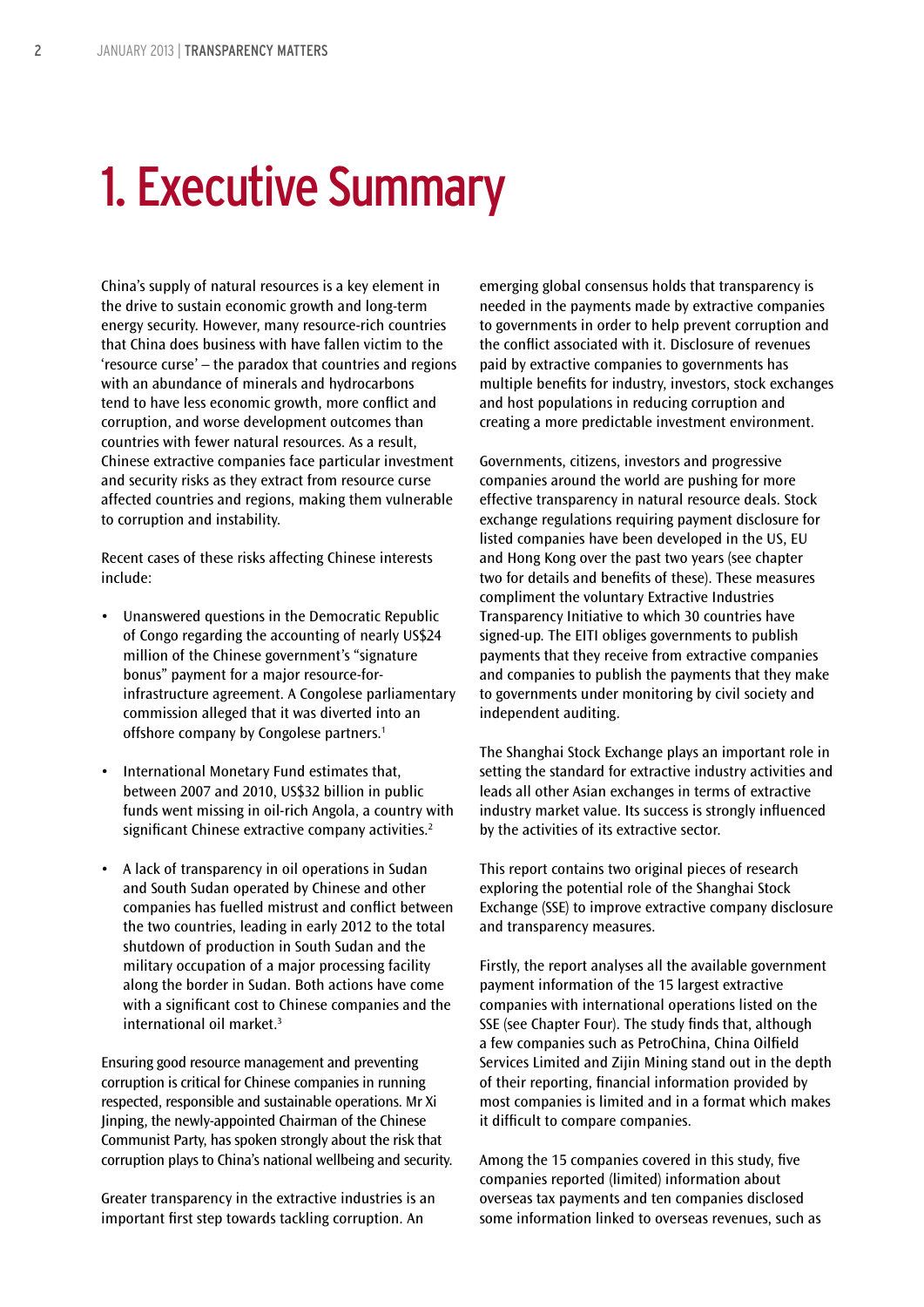aggregated or country specific revenue gained overseas, total amount or percentage of income tax paid to host government.

The reporting of common domestic tax items demonstrates that companies clearly have the information to hand to improve their reporting. However, there is little standardisation of reporting and important payment types are omitted. The lack of clear financial and payment information prevents investors from obtaining anything more than a rudimentary understanding of the operations of the companies analysed.

Voluntary disclosure on social contribution value per share (SCVPS) is an initiative that the SSE launched in 2008, and one of the few reporting items that provides stakeholders with an insight of companies' impact on society. Although SCVPS calculations remain broadly consistent for individual companies for the two years under review, they do not seem in any way comparable between companies, even within the same industry. This makes its utility debatable and is an issue that could be significantly improved with better guidance.

The report also analyses the survey responses of 24 different stakeholders of the Chinese extractive industry, including asset managers, extractive industry representatives, academics, and international and domestic organizations to the idea of the SSE implementing improved country-by-country reporting requirements (see Chapter Five). A significant proportion of Chinese and international respondents believe that increased disclosure of payment information would improve the global reputation of Chinese extractive companies and help investors better analyse company risks. Nearly half of international respondents explicitly supported the SSE synchronizing its regulations with the HKEx, the US and pending requirements in the EU.

The most common concern voiced against such proposals was that expanded government payment reporting would reduce the competitiveness of Chinese companies. Many Chinese respondents were also concerned about the feasibility of requiring Chinese companies to make such disclosure and the reliability of the information that would be published.

Both Chinese and foreign stakeholders had positive views of the SSE's existing regulation on corporate social responsibility and mining rights acquisition and transfer. However, less than one-third of respondents felt that the current information on the SSE's Social Contribution Value Per Share (SCVPS) system and "transfer of mining rights" was useful. The majority of respondents stated that the requirements were difficult to understand, suggesting that the SSE should clarify and standardize these systems.

From the company and stakeholder studies in this report, it is clear that company reporting on payments is irregular and fragmented and that the SSE's conditions on disclosure do not always increase clarity and guidance. However, this report demonstrates that existing innovative provisions offer potential for improvements regarding transparency measures.

The key recommendation is that the SSE should review its existing sustainability disclosure requirements, especially targeted at the resource extractive industry. Ample scope exists for improving guidance on financial disclosure, including the definitions of information to be published, such as the Social Contribution Value Per Share.

This report also recommends the SSE to follow international best practice standards and require extractive companies to annually provide details on payments to domestic and host governments. The SSE could mandate resource extractive companies to annually report on payments to governments on a country and project level.

A revenue disclosure requirement would improve the image, functioning and attractiveness of the SSE, help reduce corruption, protect investment and enable Chinese companies to build better, more stable and more mutually beneficial relations with the communities they operate in (see Chapter Three on the economic importance of the extractive industry in China, and how the SSE would gain from requiring increased extractive industry payment disclosure).

The SSE has a great opportunity to change Chinese and international assumptions about the business and investment climate in China. If the SSE sets clear reporting requirements for extractive industry payments to governments, it will not only draw the admiration of investors and other stakeholders in the extractive industry, but will also improve the overall business and investment climate in China. Introducing a requirement for extractive companies to disclosure payments made overseas would define the SSE as a leader among exchanges for extractive company listings.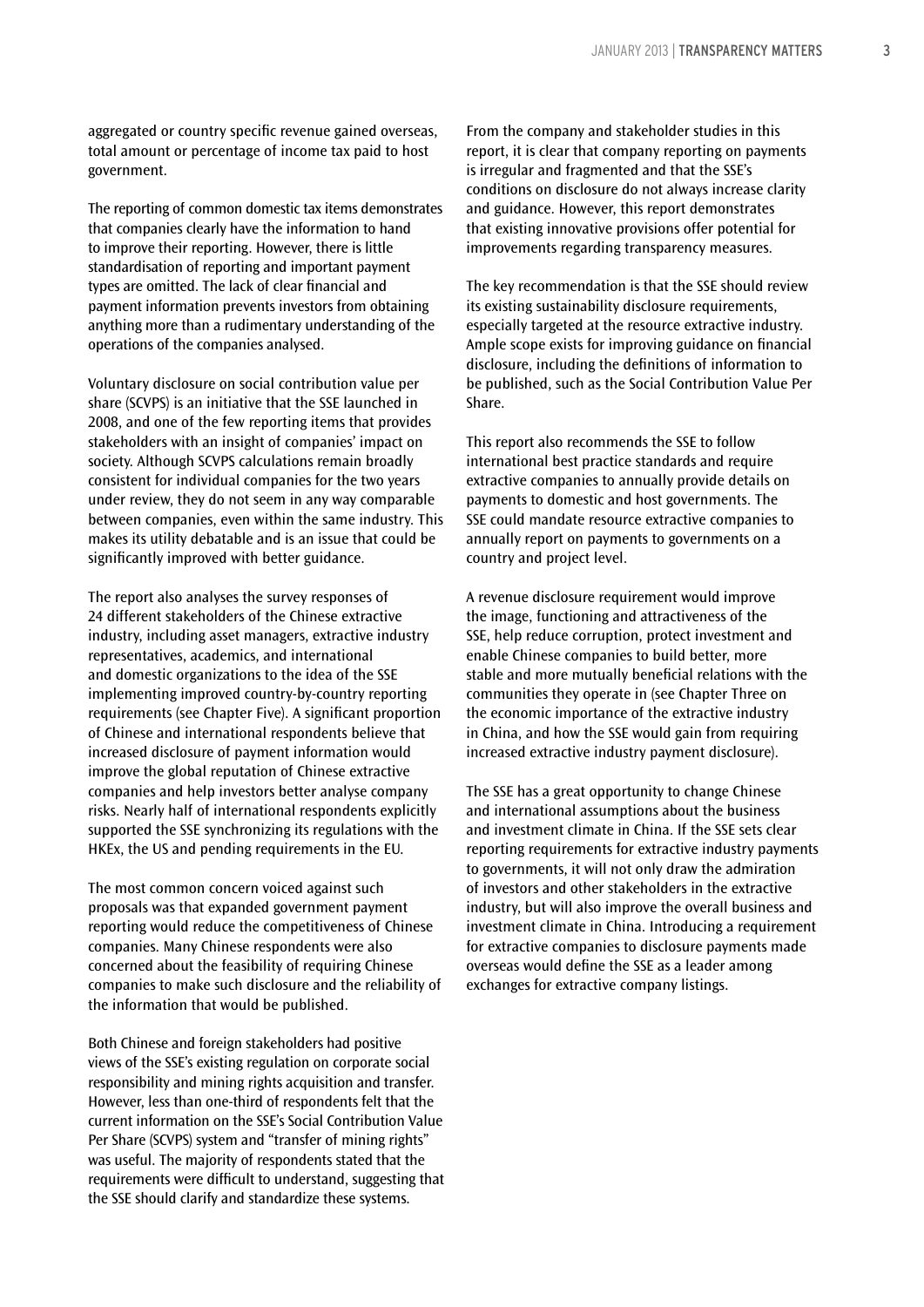# 2. Introduction

# **China's quest for extractive resources**

China faces shortages in almost all energy and raw materials needed to fuel its high economic growth, particularly key commodities such as oil, copper, bauxite, uranium, aluminium, manganese, and iron ore.4 As a latecomer to the international markets, the country typically pursues investments in relatively new commodity sources, where it has encountered challenging political and operating environments. The country has built long-term trade linkages with Africa, Latin America, Russia, and other resource endowed regions by strengthening bilateral trade relations, awarding aid, and developing transport and communications infrastructure.5

China's "go-out" strategy, formally adopted in 2000, was the first signal that the Chinese government was prioritizing outward foreign direct investment (FDI). The policy prescribes Chinese state-owned companies to strengthen their international operations to improve resource allocation and enhance international competitiveness. In 2004, the National Development and Reform Commission (NDRC) and the Export-Import Bank of China (EXIM) released a statement to encourage overseas investment (and mergers and acquisitions) in specific areas such as resource exploration.6 Also, the State Council incentivized Chinese companies to enter overseas markets by granting financial and foreign exchange assistance.<sup>7</sup>

China's growing investments abroad are illustrated by China's growing FDI outflows over the last decade, which rose from US\$1.8 billion in 20048 to US\$65.11 billion in 20119i. Chinese overseas investments exist in nearly 180 countries or territories.10 The final destination of Chinese outward FDI is sometimes difficult to determine because more than an estimated three quarters goes through tax havens such as the Cayman Islands and the British Virgin Islands.11 A substantial amount of outward FDI into Hong Kong also flows back to China.12

China's state-owned resource extractive companies have been central to this international flow of investment. About US\$1 in every US\$7 of China's outward FDI stock is

reported to flow into the mining industry.13 At a national level, energy resource and mineral companies make up the majority of China's top ten companies, excluding banks, ranked by outward direct investment or foreign assets.<sup>14</sup>

### **Corruption in resource-rich countries**

Chinese extractive companies face particular risks because the resources they extract often originate from corrupt and volatile regions. Angola – source of around one in every eight barrels of China's petroleum imports<sup>15</sup> – exemplifies the particular risks and potential scale of corruption in the extractive sectors. A Chinese joint venture has purchased large stakes in major deepwater fields and the Chinese government has provided multi-billion dollar lines of credit, backed by oil, to the Angolan government.16 A Global Witness report from January 2012, entitled *Rigged: the Scramble for Africa's Oil, Gas and Minerals*, revealed that small and obscure companies in Angola who partnered with major international companies acted as fronts for government officials or their allies in resource deals.17 It is difficult to determine precisely how much oil revenue has been diverted without transparency of the payments made to the Angolan government coming from the extractive industries. However, the International Monetary Fund estimated that US\$32 billion in public funds went missing between 2007 and 2010.18

At the national level, Mr Xi Jinping, the newly appointed Chairman of the Chinese Communist Party, has spoken strongly about the risk corruption plays to China's national wellbeing and security. In his 15th November inaugural speech, he said that a top priority was fighting corruption. He later went on to say that it could "kill the Party and ruin the country".19

# **Improved disclosure for the resource extractive industries**

There is growing international awareness of the need for greater transparency in the extractive industries as a vital first step towards tackling the resource curse and the corruption within the sector. Revenue disclosure can help deter corruption by enabling citizens to track payments to governments and where they end up. It also reduces the scope for officials to demand costly bribes

i Monetary values throughout the report are in US dollars using an International Monetary Fund exchange rate of ¥6.2804:US\$1, correct on 8th January 2013, unless stated otherwise.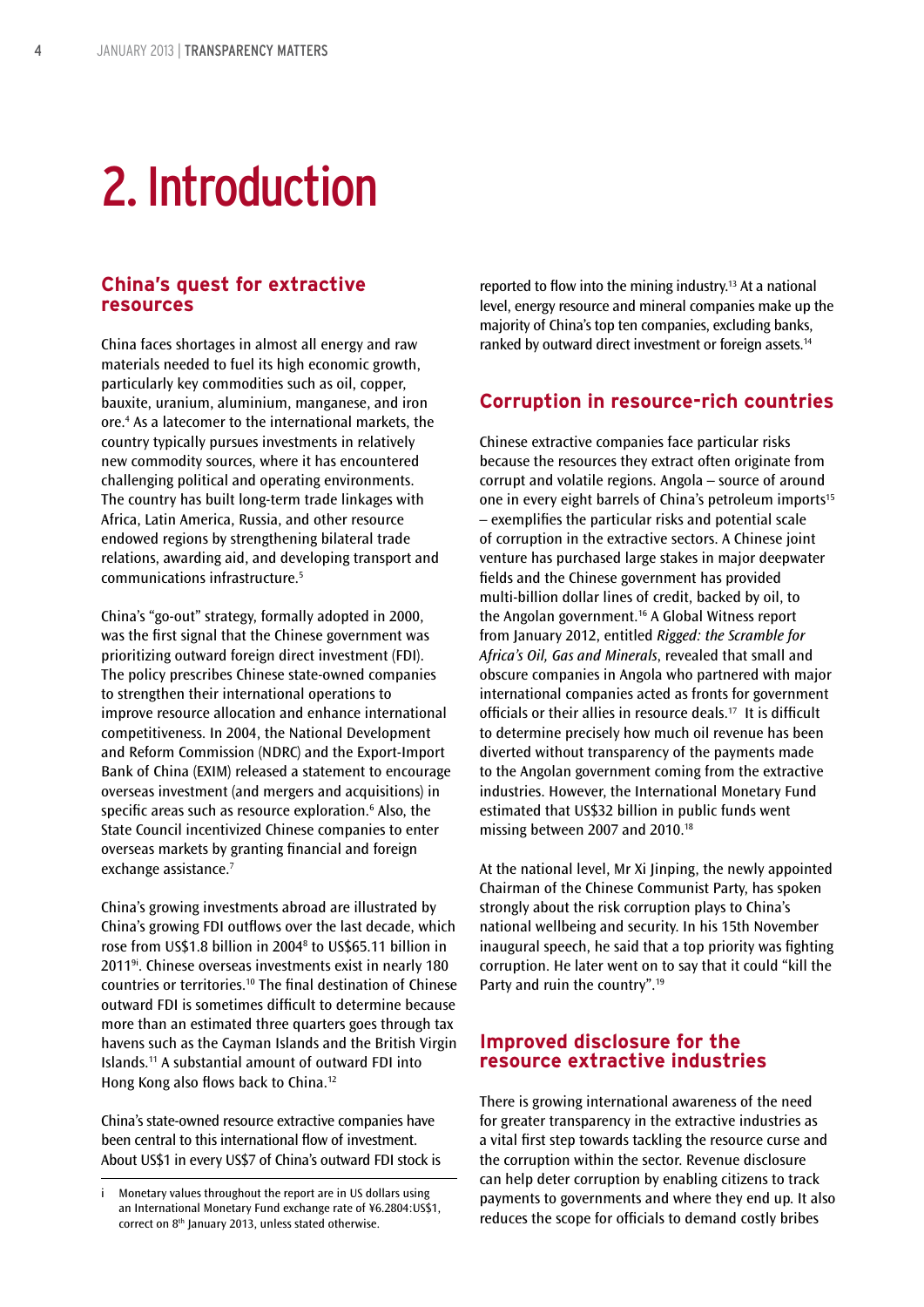and enables fairer competition between companies by helping to exclude secret payments for special access to resources. Additionally, revenue disclosure can help reduce the reputational and financial risk faced by companies should they be accused of bribery, embezzlement or fraud.20 It also strengthens a company's 'social license to operate' – the confidence shown by a local community towards a company – by demonstrating the contribution the company makes to the state and local finances, reducing the likelihood of conflict. Where payments to governments are not disclosed, even companies paying substantial taxes may become targets for resentful populations, especially if revenues fail to trickle back to communities due to government corruption. In these cases, disclosure of payments by companies puts the onus back on to governments to account for revenues received.

# **A special role for the Shanghai Stock Exchange?**

Financial markets have great transformational power to accelerate the transition towards more responsible and sustainable business practices and value creation. In particular, stock exchange listing requirements can affect the business practices of companies seeking to access capital from global retail and institutional investors.21 The Hong Kong stock exchange (HKEx) set an important global precedent when it required extractive companies to produce a one-off report on their payments to governments when listing in respect of taxes, royalties and other significant payments on a country-by-country basis.<sup>22</sup> However, currently there are no specific regulations in Hong Kong or elsewhere in China concerning disclosure of ongoing payments made to foreign governments by listed oil, gas and mining companies.

In 2009, China's State Council declared that by 2020, Shanghai would establish itself as one of the world's pre-eminent international financial centres.23 The China Securities Regulatory Commission (CSRC) has also announced it will deepen financial reforms and accelerate structural reorganization of the financial sector as a whole.<sup>24</sup> An important contributor to these developments is the Shanghai Stock Exchange (SSE).

Greater transparency in the SSE could help to promote a better business and investment environment for Chinese companies, enhance China's reputation abroad and promote international development. Disclosure requirements of the payments made to governments from resource extractive companies listed on the SSE would be in line with the aims of encouraging transparency and enabling investors to perform satisfactory risk assessments of stock portfolio.

### **Global Witness**

Global Witness, a non-profit organization founded in 1993, has carried out investigations in many resourcerich countries in Africa and Asia, as well as research of extractive companies and banks based in the United States, Europe and other regions. The organization's work has revealed how, rather than benefiting a country's citizens, abundant timber, diamonds, minerals, oil and other natural resources can incentivize corruption, destabilize governments, and lead to war. Through investigations and advocacy, the organization seeks solutions to the 'resource curse' to prevent conflict and corruption and so that citizens of resource-rich countries can, hopefully, get a fairer share of their country's wealth.

Global Witness supports the implementation of anticorruption and pro-transparency initiatives that change company and government behaviour so that natural resources contribute to development and poverty alleviation rather than conflict and corruption.

The organization's expertise is of wide relevance to policy makers, researchers and companies in China where concerns include the commercial and reputational risk faced by investments and also workers' risk of insecurity in unstable or violent countries. Global Witness is actively seeking links with relevant institutions within China, through the sharing of expert information and analysis and sustained dialogue. Global Witness is developing its outreach to Asian governments and hopes to establish a presence in the region in 2013.

For more information about Global Witness, please visit: www.globalwitness.org

# **Cooperation Global Witness – SynTao**

In 2012, Global Witness commissioned the Chinese sustainability consultancy SynTao to perform a study on the reporting practice of large Chinese resource extractive companies with operations abroad and the views of Chinese and international stakeholders of the Chinese oil, gas and mining industry on international disclosure best practices.

SynTao Co., Ltd. is a leading Beijing-based consultancy promoting sustainability and responsibility in the Asian region. The company provides consulting, research and training services in Corporate Social Responsibility (CSR) and Socially Responsible Investment (SRI). SynTao has developed successful partnerships with a wide range of local and overseas organizations such as international and national corporations, government agencies, NGOs, academic institutions and media groups.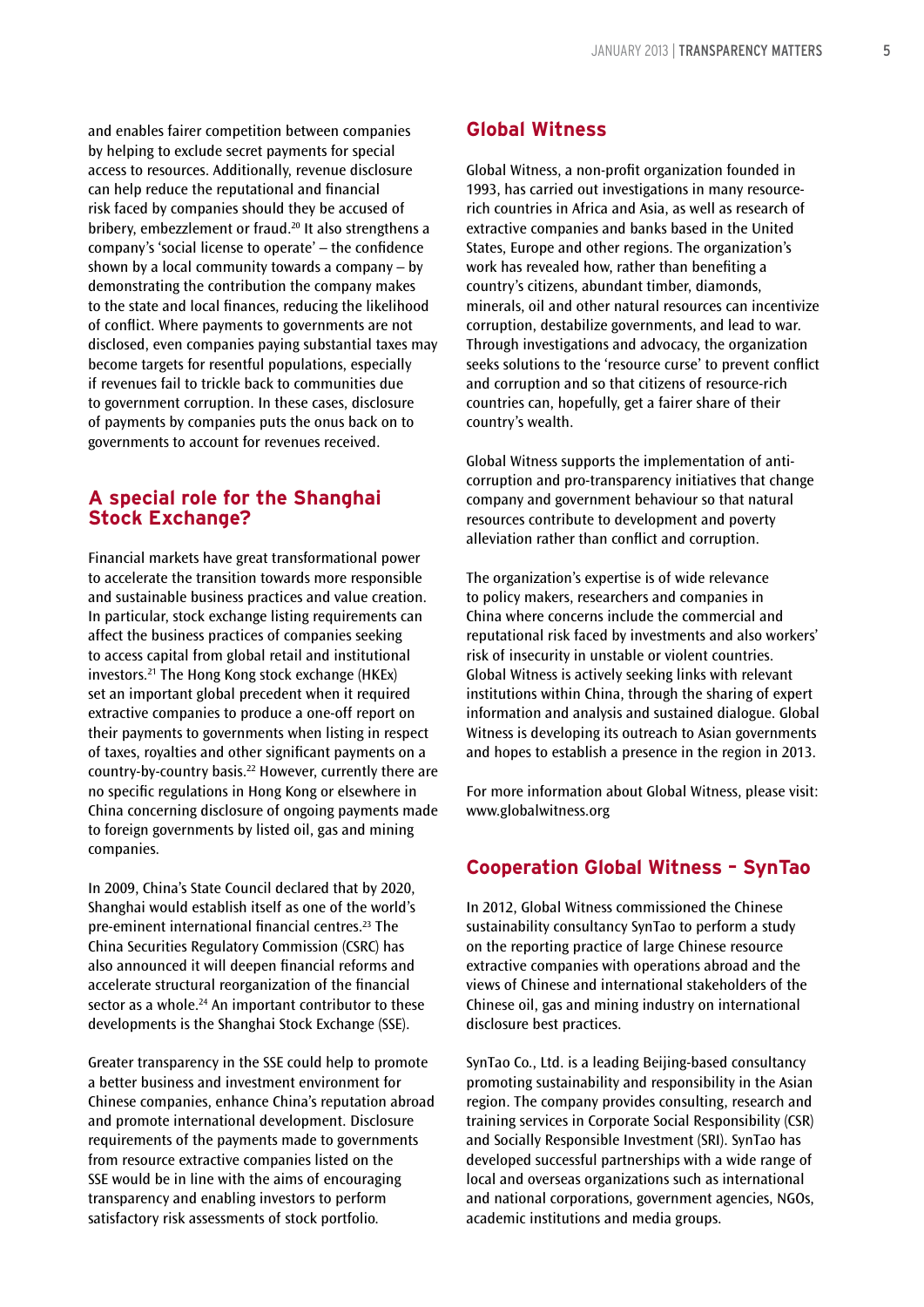# 3. Best practices for the disclosure of payments to governments

#### **What are payments to governments?**

**Governments grant companies the right to explore, develop and produce natural resources. In exchange, companies may pay tax, royalties, license fees and bonuses to the governments as compensation for the exploration, production and sale of those resources. Payments to governments should be agreed on in legallybinding contracts and openly reported on by governments and companies.**

This chapter presents an overview of current best practice that the Shanghai Stock Exchange (SSE) could take into consideration when drafting detailed reporting requirements for its listed resource extractive industries.

# **Disclosure of payment details**

Disclosure standards that require extractive companies to report on detailed aspects of payments to governments promote transparency and allow stakeholders to assess the scope, revenues and nature of exploration.

When discussing reporting payments to governments, the following aspects should be taken into account:

- **• Disclosure of payment items:** i.e. what type of payments are being disclosed such as royalty payments, taxes, profits/dividends, commoditybased payments, signing bonuses, pipeline/transit tariffs, dividends, acreage fees, rental fees, and social development funds/community-based payments, infrastructure payments, etc.
- **• Disclosure of payment levels:** i.e. at what level is disclosure taking place, e.g. government level transparency (separate disclosure for each government body such as federal government, regional government, local municipalities); country level transparency (separate disclosure for each country) or; project level transparency (activities governed by a license, concession or similar legal agreement).
- **Timing of disclosure on payments:** i.e. one-off (for instance at the time of the company's listing); annually (at the end of the fiscal year, together with the release of the annual financial report); or continuously (following each payment).
- **Whether there are disclosure exemptions:** no country exemptions of any kind should be allowed, as this would work in the opposite direction of the intention to promote disclosure. Corrupt governments in resourcerich countries would be incentivized to pass opacity laws outlawing disclosure, which would exclude some extractive companies meant to be covered from disclosure requirements from reporting critical information, and thereby undermine transparency.

# **Global initiatives**

Various global voluntary and mandatory initiatives exist to promote greater financial transparency in the extractives sectors. Participants include governments, non-governmental organisations and companies.

#### **Extractive Industries Transparency Initiative**

The Extractive Industry Transparency Initiative (EITI) was launched in 2002 at the World Summit for Sustainable Development in Johannesburg to promote a global standard of revenue transparency. The initiative is a coalition of governments, companies, civil society groups, investors and international organizations that support improved governance in resource-rich countries through the full publication and verification of company payments and government revenues from oil, gas, and mining. It has become the most widely practiced payment disclosure system in the world for oil, gas and mineral extraction.

EITI's achievements so far include:

- **•** 30 countries have produced EITI reports including Iraq, Nigeria and Norway.
- **•** More than 900 companies have disclosed a combined total of over US\$600 billion in payments.25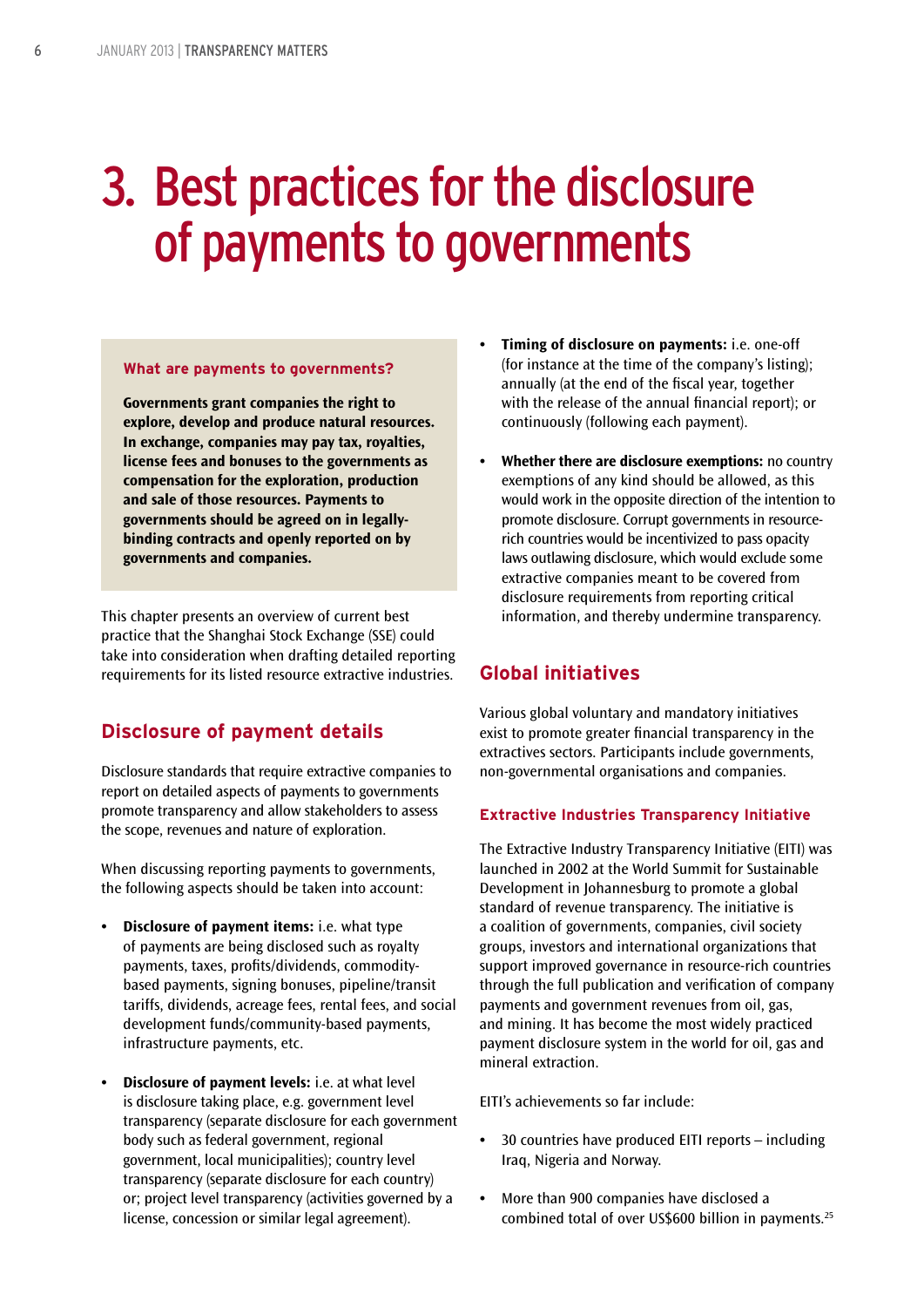- **•** 18 countries are officially "Compliant Countries"26 in the initiative – including Mongolia, which sent an estimated 92% of its total exports to China in 2011.27
- **•** 70 of the world's largest oil, gas and mining companies have chosen to become EITI Supporting Companies, including Alcoa, ExxonMobil and ArcelorMittal.28 There are not yet any official EITI Supporting Companies from China.

The EITI requires every implementing country to create its own national disclosure process, which is overseen by participants from the government, companies and national civil society. It is a voluntary system, but implementation of EITI must be consistent with the criteria below and there are checks to assess compliance<sup>29</sup>:

- 1. Regular publication of all material oil, gas and mining payments by companies to governments (payments) and all material revenues received by governments from oil, gas and mining companies (revenues) to a wide audience in a publicly accessible, comprehensive and comprehensible manner.
- 2. Where such audits do not already exist, payments and revenues are the subject of a credible, independent audit, applying international auditing standards.
- 3. Payments and revenues are reconciled by a credible, independent administrator, applying international auditing standards. The administrator's opinion of the reconciliation, including any discrepancies, is published.
- 4. This process is extended to all companies including state-owned enterprises.
- 5. Civil society is actively engaged as a participant in the design, monitoring and evaluation of this process and contributes towards public debate.
- 6. A public, financially sustainable work plan for all the above is developed by the host government, with assistance from the international financial institutions where required, including measurable targets, a timetable for implementation, and an assessment of potential capacity constraints.

In a number of countries, EITI reporting goes down to project-by-project reporting detail (including Chinese companies reporting at this level), this level of detail is not yet a requirement of the EITI. At the time of writing this is under review as the International Board of the EITI introduce new rules which may seek to update EITI to match mandatory requirements in the EU and US.

The World Bank and G8 have both provided formal and sustained support for EITI since 2003. In 2009, the leaders of the G20, of which China is a member,

# **Project-by-project reporting**

Communities living close to resource extraction sites are often directly affected by them, and in some cases they are legally entitled to a percentage of the revenue generated by resource projects. Yet currently, citizens and local officials do not have access to financial information about projects established in their local area.

Royalties and other revenue payments are typically negotiated on a project-by-project basis. Having access to project-level data would allow investors to properly assess risk, governments to better monitor company compliance, and local communities to track who is gaining from particular resources. Conversely, if revenue information is aggregated at country level it would obscure often very large payments and be of limited use for improving transparency.

In recognition of this, Section 1504 of the US Dodd-Frank Act requires extractive companies to report the payments they make to governments that arise from each individual project they invest in (see p.10 for more details). This is known as 'project-by-project' reporting. The EU Transparency Directive is also expected to require project-by-project reporting (see p.11 for more details).

The US Securities and Exchange Commission provided clear guidance on how "project" is to be understood for the purposes of reporting under Section 1504. The SEC noted that the term is commonly understood within industry, and determined that "project" reporting should be linked to the contractual arrangements that define the relationship and payments made between companies and governments.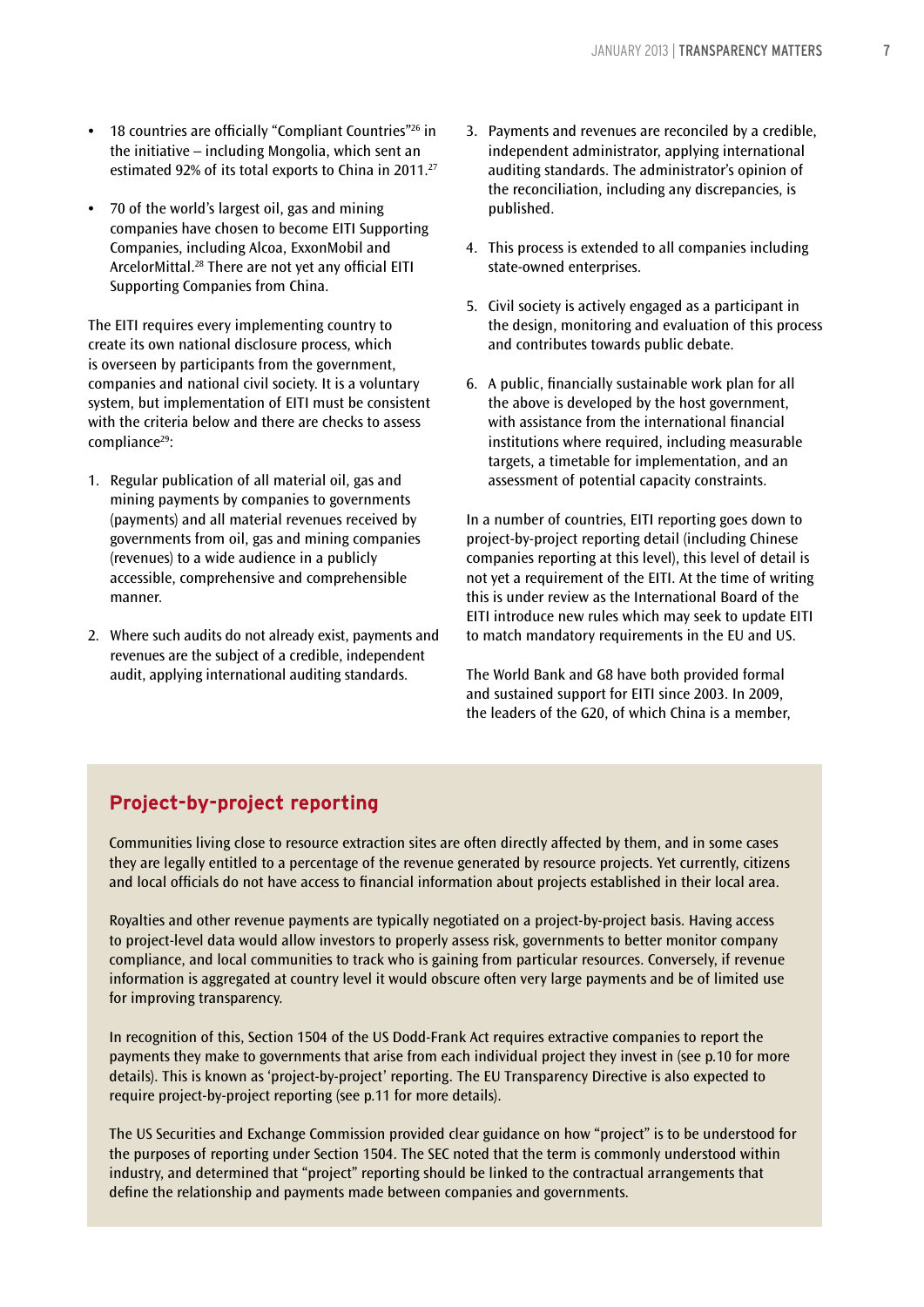declared support for EITI, stating that "disclosure of payments and revenues … empower(s) citizens and contributes to reducing poverty".30 Additionally, China has expressed its support for the UN General Assembly Resolution which emphasizes that all Member States should promote transparency.<sup>31</sup> The EITI has stated that its reporting tool, which serves as an instrument to promote more stable conditions in supplier countries, is consistent with China's non-interference policy.32

Chinese companies operating in EITI compliant countries are known to have contributed data to EITI reports (see Table 1).

EITI reporting templates require the disclosure of payments that arise from individual resource projects in some countries in which Chinese extractive companies operate. In Indonesia for example, the companies must report payments that arise from each productionsharing contract. Petrochina and CNOOC participated in the multi-stakeholder process that resulted in this standard. In Zambia, where Chinese mining firms hold significant investments, EITI requires mining companies to report revenue payments that arise from each lease they operate.<sup>33</sup>

For more information about the EITI, please visit the initiative's website: www.eiti.org

#### **Publish What You Pay**

The Publish What You Pay coalition (PWYP) promotes greater transparency and accountability in the extractive industry and asks companies to "publish what you pay" and governments to "publish what you earn." Specifically the coalition calls for programs in which companies report all payments for each country they operate on a project-by-project basis, including payments to local authorities, without any reporting exemptions, regardless of country or project type.<sup>34</sup>

Mandatory and voluntary reporting requirements are seen as highly complementary, with mandatory requirements generating reporting in countries with very poor governance records that are unlikely to ever join a voluntary initiative like the EITI, and with EITI reporting adding additional data on government receipts of revenues to help close the gaps in transparency.

PWYP is also requesting mandatory transparency in extractive industry contracts and in license allocation procedures to bring these in line with best international practice, given that corruption takes place in other parts of the extractive 'value chain', beyond revenue payments made to governments.<sup>35</sup> Furthermore, PWYP recognizes that governments need to be accountable for how they spend their revenue in order to reduce

corruption and deliver revenue from natural resource extraction. This concern has lead PWYP to encourage governments to "publish what you spend."36

The coalition is made up of over 600 organisations across 60 countries, with national affiliated coalitions in 31 of these. Global Witness and a collection of concerned NGOs established the PWYP coalition in 2002 following the launch of a report which documented the embezzlement of government revenue from Angola's extractive industry during the preceding decade.<sup>37</sup> PWYP was also instrumental in founding and expanding the EITI.

For more information about PWYP, please visit the initiative's website: www.publishwhatyoupay.org

#### **The Global Reporting Initiative**

The Global Reporting Initiative (GRI) is a non-profit organization that provides companies across many industries a structure to report on their sustainability efforts. A GRI report must focus on four key performance indicators of sustainability: economic, environmental, social and governance. GRI has a special report supplement for the mining and metals industry titled the Mining and Metals Sector Supplement (MMSS), established in 2005. On 29 February 2012, GRI introduced a new supplement for the oil and gas industry titled the Oil and Gas Sector Supplement (OGSS).38 Commentary was added on the first economic indicator in both guidelines that oil and gas companies should report on payment to governments broken down by country. GRI does not require companies to file reports at any specific time or at any specific interval. Reporting is completely voluntary. Many companies release GRI reports annually or biennially.

MMSS and OGSS reports are comprehensive and focus on many aspects of business (such as environmental performance, labour practices and human rights). This is a major contrast to the other extractive industry evaluation regimes which have narrower focuses. GRI reports focus on many financial aspects of extractive companies. These aspects include reporting on:

- **•** Significant financial assistance received from government;
- **•** Percentage and total number of business units analyzed for risks related to corruption;
- **•** Total value of financial and in-kind contributions to political parties, politicians, and related institutions by country.<sup>39</sup>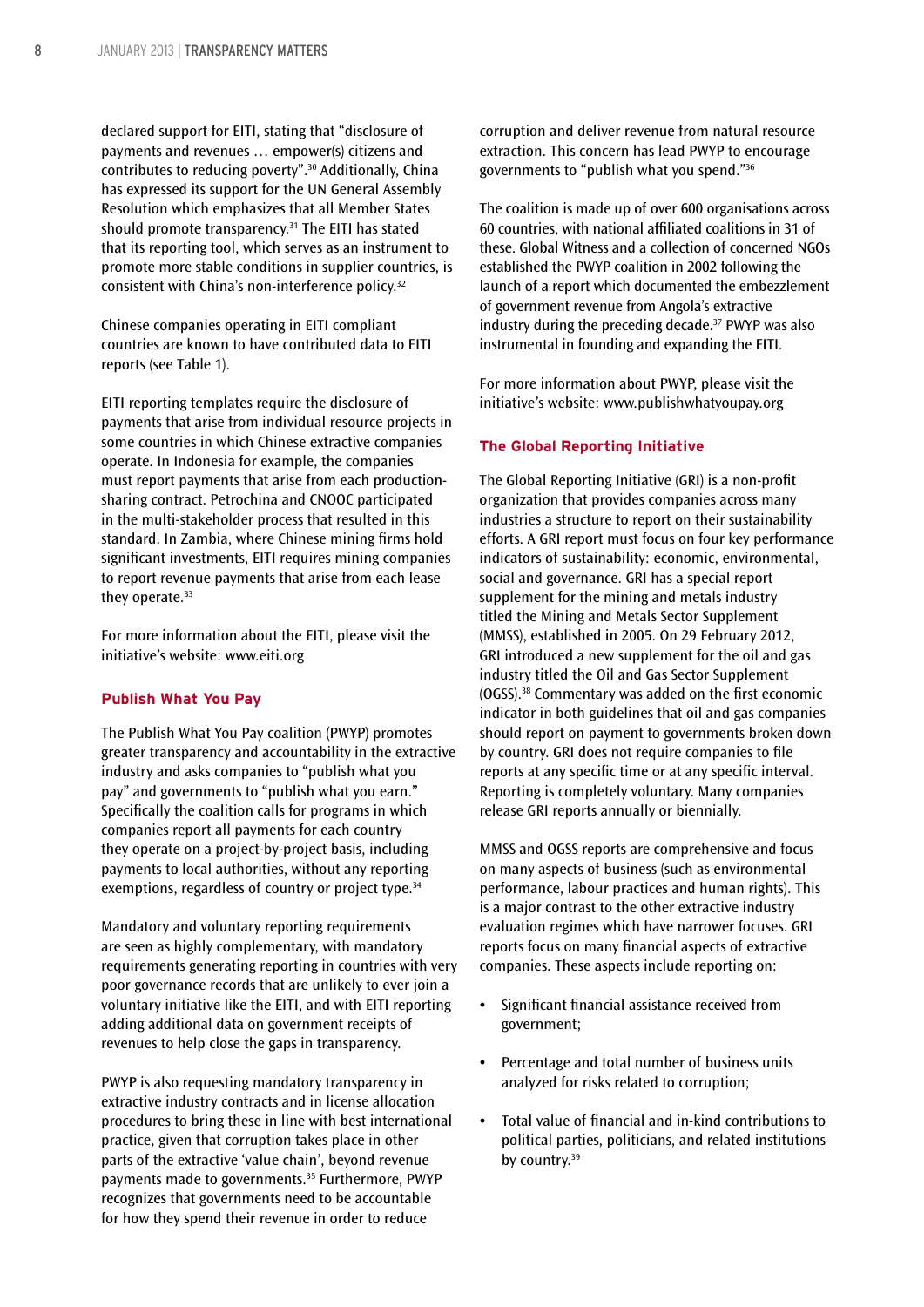| <b>Country reporting under</b><br>the EITI framework | Company (as stated in the EITI report)                                   | Year       |
|------------------------------------------------------|--------------------------------------------------------------------------|------------|
| Afghanistan                                          | MJAM MCC-JCL Aynak Minerals Company Ltdi                                 | 2008-10    |
| Azerbaijan                                           | Shengli Oilii                                                            | 2003-2007  |
| Chad                                                 | <b>CNPCI</b>                                                             | 2007-9     |
| DR Congo                                             | Congo Dongfang International Miningiii                                   | 2008-9     |
| Gabon                                                | Sinopec                                                                  | 2006       |
| Gabon                                                | Sinosteel                                                                | 2006       |
| Gabon                                                | Compagnie industrielle et commerciale des mines de Huazhou <sup>iv</sup> | 2007-8     |
| Iraq                                                 | China ZhenHua Oil Company                                                | 2009       |
| Iraq                                                 | China National United Oil Corporation                                    | 2009       |
| Iraq                                                 | Sinochem International Oil (London) Co. Ltd                              | 2009       |
| Kazakhstan                                           | CNPC International (Buzachi) Inc                                         | 2005-2009  |
| Kazakhstan                                           | CNPC-Aktobemunaygas JSC (written as SNPS in 2006 report)                 | 2005-2009  |
| Kazakhstan                                           | CNPC - Ai Dan Munay JS                                                   | 2009       |
| Liberia                                              | China Union Investment (Liberia) Bong Mines Company Ltd                  | 2009       |
| Liberia                                              | China Union (Hong Kong) Gold Investment                                  | 2009       |
| Liberia                                              | China Union Mining Corporation Limited                                   | 2010       |
| Mauritania                                           | <b>CNPCI</b>                                                             | 2006       |
| Mongolia                                             | Chinhua MAK Nariin Sukhait <sup>v</sup>                                  | 2006-2010  |
| Mongolia                                             | Petro China Daqing Tamsag (Mongol) LLC / Petro China                     | 2006-2010  |
| Mongolia                                             | Shin Shin LLC                                                            | 2006-2010  |
| Niger                                                | CNPC - Niger Petroleum or CNPC International Bilma/Tenere                | $2005 - 9$ |
| Niger                                                | China National Uranium                                                   | 2007       |
| Republic of the Congo                                | <b>CNOOC</b>                                                             | 2007-2009  |
| Republic of the Congo                                | <b>CNOOC</b>                                                             | 2010       |
| Zambia                                               | Sino-Leach / Sino-metals Leach Zambia Ltdvi                              | 2008-2009  |
| Zambia                                               | <b>CNMC Luanshya Copper Mines plc</b>                                    | 2009       |

#### **Table 1: Overview of Chinese companies contributing data to an EITI country report**

- i Joint venture includes China Metallurgical Construction Company and Jiangxi Copper Company Limited
- ii Company controlled by Sinopec
- iii Subsidiary of Zhejiang Huayou Cobalt Company Ltd
- iv Subsidiary of CITIC
- v Chinese and Mongolian joint venture, 50% held by Chin Hua Group of China and other 50% by Mongolian Gold MAK LLC.
- vi Subsidiary of China Nonferrous Metal Mining (Group) Co. LTD

**Disclaimer:** EITI reports publish names of companies, including joint ventures. However, individual companies within a joint venture may not be discernable from the name. As a result, some Chinese-registered companies may not be included in the list above despite their participation in EITI.

If a company is stated as being included in the scope of an EITI country report, it is assumed that they contribute data unless explicitly stated otherwise.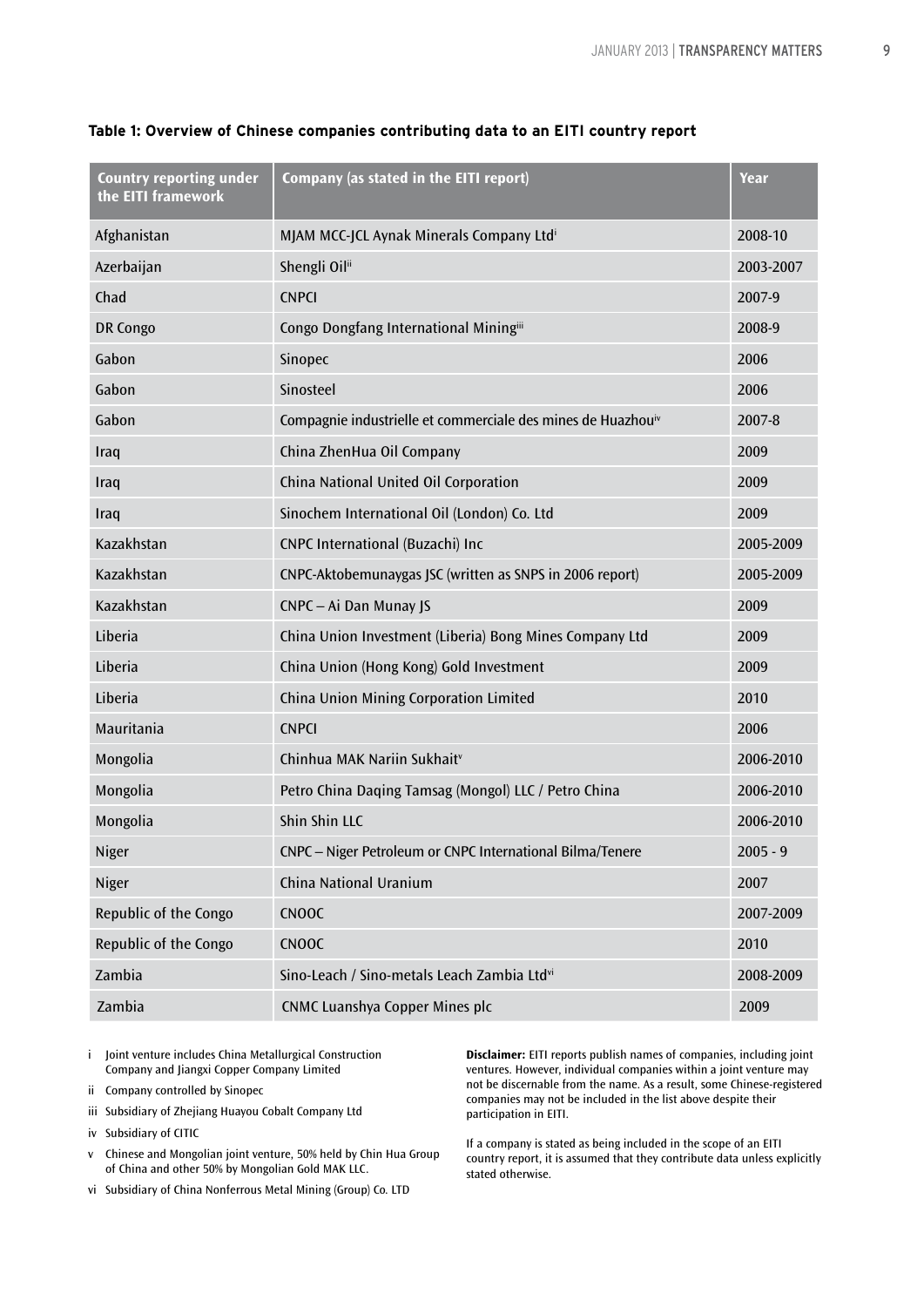# **International regulations**

#### **Listing rules of the Hong Kong Stock Exchange**

In 2010 the Hong Kong Stock Exchange (HKEx) accepted new disclosure rules for extractive company listings, requiring applicants of the exchange to include in their listing application additional information on tax, royalty and other payments to host governments (country-by-country).

Specifically, the HKEx's new rules, announced after a two-month formal consultation process and several months of internal review, require disclosure of "material" information regarding<sup>40</sup>:

- "(a)project risks arising from environmental, social, and health and safety issues;
- (b) any non-governmental organisation impact on sustainability of mineral and/or exploration projects;
- (c) compliance with host country laws, regulations and permits, and payments made to host country governments in respect of taxes, royalties and other significant payments on a country by country basis;
- (d) sufficient funding plans for remediation, rehabilitation and closure and removal of facilities in a sustainable manner;
- (e) environmental liabilities of its projects or properties;
- (f) its historical experience of dealing with host country laws and practices, including management of differences between national and local practice;
- (g) its historical experience of dealing with concerns of local governments and communities on the sites of its mines, exploration properties, and relevant management arrangements; and
- (h) any claims that may exist over the land on which exploration or mining activity is being carried out, including any ancestral or native claims."41

Since the legislation was enacted, several extractive companies have listed on the HKEX, including CITIC Dameng Holdings Industries Ltd and China Gold International Resources Corp. Ltd. Companies that have several mines or agreements have typically reported on individual projects have disclosed information in a disaggregated form, on the basis of the following:

- **•** mining licenses
- **•** production-sharing agreements
- **•** joint venture agreements
- **•** significant ownership interest in extractive companies, where the subsidiary is engaged in extractive activities
- **•** consortia.42

#### **United States: Section 1504 of the Dodd-Frank Wall Street Reform and Consumer Protection Act (2010)**

While the EITI is a voluntary approach to establish revenue transparency in the extractive sector, section 1504 (or the 'Cardin-Lugar Amendment') of the US Dodd-Frank Wall Street Reform and Consumer Protection Act (2010) outlines the legal obligations requiring extractive companies to disclose payments to governments. Section 1504 was signed into law, along with the rest of the Dodd-Frank Act on 21 July 2010, by President Barack Obama. On 22 August 2012, the Securities and Exchange Commission voted on the final rules for implementation of the specific '1504' amendments requiring revenue disclosure.

Section 1504 requires extractive companies involved in commercially developing oil, gas and mineral resources (defined as "exploration, extraction, processing, export and other significant actions relating to oil, natural gas or minerals") to disclose the payments they make to the US and foreign governments that they operate in. Extractive companies should report their payments in publicly accessible yearly reports delivered to the SEC, beginning with fiscal years ending after 30 September 2013. This requirement applies to all publicly traded companies in the US regardless of whether they are based in the US or abroad. Companies include eight of the ten world's largest mining companies and 29 of the 32 largest internationally active oil companies.<sup>43</sup>

Section 1504 requires extractive companies to disclose their payments to US and foreign governments on a country-by-country basis (i.e. the type and total amounts of payments made to each government) and project-byproject basis (i.e. the type and total amount of payments made for each project). Payments include taxes, royalties, fees (including license fees), production entitlements, bonuses (including signature bonuses), dividends, and infrastructure improvements that equal or exceed US\$100,000 during the most recent fiscal year, either as a single payment or a series of related payments.<sup>44</sup>

The SEC's definition of project excluded more aggregated forms of reporting including reporting at a country by country level, geological basin or business reporting units internal to company structures, or definitions that refer to a project's materiality to a company. Instead SEC guidance outlines that "project" reporting is linked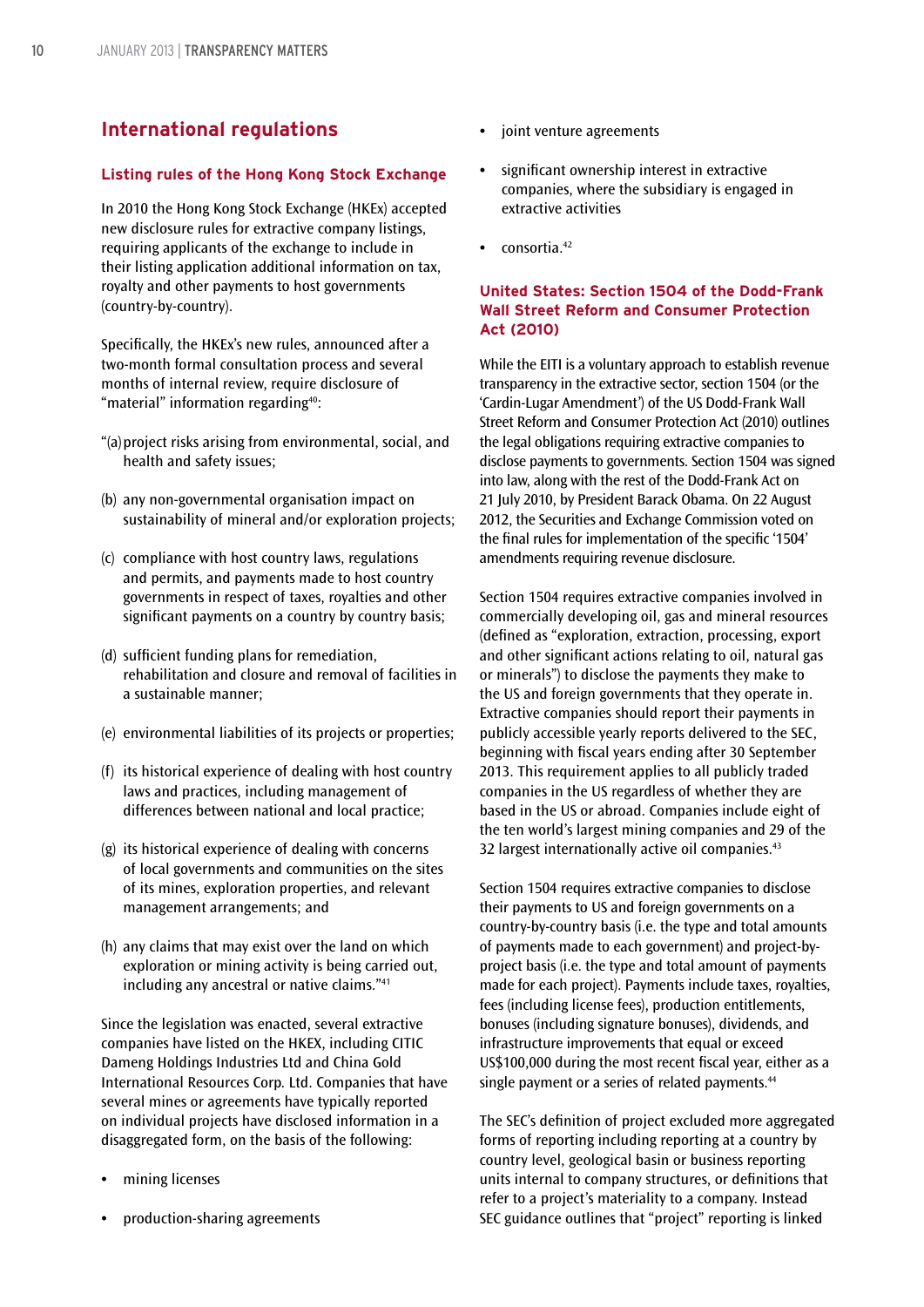to the "contractual arrangements" that define the relationship and payments made between companies and governments: "The contract defines the relationship and payment flows between the resource extraction issuer and the government, and therefore, we believe it generally provides a basis for determining the payments, and required payment disclosure, that would be associated with a particular 'project'."45

China's three big state-owned oil concerns – PetroChina (the principal holding company of CNPC), Sinopec and China National Offshore Oil Corporation (CNOOC) – are only partially state-owned. All have publicly listed shares in the US and will therefore have to comply with Section 1504. As a result, PetroChina will be required to disclose payments made to governments in the countries where it operates.

#### **European Commission: Transparency Directive**

On 25 October, 2011, the European Commission proposed a review of its Accounting Directive and the introduction of a new, but related, Transparency Directive. The Transparency Directive requires EU oil, gas, mining and timber companies to publish their payments to foreign governments. The European Parliamentary Legal Affairs Committee comprised of MEPs (Members of the European Parliament who are directly elected by EU citizens) was remitted with scrutinising proposed legislation on behalf of the Parliament and subsequently voted in September 2012 to include strong project-by-project reporting requirements to match US SEC rules. Following normal EU legislative procedure, the Parliament committee now takes their proposed version of the legislation into debate with the EU Council (made up of ministers from EU member states). The outcome of the negotiation between the two groups will determine the final version of the directive that is likely to pass into law during early 2013.

The EU Transparency Directive proposal is broader than Section 1504 in some regards, for example by including companies which are: extracting timber from primary forests; listed on European Union stock exchanges; and not listed in the EU but with headquarters in the region. Similar to Section 1504, the proposals include a requirement for extractive companies to report payments on a project-by-project basis.

As in Section 1504, various stakeholders have concerns regarding how the directive defines a "project" and if there are exceptions for certain countries. The definition of 'project' is still a matter of debate between Parliament and Council, with the Parliamentary Legal Affairs committee suggesting a definition based upon individual contracts from which fiscal terms with a government arise – in alignment with the SEC rules direction that projects should be based on contracts, while the Council suggest

much looser definitions including the 'reporting units' and geographical definitions that have been rejected by the SEC. Both Parliament's Legal Affairs committee and the Publish What You coalition propose a definition in which projects are equivalent to "activities government by a single contract, license, lease, concession or similar legal agreement with a government upon which payment liabilities arise".

While the Parliamentary Legal Affairs Committee, like the SEC, rejects exemptions in reporting which would offer loopholes for regimes to prevent disclosures, the European Council has requested that exemptions should be admitted only in the case of existing national laws that prohibit revenue disclosure. Again this is a matter of continuing debate between the two bodies, although exemptions are likely to be excluded from the EU Directive in order to create consistency with the US law which explicitly rejected them.

#### **Overview**

The disclosure standards cover a wide spectrum of payment reporting requirements (see Table 2).

### **Concerns**

A number of concerns have been articulated by some stakeholders in the extractive sector, particularly companies and industry organizations. These concerns are listed below, as well as Global Witness' response.46

#### **Disclosure threatens competiveness**

In the US context, companies and trade organisations such as the American Petroleum Institute have complained that revenue disclosure by US listed companies would give an unfair competitive advantage to companies who were not required to disclose payments.47 However, extractive business success is not premised on secrecy, but on a host of other factors including technological assets and expertise, capital requirements and the fiscal terms that companies offer.<sup>48</sup>

In addition, there is evidence that disclosure practices do not likely cause a competitive disadvantage. Successful companies which practise voluntary disclosure on a country-by-country basis for all countries of operation include Statoil Hydro (Norway), Newmont Mining (US), Talisman Energy (Canada) and Anglo Gold Ashanti (South Africa). Rio Tinto (UK-Australia) and AngloAmerican (UK) also disclose payments in a selection of countries where they operate. Not only have these companies succeeded in operating transparently, they have been able to disclose without suffering any negative externalities.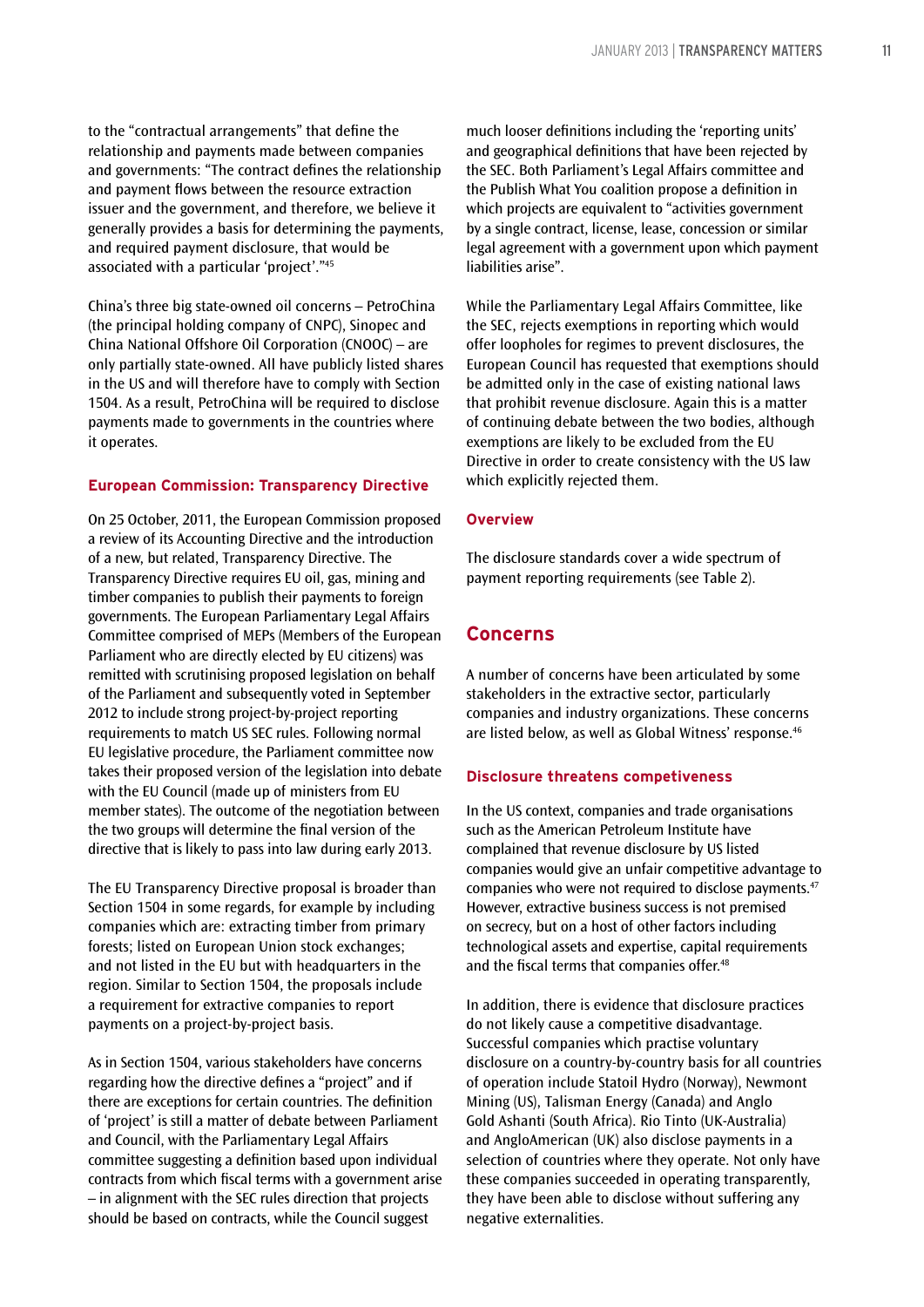|                                                              | <b>US Dodd</b><br><b>Frank 1504</b> | $EU$ (in<br>negotiation) | <b>HKEx</b>  | <b>EITI</b> | <b>GRI</b> |
|--------------------------------------------------------------|-------------------------------------|--------------------------|--------------|-------------|------------|
| Mandatory                                                    | $\sqrt{ }$                          | $\sqrt{ }$               | $\sqrt{ }$   |             |            |
| Voluntary                                                    |                                     |                          |              | $\sqrt{ }$  | $\sqrt{}$  |
| <b>Payments to National Governments</b>                      | $\sqrt{ }$                          | $\sqrt{ }$               | $\sqrt{ }$   | $\sqrt{ }$  | $\sqrt{}$  |
| Payments to Sub-National<br>Governments                      | $\sqrt{}$                           | $\sqrt{ }$               |              |             |            |
| Report payments for each project                             | $\sqrt{ }$                          | $\sqrt{ }$               |              | TBC*        | $\sqrt{ }$ |
| <b>Exceptions for certain countries</b>                      |                                     | <b>TBC</b>               | $\mathsf{X}$ | Voluntary   |            |
| Clear Definition of "Project"                                | $\sqrt{ }$                          | $\sqrt{ }$               |              | TBC*        |            |
| Spending on Locally- Based<br><b>Suppliers</b>               | $\sqrt{}$                           |                          |              |             | $\sqrt{}$  |
| <b>Primary Forest Logging</b>                                |                                     | $\sqrt{ }$               |              |             |            |
| Report on Payments related to<br><b>Transport and Export</b> |                                     |                          |              |             | $\sqrt{}$  |
| Report payments received by<br>governments                   |                                     |                          |              | $\sqrt{}$   |            |

#### **Table 2: Overview of payment disclosure standards for the resource extractive industries**

\*not required but takes place in a number of countries. May be a requirement through new EITI subject to agreement by May 2013

#### **Disclosure on payments to governments is too expensive**

The US SEC rules recognise that the Dodd-Frank 1504 rules increase costs to companies. However, estimates made by both the SEC and the EU undermine company estimates of costs of reporting and reject the idea that the cost would outweigh the benefits. It is widely assumed that companies and their subsidiaries already record information on payment reporting for internal accounting purposes. Companies would need to repackage internal disaggregated data on payments to governments to make it suitable for release in the companies' financial statements. Also, most companies are already involved in some sort of public disclosure practices, either through accounting provisions of national anti-bribery statutes or through the requirements of EITI.

#### **Companies may fail to win contracts from countries who do not want them to disclose revenues**

A review of *Upstream* magazine, which reports on deals in the oil and gas industry, from September 2011 to February 2012, reveals that there were numerous bidding rounds for oil and gas exploration rights around the world during the period and not a single report of any company

being excluded because of concerns about transparency.<sup>49</sup> The success of the successful companies was instead judged to be based on technological advantage, fiscal terms offered, access to capital, the efficiency and management of their business and their track record. Lord Browne, the former head of BP, has also written to the Financial Times confirming that he does not believe financial disclosure creates competitive harm.50

#### **Disclosure will lead to publication of commercially sensitive information**

Information disclosed under Section 1504 and the future EU Directive does not allow other companies to discover the bidding strategies of companies nor does the information include future transactions and trade secrets. Some oil, gas and mining contracts containing this information as well as more sensitive information can be purchased on industry specific websites and general contract websites such as the Barrows Company and Alexander's Gas and Oil Connections.<sup>51</sup> More sensitive information within the oil, gas and mining industries such as geological data, costs or profits, are not covered by Section 1504 nor by the EU directive.

Project-by-project reporting is not commercially sensitive because it cannot be used to deduce a company's contract terms, expected reserves, operating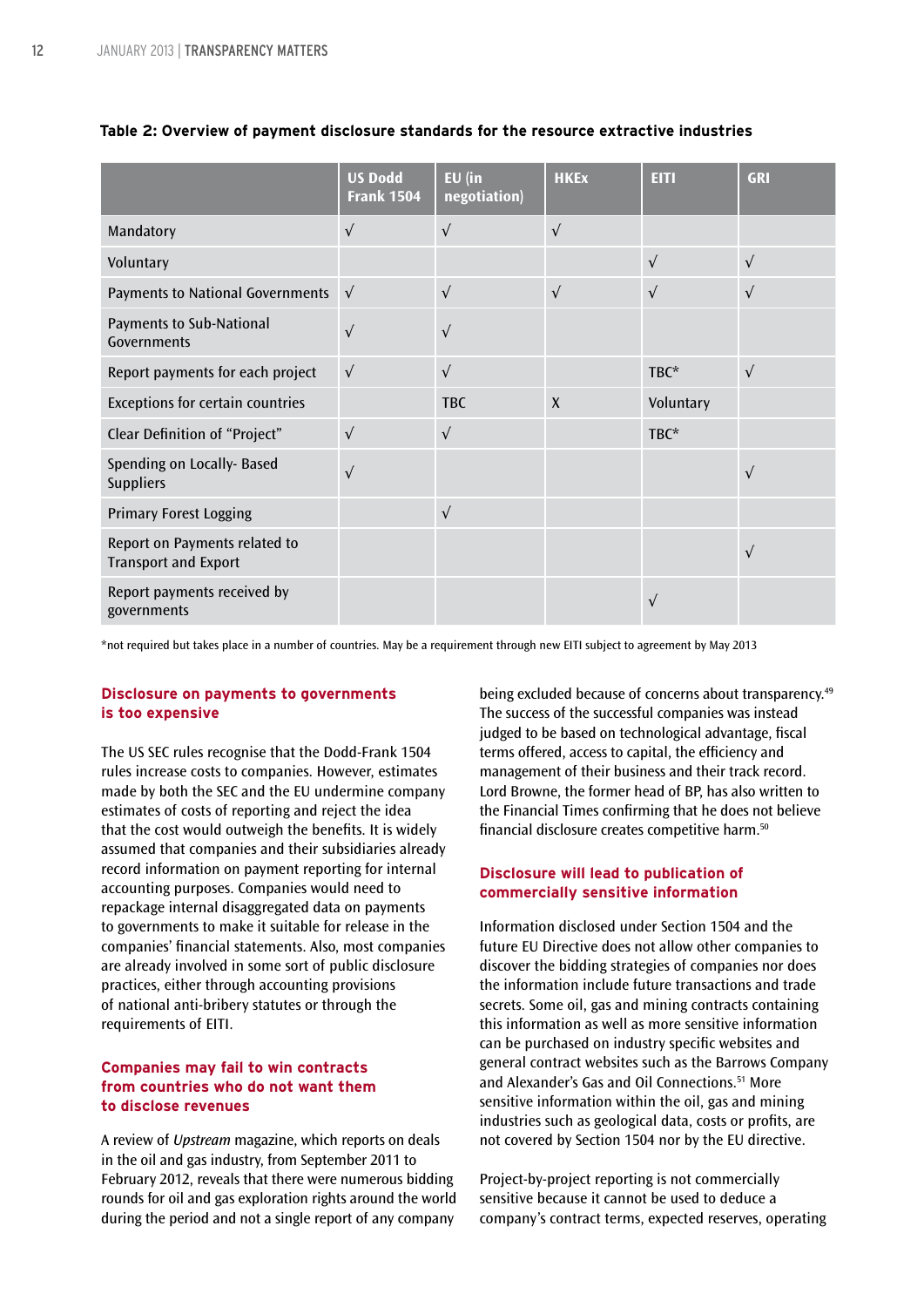costs, or future plans without a lot of other information that is not publicly available. Also, information about payment terms only gives insight about a company's performance over a very short timeframe, as prices, political situations, and the knowledge about geological formations change monthly. Therefore, any potential damage to a company's competitive position would be minimized by the lapse of time between the making of payments and the timing of publication.

#### **National laws and contracts might prohibit disclosure**

A concern that criminal legislation within countries could prevent companies from disclosing revenue payments made to governments has been raised by companies opposing transparency laws in the US and EU who have been demanding 'exemptions' from reporting in such countries. In deliberating on the final implementation rules for Dodd Frank 1504 however, the SEC found insufficient evidence to justify any exemptions and judged they might result in corrupt officials in resourcerich countries being incentivized to pass opacity laws, outlawing disclosure and thus undermining the whole purpose of the transparency initiative.

A global survey of over 150 resource extraction contracts by the Revenue Watch Institute and Columbia University School of Law concluded that contracts usually state that the parties may make disclosures under any law to which the party is subject.<sup>52</sup> Some industry representatives cite Angola, Cameroon, China and Qatar regarding an alleged need for disclosure exemptions, although no evidence was actually cited to prove this point when companies were called to provide evidence.53 Indeed, Brazilian oil company Petrobras, which operates in both Angola and China, informed the SEC: 'We are active in 29 countries outside of Brazil and we are not aware of such a prohibition [against payment disclosure] in any of those countries.'54

# **Focus on China**

For years, China has been among the world's fastest growing economies, with real annual gross domestic product (GDP) averaging nearly 10% through 2011. As China's economy continues to develop, the country has quickly become one of the world's largest consumers and importers of extractive resources. In parallel, Chinese energy resource and mineral companies have steadily developed activities overseas, establishing a strong presence worldwide. This has automatically increased global attention on disclosure practices by Chinese companies particularly in relation to the management of risks such as rent-seeking and corruption in the mining, oil and gas industries.

#### **Chinese reporting standards**

China has yet to craft a complete system of laws and regulations for companies to regulate fair conduct or disclosure regarding overseas investment are limited and fragmented.

Multiple government departments are involved in the process of administration and supervision of overseas investments. Depending on the scale and nature of investment, Chinese government institutions that must approve an overseas project include the State Council, the Ministry of Commerce (MOFCOM), National Development and Reform Commission (NDRC), Ministry of Finance, State Administration of Foreign Exchange (SAFE), Stateowned Assets Supervision and Administration Commission (SASAC), as well as the China Export-Import (Exim) Bank and the China Development Bank.<sup>55</sup>

The most specific requirement can be found in the *Administrative Regulation on Contracting Foreign Projects (2008)* issued by the State Council that states that the company, and any people involved, shall be fined or the certificate shall be revoked when the project is obtained as a result of offering an unfair low price, illegal bidding or acts of bribery.<sup>56</sup>

However, most articles related to the impacts of company behaviour overseas tend to be general and are not meant to scrutinize companies' activities. For instance, the *Tentative Administrative Procedures on Overseas Investment by State-owned Enterprises (2012)* issued by SASAC only emphasizes that state-owned companies shall abide by the laws and regulation and respect local customs of the host country.57

China does not have specific law on domestic or overseas corrupt practices. All anti-corruption measures are described in the country's *Criminal Law* and *Anti-Unfair Competition Law*. In 2011, China made an amendment to the *Criminal Law*, providing sanctions to domestic companies if any money or property was offered to any foreign party performing official duties or officials of international public organizations.58

#### *Reporting for the extractive industries*

In 1998, the State Council issued the *Measures for the Administration of Transfer of Mineral Exploration Right and Mining Right* to guide domestic mining rights transfer activities, but this document did not include a disclosure requirement.59 In 2012, the Chinese Ministry of Land and Resources issued a pilot version for a revised guideline on mining rights transfers, requiring transfers to be carried out on a designated trading platform and provide full disclosure of bidders and transaction price.<sup>60</sup>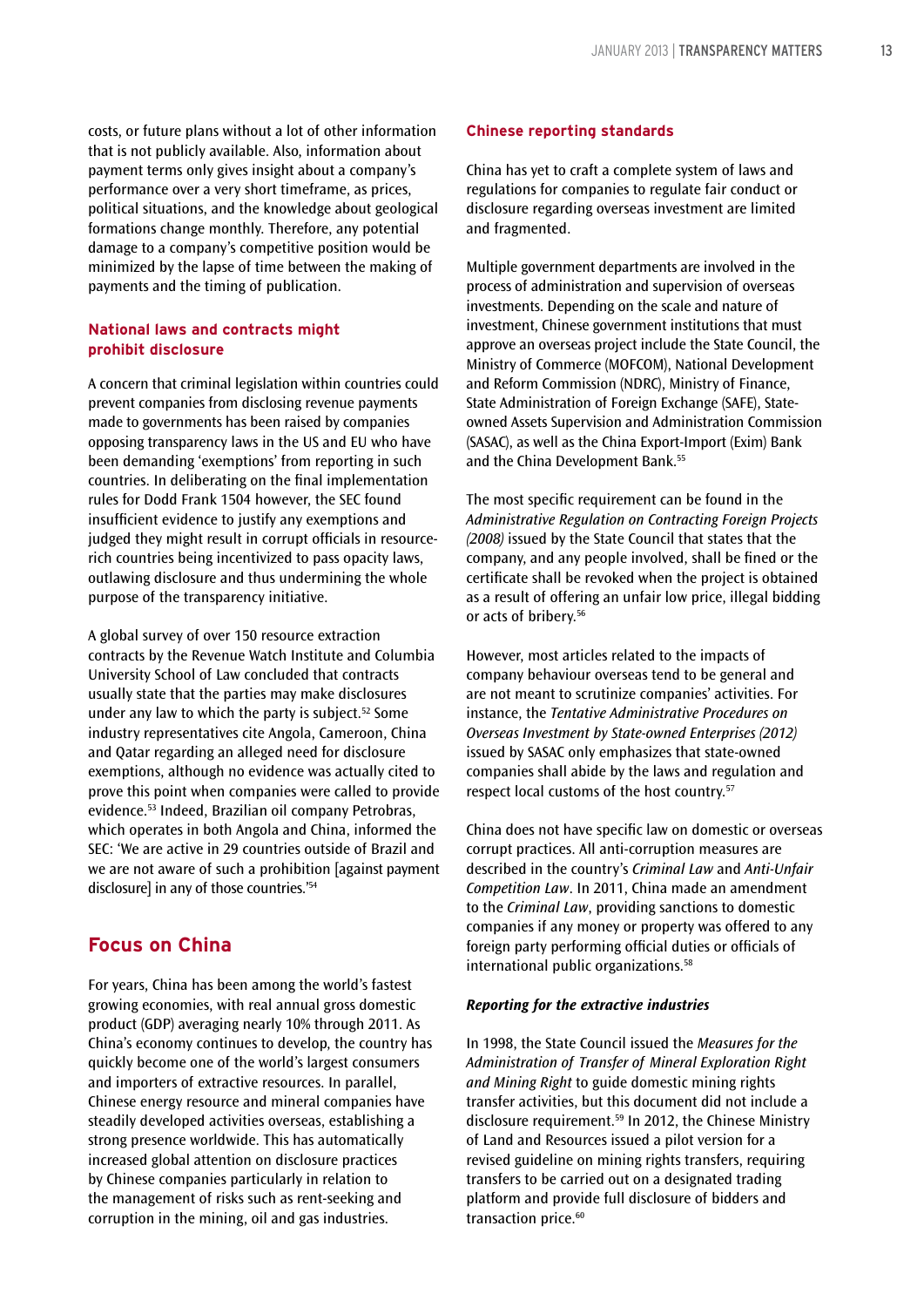Articles aiming specifically for disclosure in the resource extractive industries are included in the country's reporting regime. The China Securities Regulatory Commission (CSRC) requires public companies to disclose on its accounting practices, estimates of oil and gas assets, depletion, license cost, the evaluation standard for its reserves, and list the balance and accrual and decrease of oil and gas assets.<sup>61</sup>

In 2006, the Ministry of Finance issued the progressive *Accounting Standard for Business Enterprises No.27 -- Extraction of petroleum and natural gas*, providing specific data disclosure requirements to companies' financial statement on:

- 1. The beginning and the end year balance of domestic and overseas oil and gas reserves.
- 2. The total amount of all disbursements incurred in the current period in order to obtain the rights and interests of domestic and overseas mining areas, and for oil and gas exploration as well as their development.
- 3. The original book value of the rights and interests of the proved mining areas, wells and relevant facilities, the accumulative depletion amounts and the accumulative amounts of the impairment provisions as well as their calculation methods.
- 4. The original book value of the auxiliary equipment and facilities for the oil and gas exploitation activities, the accumulative depreciation amounts and the accumulative amounts of the impairment provisions as well as their calculation methods.

Following these general requirements, the Shanghai Stock Exchange and the Shenzhen Stock Exchange (SZSE) respectively issued their own guidelines for listed extractive companies in 2008. $62$  The two similar guidelines give detailed requirements on information disclosure regarding the obtaining and transfer process of exploration and mining rights. SSE's guideline includes a paragraph on acquisition and transfer of mining right overseas, requiring listed companies to provide evidence that activities are in line with the laws and regulations of the host country.

#### **Chinese companies under scrutiny**

Despite China's requirements on corporate reporting, the share prices of Chinese companies have recently been rocked by a series of accounting scandals both at home and abroad. In the last year, numerous Chinese companies have been exposed for possessing weak internal control over financial reporting and corporate

governance structures, which has sparked some doubt about the quality of corporate reporting in China.<sup>63</sup> Between March to June 2011 alone, more than 20 Chinese firms were suspended from trading or were delisted on U.S. exchanges for alleged financial fraud.<sup>64</sup>

Several Chinese companies have entered the United States' stock market through reverse takeovers or mergers – a legal procedure whereby a Chinese company, with all its operations abroad, merges with an existing publicly traded US shell company and eventually raises money by selling shares to American investors. The non-listed company thereby bypasses the regulatory scrutiny process of a traditional initial public offering (IPO). The process is considered to bear notable risk as overseas regulators feel they have no way of reviewing the audit work done in China.<sup>65</sup>

Chinese companies that entered overseas markets through traditional IPOs have come under particular scrutiny. Sino-Forest, an operator of forest plantations, filed for bankruptcy protection in Canada in March 2012, following the release of a negative research report voicing accusations of fraud and overstating of assets. Trading of the stock was suspended.<sup>66</sup>

There are also some recent examples of Chinese companies not having their accounts independently audited by a registered auditor. In 2011, Deloitte's Shanghai branch resigned as the auditor of Longtop Financial Technologies (financial software provider) after uncovering numerous improprieties.<sup>67</sup> In March 2012, Deloitte resigned as auditor of two Hong Konglisted Chinese companies, Boshiwa International (manufacturer of children clothing) and Daqing Dairy Holdings (producer of milk formula). The International Accounting Bulletin reported that Deloitte had not been satisfied with Boshiwa's response to questions about certain transactions.<sup>68</sup>

#### *Chinese accounting standards*

A new Western-oriented set of Accounting Standards for Business Enterprises or Chinese Accounting Standards (CAS) came into effect in China in January 2007.<sup>69</sup> Duallisted Chinese companies often report both according to CAS and the International Financial Reporting Standards (IFRS). While CAS is converging more and more with the IFRS, there is still a distinction between the two systems, especially regarding how they are interpreted and implemented.<sup>70</sup>

China is known to suffer from shortages in skilled accountants and auditors, poor implementation of accounting standards, and a lack of enforcement of these accounting standards.<sup>71</sup> These factors may slow down the development of corporate disclosure and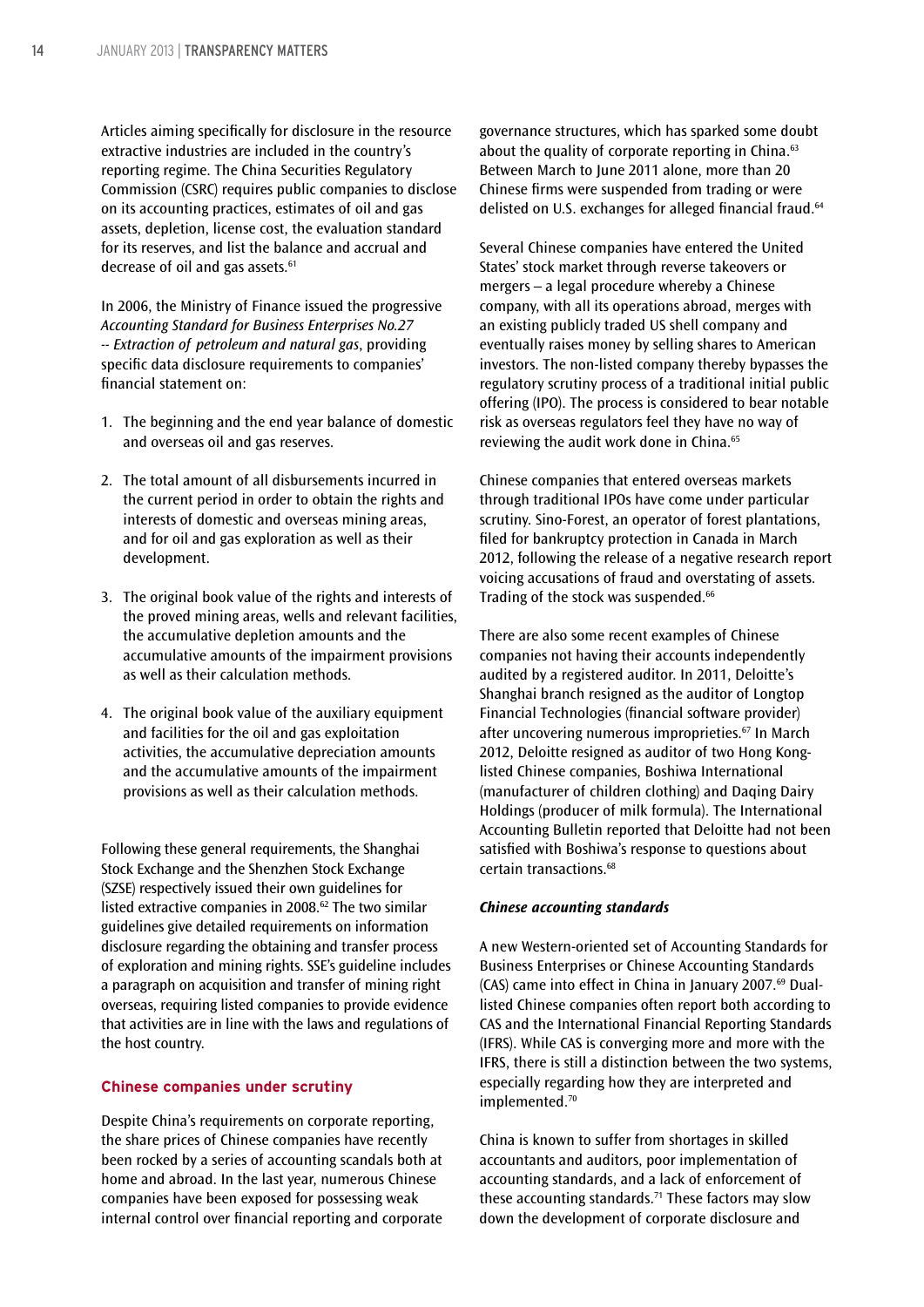increase the risk of investors missing out on information regarding companies operations, especially overseas.

#### **Shanghai Stock Exchange**

A poor reputation in audit practices may affect the prospects of Chinese companies listing overseas as well as the influx of investment to stock exchanges in general. Therefore, improvements in corporate disclosure can directly improve investor confidence in Chinese mainland listed stocks.

Above all, it is China's stock exchanges – Shanghai Stock Exchange, Shenzhen Stock Exchange, Hong Kong Stock Exchange – that can play an important role in enabling shareholders to better manage risk and encourage companies to further improve reporting. This is particularly true for oil, mining and gas companies that operate in locations that may harbour higher equity risks and could therefore benefit from greater transparency.

The Shanghai Stock Exchange (SSE) is widely recognized for its efforts to promote corporate reporting and the development of sustainable economic growth. Initiatives such as the *Shanghai CSR Notice*, the *Shanghai Environmental Disclosure Guidelines,* and the *Guidelines for extractive companies* with operations abroad were well received by the investor community.<sup>72</sup>

#### *Promoting disclosure*

Enhanced disclosure on payments made to host governments would allow investors and the public to better assess and understand the financial risks associated with resource extraction companies and the value that these companies create for China as a whole. Such measures coincide with the SSE's aim to make companies demonstrate their 'social contribution' to a harmonious society.

#### *Social contribution per share*

The term "social contribution value per share" (SCVPS) was first introduced in the Environmental Disclosure Guidelines published by the SSE in 2008. On the basis of earnings per share created for shareholders, the added value created for society is calculated by adding tax revenues created for the State, salary paid to employees, loan interest paid to creditors including banks, donations and other value for stakeholders, and deducting social costs from environmental pollution or other factors.73 The social contribution value per share value can include payments made overseas as well as in mainland China. However, it is hard to tell whether companies integrate international costs into their SCVPS values because of the current opacity around how the figures are calculated.

In theory, the social contribution per share calculations helps the public to better understand the value created by the company for its shareholders, employees, customers, creditors, communities and the society at large. Companies are encouraged by SSE to disclose their social contribution per share in an annual sustainability report. Page 18 provides further analysis of the methodology used to create the SCVPS value and its usefulness.

#### *Mineral Right Disclosure*

The Shanghai Stock Exchange issued regulations in 2008, entitled "No.18 Format Instruction on Temporary Announcements of Listed Companies", requiring listed companies to disclose information regarding the acquisitions and transfer of their mineral rights.74 Details set out in the instructions include whether companies have obtained exploration or mining licenses, whether they have the necessary project and environmental protection approvals as well as setting out industry standard information regarding the project's value such as recoverable reserves and how long the mineral reserves would last.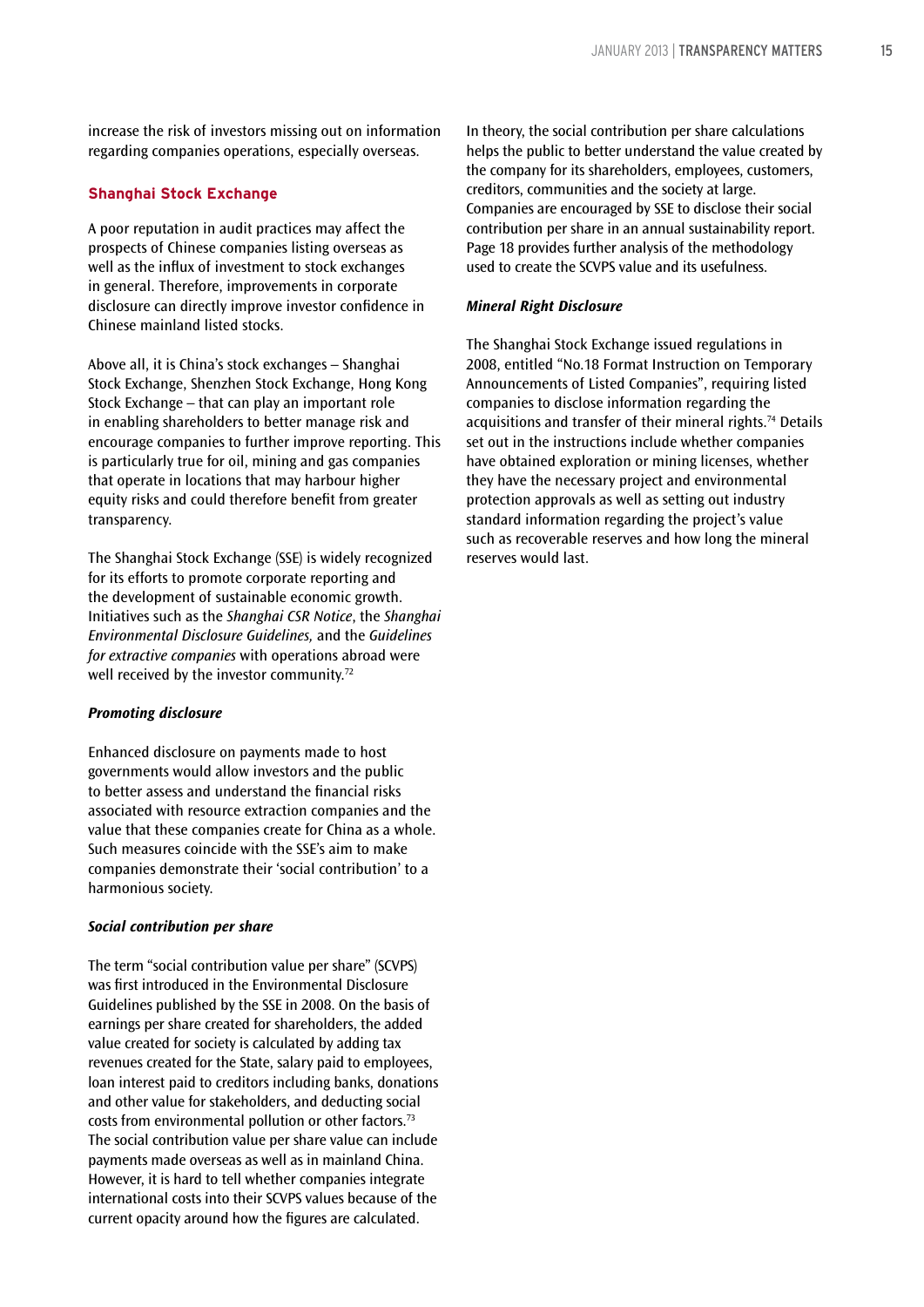# 4. Company Assessments

This chapter takes a closer look at the financial disclosure and information on asset ownership of major Chinese resource extraction companies. The fifteen largest companies in terms of revenue, as ranked by the 2011 China Fortune 500,<sup>75</sup> that are listed on the SSE and operate in the overseas resource extractive industries (or in one of the industries that are closely connected to the exploration, manufacturing and sale of oil, gas and mining) were selected to be studied for the purpose of this report.

The corporate communications of all 15 companies, such as the annual reports and sustainability reports released for 2010 and 2011, were analysed based on a best-practice standard that includes the key disclosure items for the resource extractive industry according to international disclosure regulations and guidance. The benchmark standard assesses the level of disclosure of each company, including payments made to the Chinese government and host governments, transfer of mining rights, the scale of overseas operations and revenue and social contribution value per share (SCVPS) (see page xx).

### **Indicators used in benchmark analysis of disclosure of Chinese companies 2010/2011**

#### **Domestic Chinese market**

- Social contribution value per share (not part of international disclosure standards)
- • Level of disclosure
- Payments to domestic (local) government (taxes, royalties, license fee, bonuses etc)

#### **Overseas markets**

- • Accounting standards
- • Operations overseas
- • Revenues overseas
- • Payments to national host governments
- Income tax (share or amount)
- **Transfer of mining rights**
- • Payments to (local-level) host governments (taxes, royalties, license fee, bonuses etc)

# **General findings**

Nearly every company examined in this study applied a different approach to how they presented data on payments to governments. A few companies reported country specific information by highlighting a small and seemingly unsystematic number of payments, while others did not even reveal the location of any of their overseas operations.

Certain common characteristics of disclosure, however, were shared by all 15 companies<sup>76</sup>:

#### **1. Fragmented reporting**

The data disclosed by companies selected for this study on payments to host governments and transfer of mining rights was found to be fragmented and irregular (see Annex 1, available online). It was only possible to compare the results of the company disclosures in general terms as all companies tend to disclose a different list of tax items, depending on type of project operation and sector categorization. In practice, companies reported only on the most important general taxes and taxes paid at a national level.

Overall, PetroChina, Zijin Mining, Maanshan Iron and Steel, China Oilfield Services and Yanzhou Coal Mining showed most openness about payments to governments in connection to overseas operations as they have disclosed either separate or aggregated figures of the taxes they paid to overseas governments. They set a cautious example for other Chinese companies on how to report beyond basic disclosure requirements (please refer to company profiles below).

In addition to disclosure in their annual reports, PetroChina and Zijin Mining reported on individual projects and detailed specific aspects of their investments on their company's group websites.

#### **2. Extractive Industry Transparency Initiative data not reflected in company reports**

China's two biggest extractive companies in terms of market capitalization, China National Petroleum Corporation (CNPC), the parent group of PetroChina, and Sinopec have been involved with the Extractive Industries Transparency Initiative (EITI) by contributing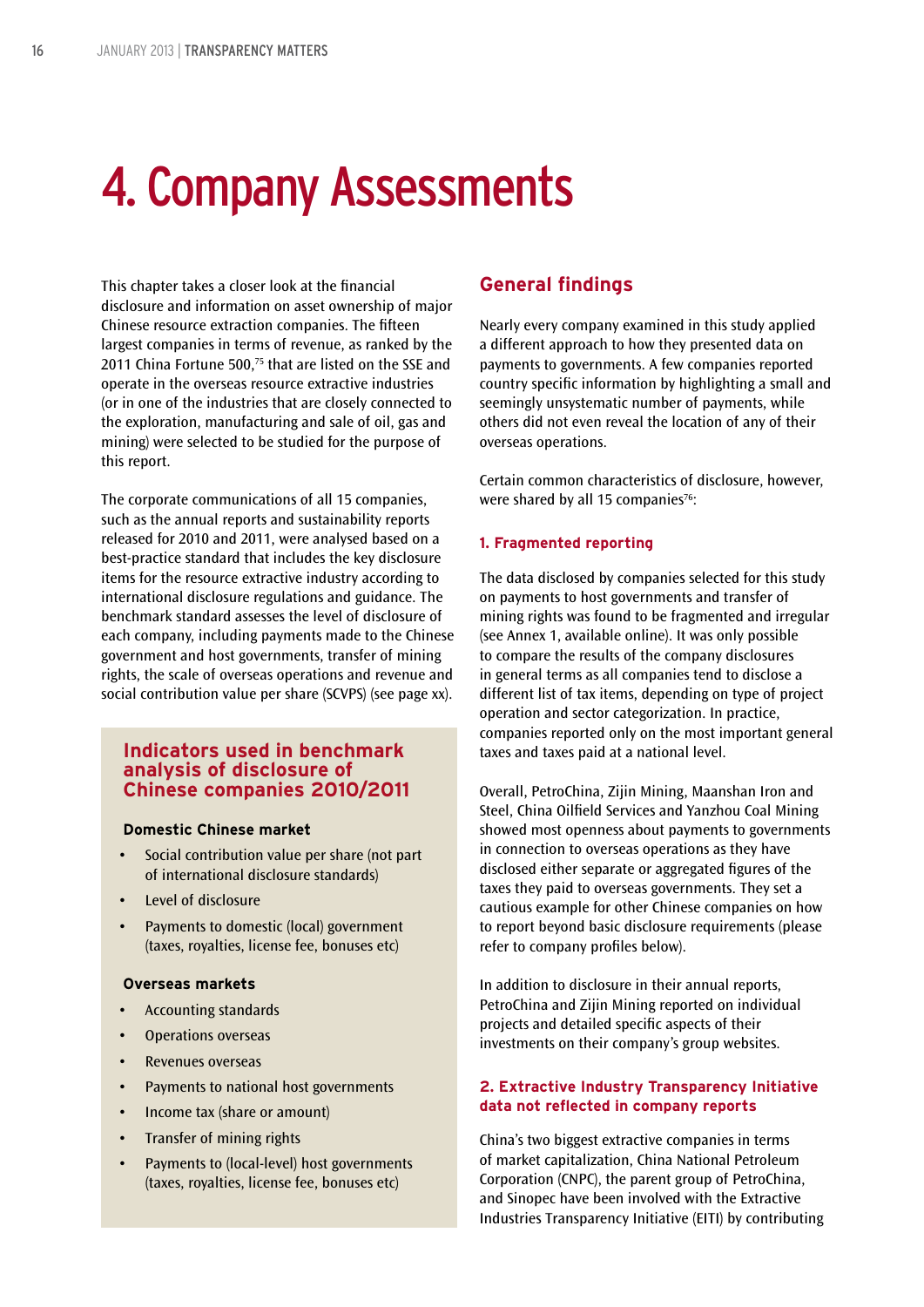to EITI country reports. However, data disclosed to EITI could not be traced back to any of the reports released by the two companies individually. For example, the Nigerian and Iraqi EITI reports listed payments made by CNPC to each of the host governments, but neither CNPC nor PetroChina re-published this data, or mentioned its participation in the EITI, in its own reports.

#### **3. Improved reporting with overseas listings**

There seems to be a strong relationship between a company's additional stock exchange listing and the level of transparency it exercised. A company listed in Hong Kong, New York or London, in addition to the SSE, is automatically subject to additional reporting requirements that result in slightly increased transparency on overseas operations. Of the 15 companies examined in this study, ten companies had an additional listing on the Hong Kong Stock Exchange (HKEx), four companies were listed on the New York Stock Exchange (NYSE), and one company was listed on the London Stock Exchange (LSE) (See Table 3).

When a company is listed on the HKEx or abroad, most companies start reporting according to the widely used International Financial Reporting Standards (IFRS), which is released by the International Accounting Standards Board (IASB). All companies listed on the SSE and the

HKEx reported according to IFRS in 2010 and 2011, except for Maanshan Iron & Steel and Zijin Mining, which reported according to Chinese Accounting Standards  $(CAS)$ .<sup>77</sup> Notably, in Zijin Mining's 2011 annual report, financial data between 2007 and 2009 were reported according to IFRS, but figures in 2010 and 2011 shifted to CAS. Overseas information, if any, was found in the 'Segment report' of the company's financial reports.

#### **4. Better quality reporting on tax payments than other items**

Companies in this study only disclosed on tax related items rather than additional items such as licence fees, royalties and bonuses. When analysing disclosure for the domestic market, most companies reported on common tax items such as business, consumption, educational surcharge and city maintenance and construction. The disclosure for other tax items varied according to industry and some taxes were paid only to local provincial governments (see table 4). For small value payments, some companies just provided a cumulative number under the item "others" without details on individual tax items. Often tax information was provided as a percentage take by the government rather than an actual amount.

When looking at the companies that report according to IFRS, there was slightly more similarity in reporting on tax

| <b>Company listed on SSE</b>   | <b>HKEx</b> | <b>NYSE</b> | <b>LSE</b> | <b>Report according to CAS/IFRS</b> |
|--------------------------------|-------------|-------------|------------|-------------------------------------|
| Aluminum Corporation of China  | $\sqrt{ }$  | $\sqrt{ }$  |            | CAS and IFRS                        |
| Baoshan Iron and Steel         |             |             |            | CAS                                 |
| <b>Baotou Steel</b>            |             |             |            | CAS                                 |
| China Coal Energy              | $\sqrt{ }$  |             |            | <b>CAS and IFRS</b>                 |
| <b>China Oilfield Services</b> | $\sqrt{ }$  |             |            | <b>CAS and IFRS</b>                 |
| Gan Su Jiu Iron and Steel      |             |             |            | CAS                                 |
| Jiangxi Copper                 | $\sqrt{ }$  |             |            | CAS and IFRS                        |
| Maanshan Iron & Steel          | $\sqrt{ }$  |             |            | CAS                                 |
| PetroChina                     | $\sqrt{}$   | $\sqrt{ }$  |            | CAS and IFRS                        |
| Shanxi Coal International      |             |             |            | CAS                                 |
| Shenhua Energy                 | $\sqrt{ }$  |             |            | CAS and IFRS                        |
| Sinopec                        | $\sqrt{ }$  | $\sqrt{ }$  | $\sqrt{ }$ | CAS and IFRS                        |
| Wuhan Iron and Steel           |             |             |            | CAS                                 |
| Yanzhou Coal Mining            | $\sqrt{ }$  | $\sqrt{ }$  |            | CAS and IFRS                        |
| <b>Zijin Mining</b>            | $\sqrt{}$   |             |            | CAS (CAS and IFRS before 2010)      |

#### **Table 3: Overview company selection listed on SSE**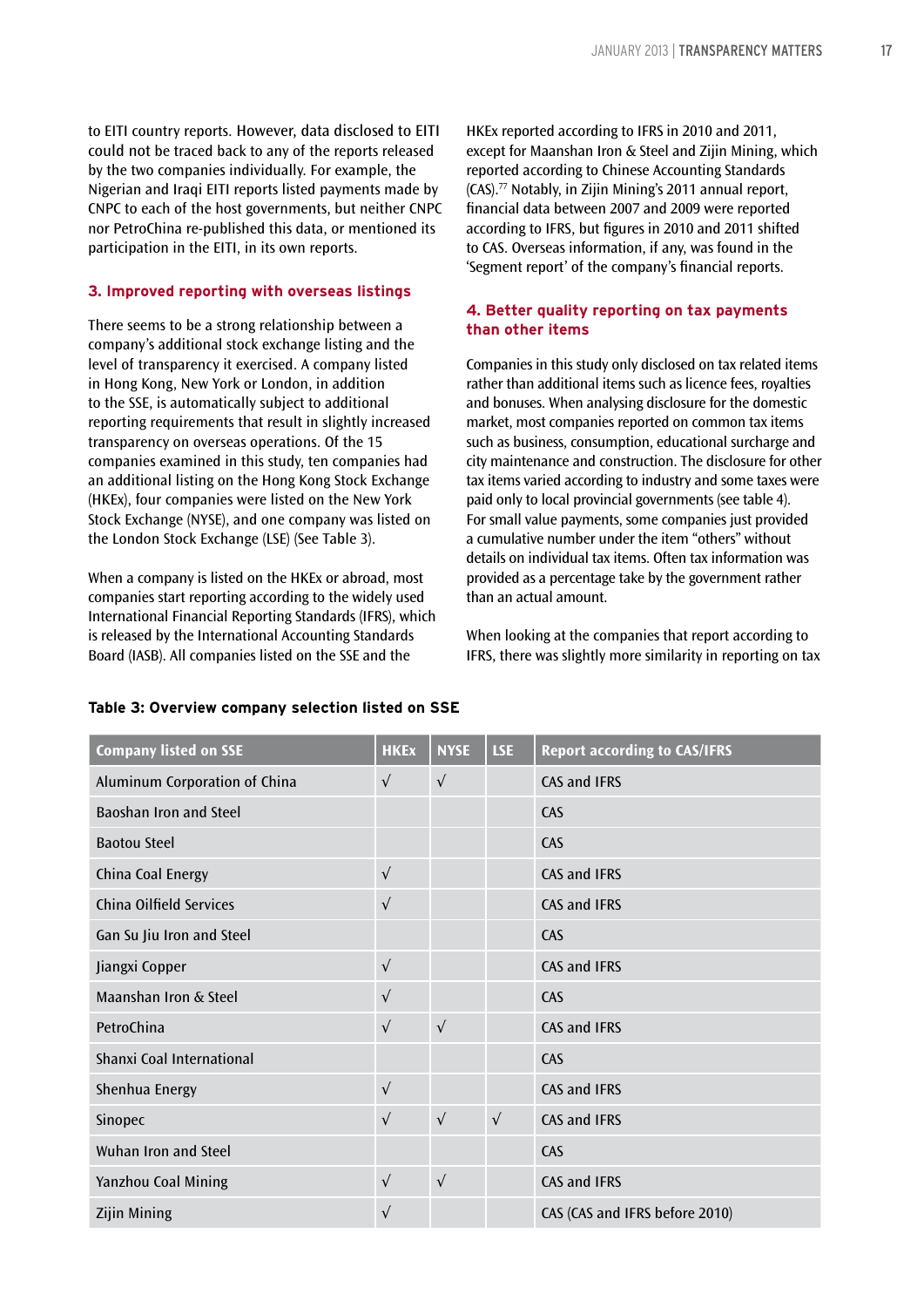| <b>Tax Item</b>                      | Law                                                                                                                                                                               | <b>Applies to</b>                                           |
|--------------------------------------|-----------------------------------------------------------------------------------------------------------------------------------------------------------------------------------|-------------------------------------------------------------|
| Resource tax                         | Provisional Regulations on Resource Tax of the People's Republic<br>of China (2008)                                                                                               | Oil, gas and mining<br>enterprises                          |
| Mineral resource<br>compensation fee | Administrative Measures of Mineral Resources Compensation<br>Fee (1994). Notice of Collection of Mineral Resources<br>Compensation Fee of Sino-Foreign Petroleum Resources (2012) | Oil, gas and mining<br>enterprises                          |
| <b>Exploration license</b><br>fee    | Measures for the Area Registration Administration of Mineral<br>Resources Exploration and Survey (1998)                                                                           | Oil, gas and mining<br>enterprises                          |
| Production right<br>usage fee        | Measures for the Registration Administration of Mineral<br><b>Resource Exploration (1998)</b>                                                                                     | Oil, gas and mining<br>enterprises                          |
| Special oil income<br>levy           | Administrative Measures of Special Oil Income Levy (2006)                                                                                                                         | Oil enterprises                                             |
| Coal sustainable<br>development fund | Administrative Measures of Coal Sustainable Development<br>Fund of Shanxi Province (2007)                                                                                         | Coal producing<br>enterprises located in<br>Shanxi province |
| Water resource<br>compensation fee   | Administrative Measures of Water Resource Compensation<br>Fee of Shanxi Province (1996)                                                                                           | Coal producing<br>enterprises located in<br>Shanxi province |

#### **Table 4: Major Chinese domestic taxes related to the oil, gas and mining industry**

payments. In this situation, companies specifically revealed the locations of operations overseas, sometimes even disclosing the share of income tax paid to host governments. Only three companies (PetroChina, Maanshan Iron & Steel and China Oilfield Services) made a distinction between domestic income tax and overseas income tax paid. PetroChina and China Oilfield Services also disclosed an aggregated amount of overseas tax other than income tax.

#### **5. Social contribution value per share (SCVPS)**

Voluntary disclosure on social contribution value per share (SCVPS) is an initiative the SSE launched in 2008, and one of the few reporting items that provides stakeholders with an insight of companies' impact on society. Since its introduction, a growing number of companies have reported a SCVPS score. The proportion of disclosures on SCVPS seems to remain stable, although the number of companies releasing CSR reports is rapidly growing. For 2011, only five of the 15 companies studied disclosed a SCVPS score.78

The SSE features a Social Responsibility Index ranked according to SCVPS, encouraging companies to continue to report the score. However, the transparency of the SCVPC score could benefit from some improvements (see box below). At this point, it is not clear how items in the formula are calculated. For instance, SSE defines social cost as the amount that arises from environmental pollution and other negative factors. However, the question remains how this amount is calculated by companies themselves.

Most companies choose to include fines that have been paid for violations of environmental pollution. However, there are many other social costs that could be included in the calculation such as direct economic loss caused by pollution and environmental recovery expenses. The SSE also doesn't require a third party to verify the final score by a company.

Although SCVPS calculations seem to remain broadly consistent by individual companies for 2010 and 2011, they do not seem in any way comparable between

#### **Formula for social contribution per share**

Social contribution value per share (SCVPS) =

**earnings + tax payment + salary to employees + interest expenses + donation – social cost**

**total number of shares**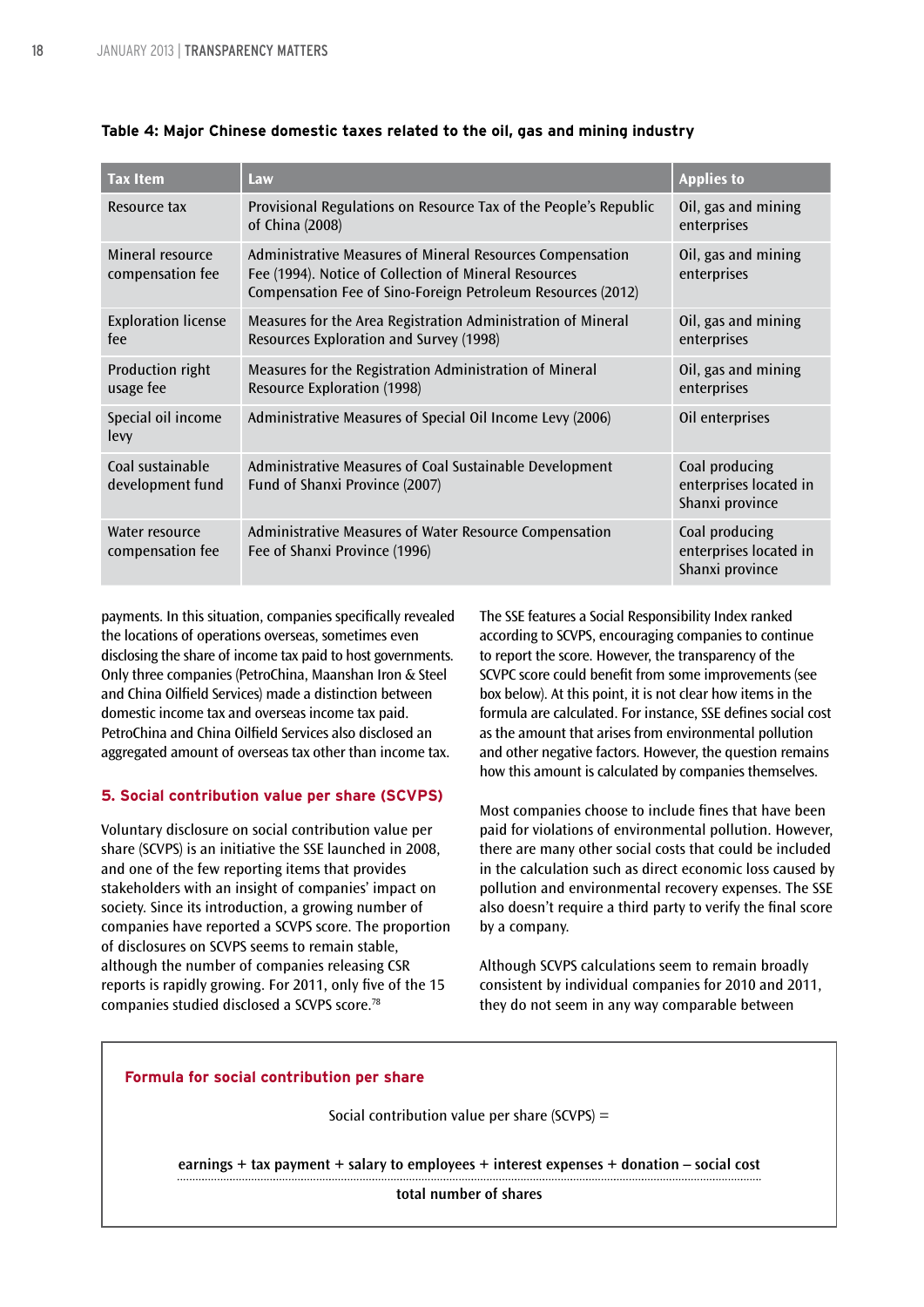companies (even those in the same basic industry). This makes its utility debatable and is an issue that could be significantly improved with better guidance.

Companies did not discuss the transfer of mining rights in their annual reports with respect to the 2008 instruction.

### **Company profiles**

In the following sections, each company is described by the nature of its core activities, its listing history and performance and its disclosure practices regarding overseas operations for the financial year 2010 and 2011.79

The profiles do not look at transparency beyond payment disclosure. For instance, corporate environmental pollution is an important issue but remains outside of this report's remit.

All 15 companies mentioned in this report received a letter from Global Witness (in Mandarin) notifying them of the upcoming launch of the joint research project. Each company was informed of the key findings regarding its own level of disclosure of payments and invited to provide feedback before the release of the report. In total, four companies chose to send in a response. A summary of the responses from Sinopec, Yanzhou Coal, Boashan Iron and Steel and China Coal Energy are included in boxes within the respective company sections below.

#### **Aluminium Corporation of China**

#### *Key findings:*

- **•** Disclosure on total overseas revenues
- **•** Disclosure of percentage of income tax paid in Australia and Hong Kong

Aluminium Corporation of China Limited (CHALCO), a subsidiary of the Chinese state-owned company Aluminium Corporation of China (CHINALCO), is an aluminium company and the world's fourth largest aluminium producer as of 2011, with an output of 3.13 million tons of aluminium.<sup>80</sup>

CHALCO was listed on the SSE (SSE: 601600) material sector (manufacturing-metal category according to CSRC) in 2007 and the HKEx (SEHK: 260) and NYSE (NYSE: ACH) in 2001. The company's turnover showed an increase of 20% between 2010 and 2011, as well as showing a slight increase in total assets. CHALCO's market capitalization was US\$12.7 billion by April 2012.

CHALCO disclosed the percentage of income tax paid in Australia (30%) and Hong Kong (16.5%) in 2010 and 2011. The company's overseas revenues dramatically increased between 2010 (US\$35,826) and 2011 (US\$353 million) but the corporate communications do not comment on payments to governments. CHALCO's parent company CHINALCO disclosed the locations of its overseas subsidiaries in its corporate social responsibility report.<sup>81</sup>

#### **Baoshan Iron & Steel**

#### *Key findings:*

- **•** Disclosure of overseas subsidiaries' profiles
- **•** Disclosure on total overseas revenue

*Baoshan Iron & Steel* Company Limited (Baoshan), a wholly owned subsidiary of Shanghai Baosteel Group Corporation (Baosteel), is an iron and steel company. Baosteel is the world's third largest steel producer by production.82

Baoshan listed on the SSE (SSE: 600019) material sector (manufacturing-metal of CSRC) in 2000. The company's turnover increased by 10% between 2010 (US\$32.19 billion) and 2011 (US\$35.49 billion). As of end 2011, Baoshan's market capitalization was US\$13.62 billion<sup>83</sup>. In March 2012, the company posted its lowest quarterly profit in more than two years amid high iron ore prices and slowing demand from automakers and builders.<sup>84</sup> The company's SCVPS in 2011 was US\$0. 33.

Baoshan disclosed the profiles of its overseas subsidiaries in its corporate communications. Location, registered capital asset, and business scope information was available for each subsidiary in the United States, Japan, Germany, Singapore, Hong Kong and Brazil. The company reported an increase of 19% on its overseas revenues between 2010 (US\$3.18 billion) and 2011 (US\$3.8 billion) but did not comment on payments to governments.

#### **Response to SynTao -Global Witness findings**

Baoshan Iron and Steel stated that, because all overseas extractive operations are carried out by the parent group, Baosteel Group, it is not the responsibility of the listed company to report on taxes paid by the group.

Regarding the activities of its subsidiaries abroad, the company said that its reporting meets the current disclosure requirements set by the SSE.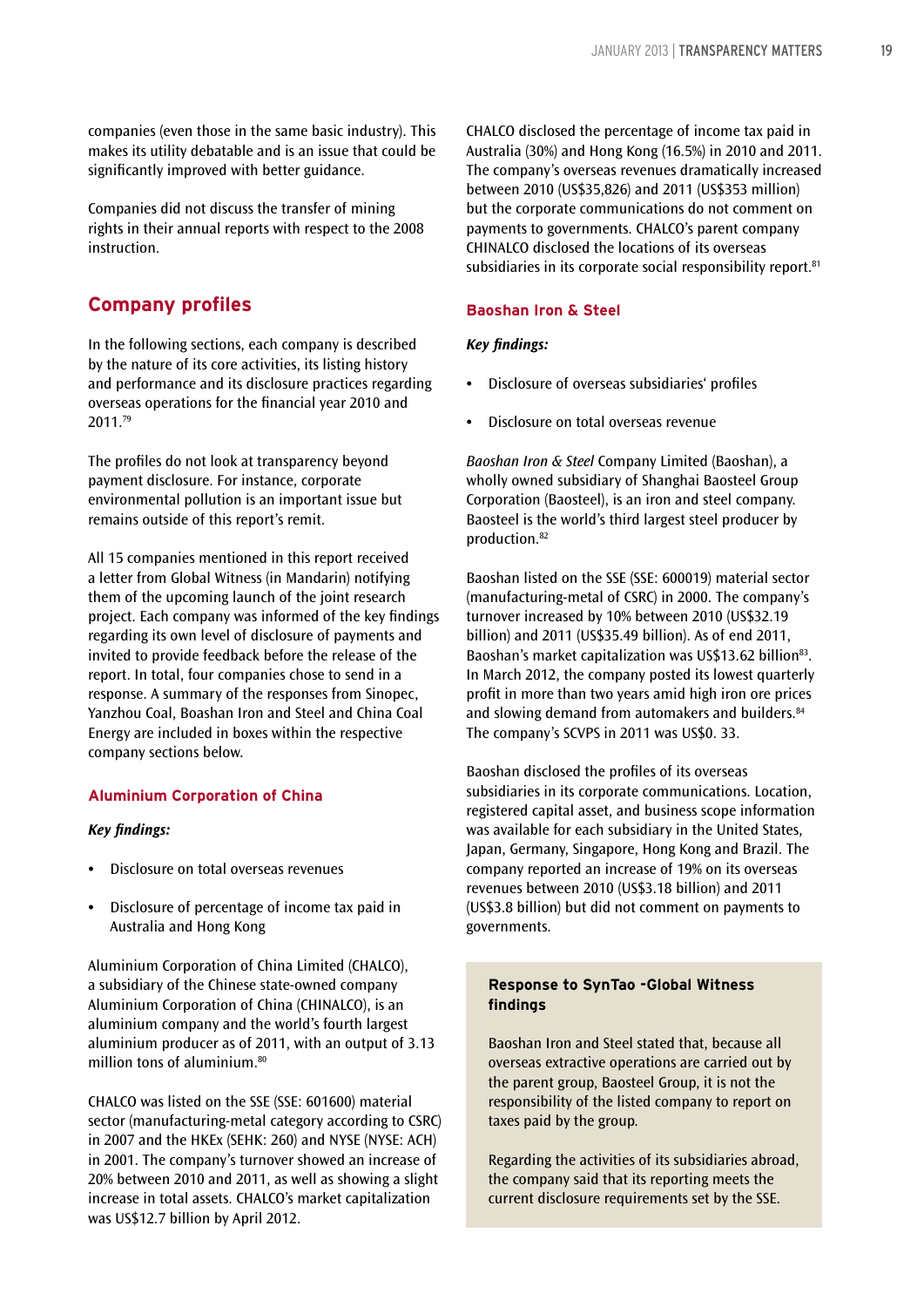Baoshan Iron and Steel said that if the SSE starts requiring companies to increase disclosure on overseas payments, the company would report on these items.

#### **Baotou Steel**

#### *Key findings:*

• Disclosure on total export revenue

Inner Mongolia Baotou Steel Union Company Limited (Bautou Steel), a listed subsidiary of state-owned enterprise Baotou Iron and Steel Group (Baogang Group), is engaged in the steel industry. The company provides various steel products such as steel pipes, steel plates, and steel profiles.<sup>85</sup>

The company is located in the large-scale industrial zone of Baotou, the largest rare earth industrial base in China, also known for its production of iron and steel, machinery, non-ferrous metals, and textiles. The company also operates a rare earth mine that produces niobium and thorium.86

Bautou Steel was listed on the SSE (SSE: 600010) in 1997. The SSE categorizes the company in the Material Sector Index. The CSRC qualifies Baotou Steel as part of the manufacturing-metal industry. In February 2012, the company announced that its pre-tax profits in 2011 surged over 66% to US\$102.86 million. The company's revenues hit US\$6.82 billion in 2011, and as of April 2012, the company's market capitalization was US\$5.8 billion.87

The company has sales branches but not extractive operations in Japan and the US. Its revenue streams for export totalled US\$0.42 million in 2010, and US\$0.59 million in 2011. The company did not disclose any data with respect to its overseas activities.

#### **China Coal Energy**

#### *Key findings:*

- **•** Disclosure on aggregate overseas revenue for Asia Pacific area and other overseas markets
- **•** Payment of 30% income tax to the Australian government

China Coal Energy Company Limited (China Coal Energy) is the second largest coal enterprise in China and the largest coal exporter in terms of volume and manufacturer of coal mining equipment in China. Its major businesses include coal production and

trading, coal chemical and coal mining equipment manufacturing and power generation.

China Coal Energy was established by China National Coal Group Corporation as a joint stock limited company in 2006. It was listed on HKEx (SEHK: 1898) in 2006 and in the energy sector (CSRC category: extractive industry) of the SSE (SSE: 601898) in 2008. The market value of the company was US\$18.38 billion in April 2012.<sup>88</sup> The company's score of SCVPS was US\$0.39 in 2011.

In 2010, a subsidiary of China Coal Group acquired a 51% stake in the Columboola mining area in Queensland, Australia, and it has been developing thermal coal jointly with Australian MetroCoal Company in the Surat Basin in Australia.<sup>89</sup> China Coal Energy paid 30% of its revenue as income tax to the Australian government in 2011. The company disclosed the cumulative revenue it gained in Asia Pacific (US\$159 million) and other overseas markets (US\$0.86 million) in 2011.

#### **Response to SynTao -Global Witness findings**

China Coal Energy confirmed the research findings above and emphasized that it strictly follows the requirements of the stock exchanges it is listed on – the SSE and the HKEx.

China Coal Energy said that they want to learn more about the conclusions of the study and verify the sources utilized in the report. The company was interested in better understanding its level of disclosure in comparison to other companies studied in the report.

#### **China Oilfield Services**

#### *Key findings:*

- **•** Country by country disclosure of income tax payments' rate
- **•** Disclosure of total overseas revenue
- **•** Disclosure of total overseas income tax

China Oilfield Services (COSL), a majority-owned subsidiary of the Chinese state-owned China National Offshore Oil Corporation (CNOOC) Group, provides services in the offshore market, covering each phase of offshore oil and gas exploration, development and production. COSL is China's largest oilfield service provider and has four core business segments: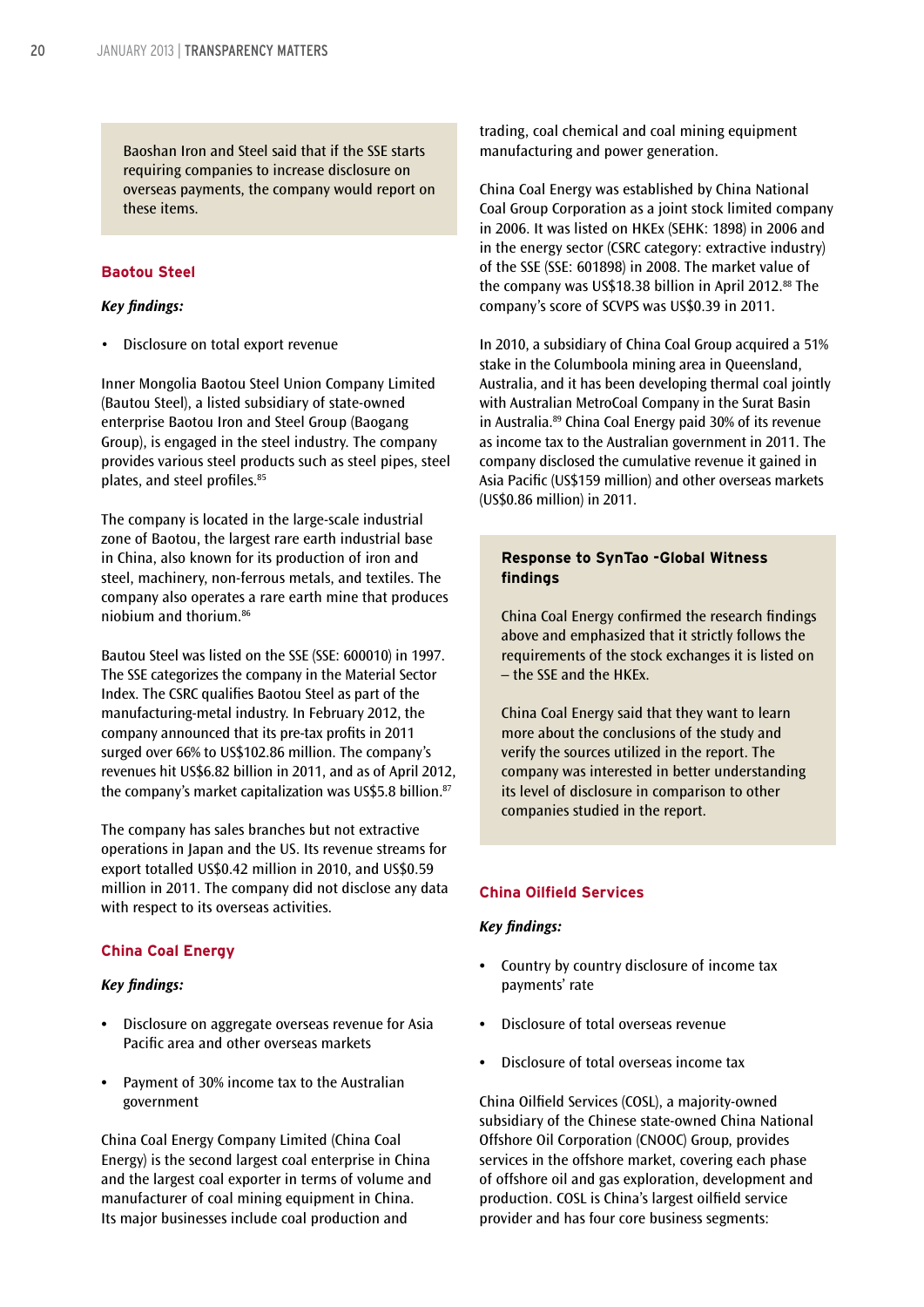geophysical services, drilling services, well services, marine support and transportation services. COSL possesses the largest fleet of offshore oilfield services facilities in China.<sup>90</sup>

COSL has been listed on the HKEx (SEHK: 2883) since 2002, and on the SSE (SSE: 601808) energy sector (extractive company by CSRC's classification) since 2007. Its sister company, CNOOC Limited, is listed on the stock exchanges of Shenzhen and Hong Kong. As of April 2012, COSL's market capitalization was US\$11.21 billion.<sup>91</sup> The proportion of its revenue generated overseas is predicted to rise from under 2% in 2002 to 40% by 2015.92

COSL's 2010 and 2011 corporate communications provide a relatively high level of disclosure. In addition to its domestic payments in China, the company reports on income tax to host countries (Table 5).

The country-by-country disclosure on income tax payments is remarkable as none of the other companies in this study have disclosed the payments in such detail. Although the company has not disclosed the actual amounts paid, it did state its overseas revenues for 2010 (US\$686 million) and 2011 (US\$823 million). Notably, the company also provided the total amounts for "other overseas taxes payable"; "overseas income tax paid"; "current overseas income tax" and "deferred overseas income tax" for 2010 and 2011.

#### **Gan Su Jiu Iron & Steel**

#### *Key findings:*

**•** No disclosure on any overseas financial information in its annual reports

Gan Su Jiu Steel Group Hong Xing Iron and Steel Company Limited ('Gan Su Jiu'), the largest steelmaker in terms of volume in China's northwest, is predominately engaged in mining and manufacturing of iron and steel products. The company was listed on the SSE (SSE: 600307) in the material sector (manufacturing – metal industry by CSRC categorization) in 2000. The market value of the company was US\$2.13 billion in December 2012.<sup>93</sup>

Gan Su Jiu sells its products (and is not involved in resource extraction) in Japan, South Korea and Indonesia according to its website, and no export information can be found in its annual reports. In 2008, Jiuquan Iron & Steel (Group) Co., Ltd (JISCO) – parent company of Gan Su Jiu – formed a partnership with a Kazakhstani mining company to increase its steel supply. JISCO committed US\$4.78 billion to take a majority stake from a Dutch company to mine in Kazakhstan for iron ore.<sup>94</sup> JISCO did not disclose any overseas financial information in its company communications.

| <b>Country</b>   | <b>EITI status (correct as</b><br>of December 2012) | Income tax 2010                   | Income tax 2011                      |
|------------------|-----------------------------------------------------|-----------------------------------|--------------------------------------|
| Indonesia        | Candidate country                                   | 25%                               | 25%                                  |
| Libya            |                                                     | borne by customer                 | borne by customer                    |
| Australia        | $\blacksquare$                                      | 30%                               | 30%                                  |
| Mexico           |                                                     | 30% or business flat tax at 17.5% | 30% or business flat tax<br>at 17.5% |
| Myanmar          |                                                     | 3.5%                              | 4%                                   |
| Papua New Guinea | $\blacksquare$                                      | $\overline{\phantom{a}}$          | borne by customer                    |
| Norway           | Compliant country                                   | 28%                               | 28%                                  |
| Dubai            | $\overline{\phantom{a}}$                            | 0%                                | 0%                                   |
| Iran             |                                                     | borne by customer                 | borne by customer                    |
| Saudi Arabia     | $\overline{\phantom{a}}$                            | borne by customer                 | borne by customer                    |
| Iraq             | Compliant country                                   | $\blacksquare$                    | 35%                                  |
| United Kingdom   | $\overline{\phantom{a}}$                            | $\overline{\phantom{a}}$          | 28%                                  |

#### **Table 5: Tax payments and requirements to host countries disclosed by COSL**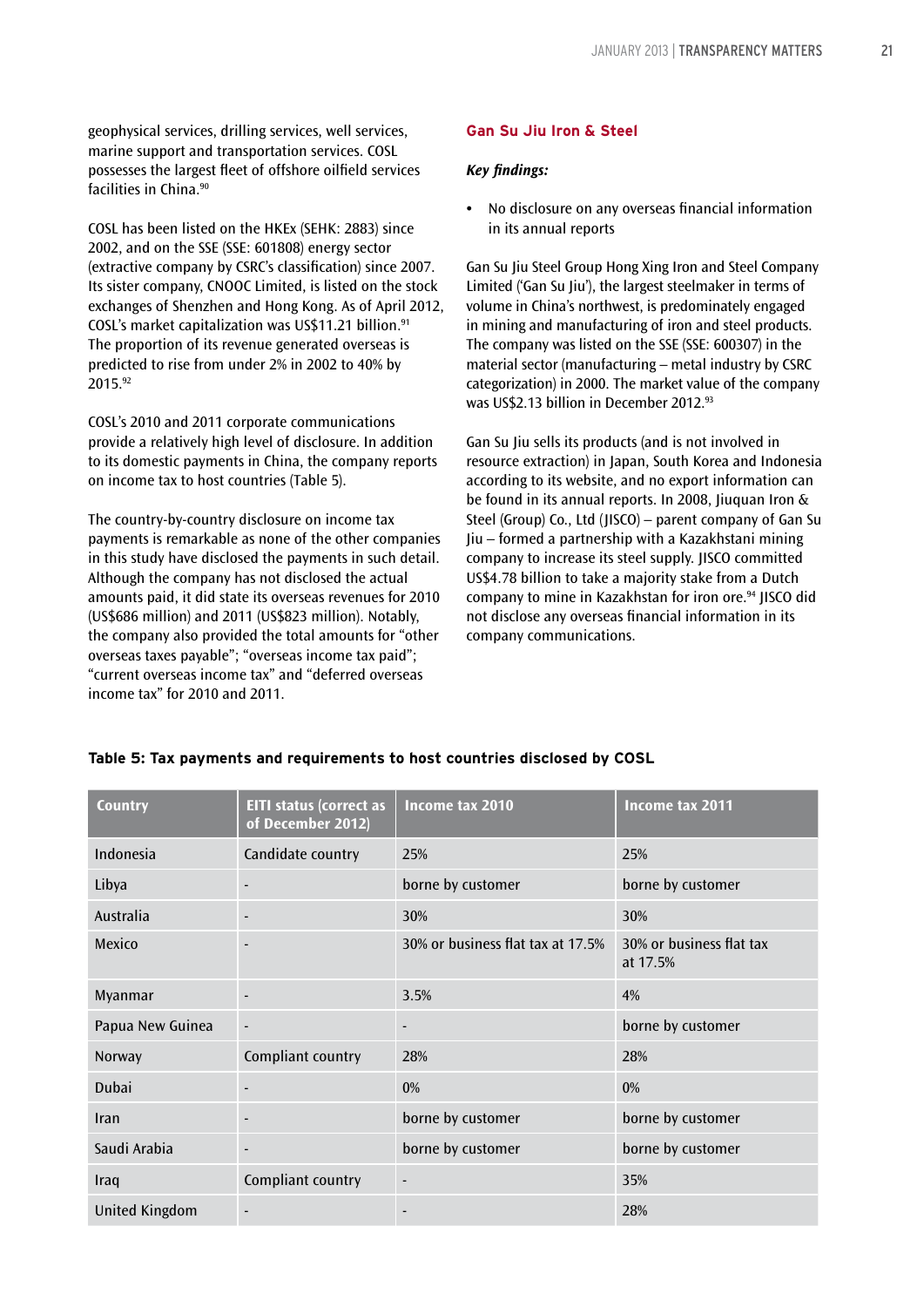#### **Jiangxi Copper**

#### *Key findings:*

- **•** Disclosure of total revenue overseas and revenue separately disclosed for specific countries
- **•** Disclosure of the amount of income tax paid in Hong Kong

Jiangxi Copper Company Limited (Jiangxi Copper) is a Sino-foreign joint stock limited company incorporated in 1997 and is the largest copper cathode producer in China according to volume of production. The company's business covers the exploration, mining, smelting, and processing of non-ferrous metals such as copper, gold and silver.

Jiangxi Copper was founded in 1979 in Guixi City, the center of the Chinese copper industry. The company was listed on the HKEx (SEHK: 0358) in 1997 and on the SSE (SSE: 600362) in 2002. Jiangxi Copper is in the "material" sector of the SSE index, and in the manufacturingmetal of CSRC's category. The market capitalization of the company was US\$11.92 billion in April 2012. $95$  The company's SCVPS was US\$0.62 in 2011.

In its 2010 annual report Jiangxi Copper disclosed the revenue it gained overseas as a total as well as specific revenue in Hong Kong and Taiwan. In its 2011 annual report, disclosed the same items as well as adding the specific revenue in the Netherlands.<sup>96</sup> Jiangxi Copper disclosed the 16.5% income tax it paid in Hong Kong (US\$0.92 million in 2010, US\$0.44 million in 2011).

In 2008, Jiangxi Copper and China Minmetals acquired all shares of Northern Peru Copper.<sup>97</sup> Subsequently, it was reported that the companies would invest US\$2.5 billion in the project.<sup>98</sup>

Jiangxi Copper and China Metallurgical Group Corporation wholly own the Aynak Mine project in Afghanistan, with 25% and 75% ownership respectively. The project has been delayed because of nearby ruins of historic Buddhist monasteries in 2012, which would need to be excavated before Jiangxi Copper can begin mining.<sup>99</sup> In the "Management Discussion and Analysis" section of the 2011 Annual Report, the company reported that no earnings were realised yet as the projects were still under construction.100

#### **Maanshan Iron and Steel Ltd**

#### *Key findings:*

- **•** Disclosure of total overseas revenue
- **•** Disclosure of income tax paid to Hong Kong and an aggregated amount of all the other overseas countries

Maanshan Iron and Steel Company Limited (Maanshan Steel, ESHK: 0323) is the ninth largest Chinese steel producer by volume<sup>101</sup> and one of the largest Chinese iron and steel producers by volume on the SSE (SSE: 600808) material sector.

It listed on the HKEx in 1993 and the SSE in 1994. In 1993, Maanshan Steel was spun off from state-owned Maanshan Iron Mining Plant, founded in 1953, which was split into Maanshan Steel and Magang Group Holding Company Limited (Masteel). Maanshan Steel's principal activities are producing and selling iron and steel products. The company imports raw ore and machinery. Maanshan Steel's primarily ore supplier is Maanshan Steel's sister company, Masteel.

Maanshan had a market capitalization of US\$3.02 billion in April 2012.<sup>102</sup> Internationally, Maanshan Steel had US\$254.76 million in combined revenue in 2011, which included revenue in Hong Kong. The company disclosed an international tax bill of US\$0.45 million in Hong Kong and US\$11.32 million in countries outside of Hong Kong and mainland China in 2011.

#### **PetroChina**

#### *Key findings:*

- **•** Disclosure of aggregated overseas income taxes and taxes other than income taxes
- **•** Disclosure of domestic payments for exploration and mining rights
- **•** Participation in EITI
- **•** Expression of support for some provisions outlined by US Dodd-Frank legislation

PetroChina Company Limited (PetroChina) is the publicly traded arm of the state-owned China National Petroleum Corporation (CNPC), which grew out of the Chinese Fuel Industry Ministry, founded in 1949. PetroChina was established in 1999 as part of a restructuring of CNPC, and is primarily involved in extracting, refining and selling petroleum, natural gas and related products.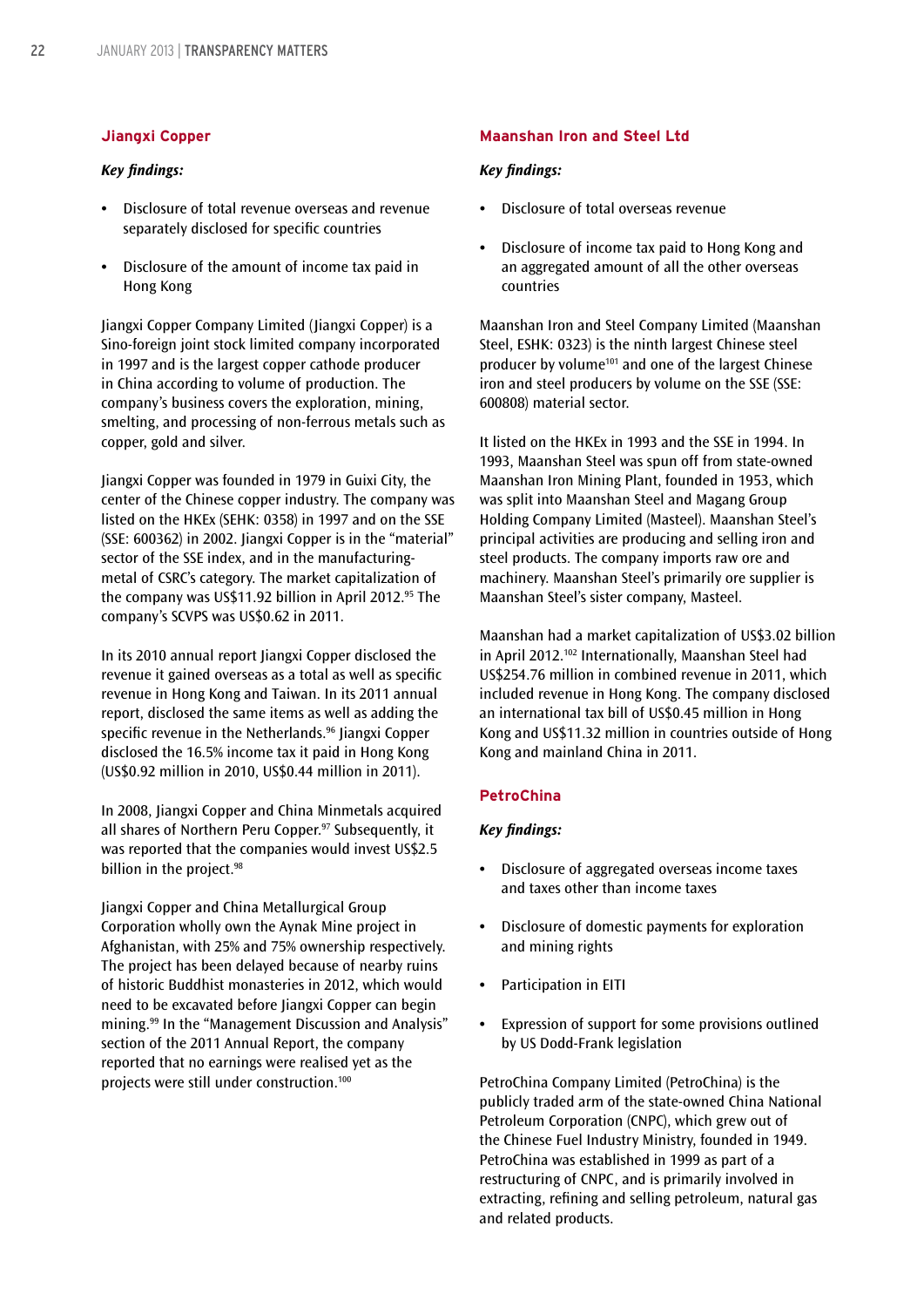Listed on the NYSE (NYSE: PTR) and the HKEx (SEHK: 0857) in 2000 and on the SSE (SSE: 601857) in 2007 (energy sector), PetroChina was the third largest company in the world by market capitalization with a market value of US\$294.73 billion in April 2012.103 With US\$21.13 billion in net profit in 2011, PetroChina was the second most profitable company in China and the eleventh most profitable in the world.104 Internationally, PetroChina had US\$91.43 billion in overseas revenue in 2011.

The company reported US\$1.82 billion in international income tax paid and US\$3.02 billion in other international taxes in 2011. PetroChina's international property acquisitions and exploration costs totalled US\$576 million; and their international development costs were US\$1.71 billion in the same year. However, PetroChina only reported a domestic expense of US\$129.13 million on exploration and mining licenses, also in 2011.

Among the 17 countries where PetroChina reported overseas operations in 2011, the company was active in three EITI compliant countries (Peru, Niger and Azerbaijan) and four EITI candidate countries (Chad, Iraq, Indonesia and Kazakhstan).105 According to the Mongolia EITI Reconciliation Report 2011, Petrochina dachin tamsag LLC – the company's joint venture in the country – contributed 3.0% of the total payments to governmental organizations covered by EITI.<sup>106</sup> PetroChina's parent company CNPC has disclosed revenue information for several of Mauritania's EITI reports.107 CNPC was elected to Iraq's EITI council in 2011 – the first time a Chinese company had been elected as an EITI country representative.<sup>108</sup>

PetroChina publicly showed its support for some provisions of the Cardin-Lugar Amendment (Dodd-Frank 1504) in the US in its letter to the Securities and Exchange Commission (SEC) and indicated its willingness to report on payments on a country-by-country basis.109

#### **Shanxi Coal International**

#### *Key findings:*

**•** Disclosure on total overseas revenue

Shanxi Coal International Energy Group Company Limited (Shanxi Coal International) is primarily engaged in coal mining and trading, and railway transportation. The company was solely incorporated by Shanxi Coal Import & Export Group Company Limited and it was listed on the SSE (SSE: 600546) in the industrials sector (CSRC Extractive Industry category) in 2009. The market capitalization was US\$2.76 billion in December 2012.110 Shanxi Coal International mines and processes coal from China for domestic and international sale, and the company's foreign clients are in over 20 countries and territories. The company's overseas revenue increased three-fold from US\$24.36 million in 2010 to US\$69.58 million in 2011.

#### **Shenhua Energy**

#### *Key findings:*

- **•** Disclosure on domestic exploration license fee and coal selection and mining fees
- **•** Disclosure of total amount of overseas revenue

China Shenhua Energy Company Limited (Shenhua Energy) is the public subsidiary of the key Chinese stateowned enterprise Shenhua Group Corporation Limited (Shenhua Group). Established in 2005, Shenhua Energy is the largest coal producer in China and also owns power, rail and port operations in the country.111 With pre-tax profit in 2011 of US\$10.59 billion and market capitalization of US\$84.2 billion, Shenhua Energy was the seventh largest company in China by both profit and market value.112 Shenhua Energy was listed on the HKEx (SEHK: 1088) and SSE (SSE: 601088) energy sector (extractive company by CSRC's classification) in 2005 and 2007, respectively.

Shenhua Energy did not report its SCVPS in 2011, but reported a contribution of US\$0.67 per share in 2010. Shenhua Energy in 2010 reported Coal Selection and Mining Fees of US\$781.8 million as cost of revenue for IFRS, and exploration license fee of US\$453.8 million for CAS; in 2011, the coal selection and mining fees were US\$1.03 billion and the exploration license fee was zero.

Internationally, the company has a mining operation "Watermark Coal Project" in Australia and a coal fed power plant in South Sumatra, Indonesia. Shenhua Energy is currently in discussion for a major stake in the large Mongolian mine, Tavan Tolgoi.113 Indonesia is an EITI candidate country and Mongolia is an EITI compliant country; as a result, the countries will have to publish the cost of work plans for all separated extractive projects, including Shenhua Energy's projects. The company reported it paid 30% and 25% of income tax respectively to Australia and Indonesia in 2010 and 2011. However, only the total amount of overseas revenue was made available (US\$923.5 million in 2010, US\$557.2 million in 2011).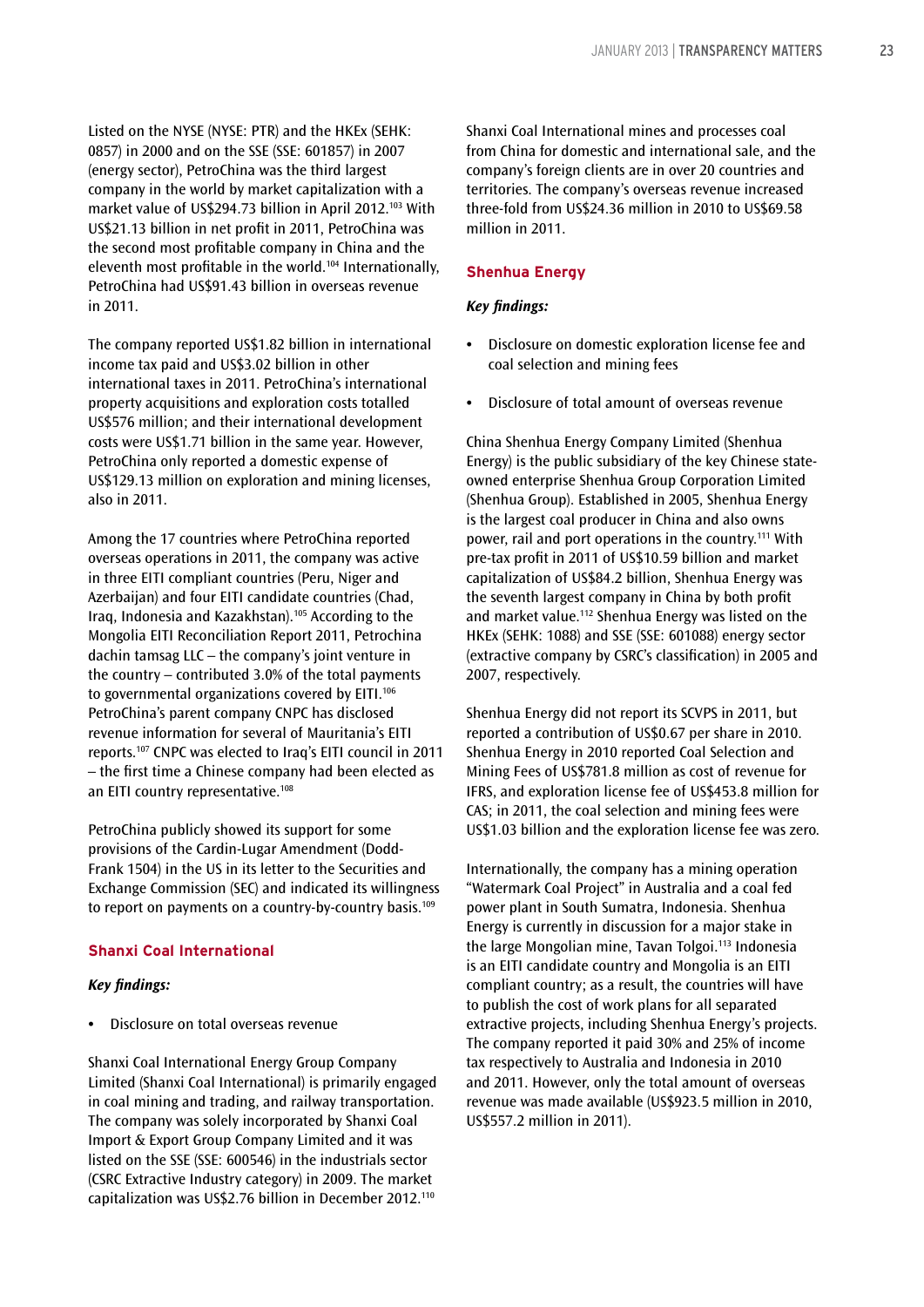#### **Sinopec**

#### *Key Findings:*

- **•** Published two production licenses in Angola
- **•** Paying 50% rate of income from Angola block to host government
- **•** Participated in Gabon EITI Report 2006
- **•** Included in disclosure the total domestic exploration license fees and production right usage fees
- **•** Provided supplemental information on oil and gas exploration and producing activities in US '20-F' disclosures

China Petroleum & Chemical Corporation (Sinopec) is the largest producer and supplier of refined oil products and major petrochemical products in China, and also the country's second largest oil and gas producer.<sup>114</sup> The company's business primarily includes exploration, development, production and trading of petroleum and natural gas; and refining, marketing and distribution of petroleum products and chemicals.

Sinopec was incorporated in 2000 by the state-owned China Petrochemical Corporation and the company was listed on the HKEx (SEHK: 0386), NYSE (NYSE: SNP), LSE (LSE: SNP), in the same year. In 2001, the company was listed on the SSE (SSE: 600028) in the energy sector (CSRC's extractive industry category). The market value of Sinopec was US\$104.2 billion in April 2012.

Sinopec first acquired foreign oil in 2010 when it paid US\$2.5 billion to buy a stake in an Angolan oil field.<sup>115</sup> The company currently holds two production licenses in the Angola Block 18, paying a 50% rate of income to the Angolan government.

Sinopec disclosed its total exploration license fees and production right usage fees payments (2010: US\$71.65 million; 2011: US\$69.74 million) to the Ministry of Land and Resources of China.<sup>116</sup> In accordance with the *Extractive Activities – Oil and Gas (Topic 932): Oil and Gas Reserve Estimation and Disclosures* provision issued by the Financial Accounting Standards Board (FASB) of the United States, the company provided supplemental information on oil and gas exploration and producing activities. For the year 2011, Sinopec's aggregated income tax for oil and gas producing activities was US\$3.52 million; taxes other than income tax US\$6.94 million.

#### **Response to SynTao -Global Witness findings**

Sinopec stressed that it strictly follows the disclosure requirements of the stock exchanges it is listed on – Shanghai, Hong Kong, New York and London.

Sinopec said that it was aware of the US SEC's new disclosure rules for extractive companies and that is was preparing to report its payments to overseas governments for the annual report for the 2012 financial year.

The company confirmed the findings in this report and, specifically, that it has an operational site in Angola (Block 18). The company also noted that it does not have upstream assets in Gabon and Azerbaijan. Therefore, information in Gabon's and Azerbaijan's EITI reports may refer to Sinopec's parent company, China Petrochemical Corporation (Sinopec Group).

#### **Wuhan Iron and Steel**

#### *Key findings:*

**•** No overseas information disclosed except that it has subsidiaries in Singapore and Indonesia

Wuhan Iron and Steel Company Limited (Wuhan Iron and Steel), a wholly owned listed subsidiary of stateowned Wuhan Iron and Steel (Group) Corporation (WISCO), is a company engaged in the manufacture and distribution of iron and steel products. As of December 31, 2010, the Company had three subsidiaries and three affiliates, which involved in the manufacture and distribution of oxygen, metal products, coke and coal.<sup>117</sup>

Wuhan Iron and Steel was listed on the SSE (SSE: 600005) in 1999. The SSE categorizes the company in the Material Sector Index. The CSRC qualifies Wuhan Iron and Steel as part of the manufacturing-metal industry. Wuhan Iron and Steel's market capitalization was US\$4.85 billion in April 2012.118 SCVPS of the company was US\$0.16 in 2011.

Wuhan Iron and Steel distributes its products primarily in domestic markets, although in its 2011 corporate communications, the company disclosed the profiles of its subsidiaries in Singapore and Indonesia, whose main business is trading and investing. The company did not disclose the payments they made to host governments.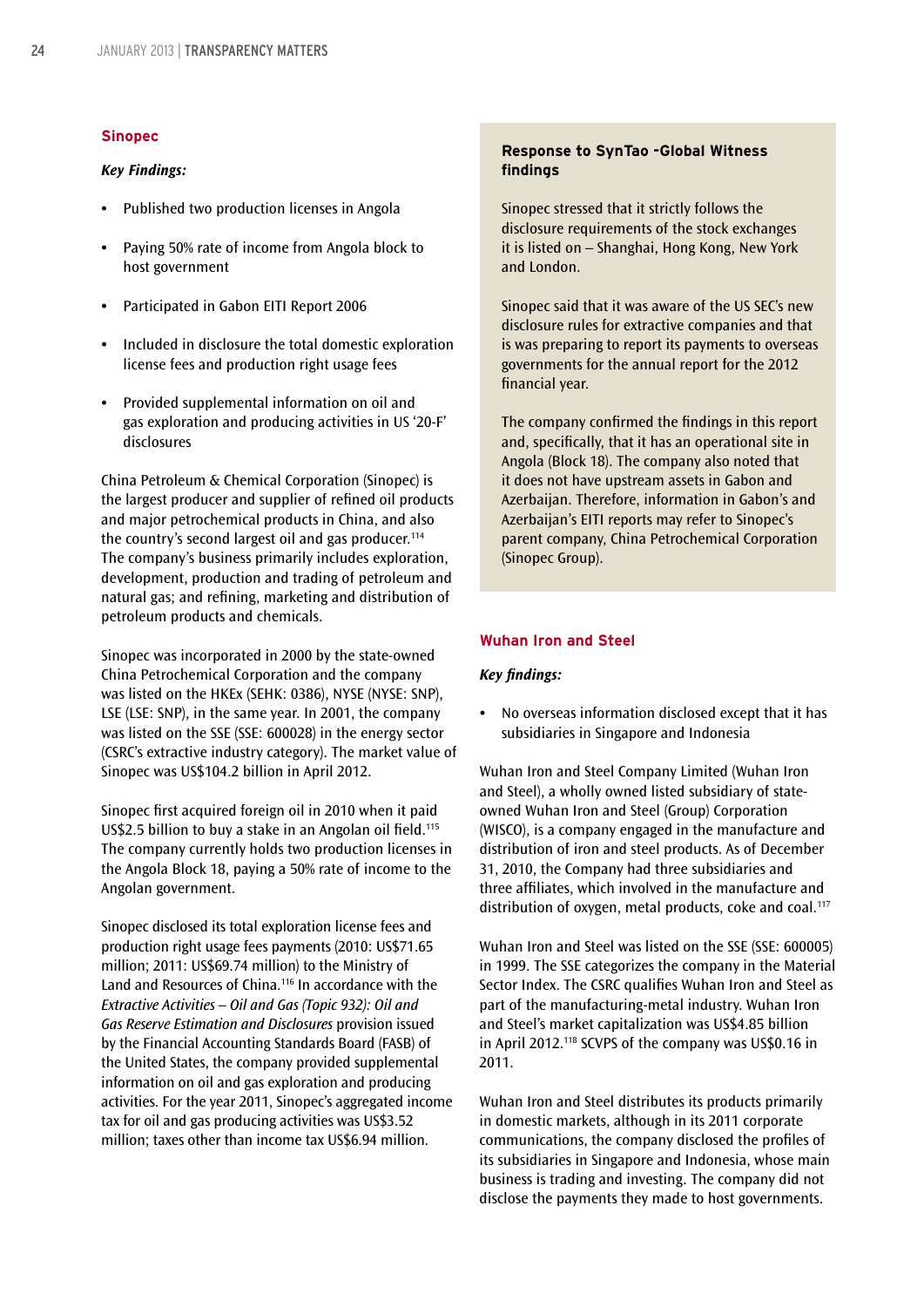#### **Yanzhou Coal**

#### *Key findings:*

- **•** Disclosure of domestic fees for mining rights
- **•** Detailed disclosure of income tax rate in Australia
- **•** Disclosure of total revenue in various countries

Yanzhou Coal Mining Company Limited (Yanzhou Coal) is an integrated coal enterprise that was founded in 1973. Its parent company is Yankuang Group Corporation Limited, the fourth largest state-owned Chinese coal mining enterprise. In 1998, Yanzhou listed on the HKEx (SEHK: 1171), SSE (SSE: 600188) industrials sector (CSRC's extractive industry classification) and NYSE (NYSE: YZC). It is the only Chinese coal company to be listed on three exchanges.

In 2011, Yanzhou Coal had pre-tax profits of US\$1.99 billion and had a SCVPS of US\$0.8, the highest of any companies compared in this report. The company had a market capitalisation of US\$16.1 billion, as of April 2012.119 Yanzhou Coal disclosed on IFRS US\$135.18 million fees for mining rights in 2011.

Along with its operations in China, Yanzhou Coal mines potash in Canada and coal in Australia. The company only separately reported on the US\$40.6 million of revenue it gained in Australia in 2011. Yanzhou Coal reported that for Australia it paid 30% income tax on its revenue, 10% goods and services tax, 4.75-9% fringe benefits tax and 7-8.2% resource tax. In addition to revenues from operations in Australia, Yanzhou earned total revenue of US\$1.35 billion in other countries including South Korea, Japan, Canada and Luxembourg in 2011. Yanzhou did not report on its taxes and other payments to other foreign governments.

#### **Response to SynTao -Global Witness findings**

Yanzhou Coal stated that its disclosure strictly follows the rules set by the SSE.

The company said that it disclosed the domestic fees paid for mining rights because they were part of an (unspecified) asset acquisition according to the *Content and Format Rules for Information Disclosure by Companies Offering Securities to the Public No. 2 -- Contents and Format of Annual Reports*.

The company explained that they must disclose the main taxes paid to the Australian government in its corporate communications because Yancoal Australia is a holding subsidiary of Yanzhou Coal in Australia. Yancoal's revenue was a major part (20.6%) of Yanzhou Coal's total revenue over financial year 2011. As a result the company needed to disclose Yancoal's payments to provide full insights into its "geographical information of sales".

#### **Zijin Mining**

#### *Key findings:*

- **•** Overseas project profiles are available on the company's English website, but not on the Chinese website
- **•** Disclosure of the amount of tax payment to Tajikistan
- **•** Disclosure of income tax paid to Hong Kong

Zijin Mining Group Company Limited (Zijin Mining), based in Fujian Province, is the biggest gold producer and second biggest copper producer in terms of volume in China. The company's business also covers other metals such as silver, molybdenum, lead and zinc.

The predecessor of Zijin Mining was the wholly stateowned company Shanghang County Mineral Company. A group of eight companies, led by MinxiXinghang Stateowned Assets Investment Company Limited, established Zijin Mining Group Company Limited in 2000 as a joint stock limited company.

Zijin Mining was first listed on the HKEx (SEHK: 2899) in 2003, and was listed in the material sector (CSRC's extractive industry) of the SSE (SSE: 601899) in 2008. The market capitalization of the company was US\$13.4 billion in April 2012. By the end of 2011, the company's total assets were US\$8.33 billion, an increase of a third on the figure for 2010.

Zijin Mining and its subsidiaries own 43 overseas exploration rights and 6 overseas mining rights. On its English website, profiles are available for overseas projects in Australia (Norton Gold Fields Paddington Gold Mine), Democratic Republic of Congo (Misisi Gold Project and Mpotoko Gold Project), Mongolia (NalinTolgoi Gold Mine), Mozambique (Manica Gold Project), Myanmar (Moweitang Nickel Project), Peru (Whiteriver Copper-Molybdenum Mine), Russia (Tuwa Zinc Mine) and Tajikistan (ZGC TarorGold Mine).

Zijin Mining is the only company covered in this study that reported on its payment to a single country, outside of Hong Kong and Taiwan. It disclosed that it paid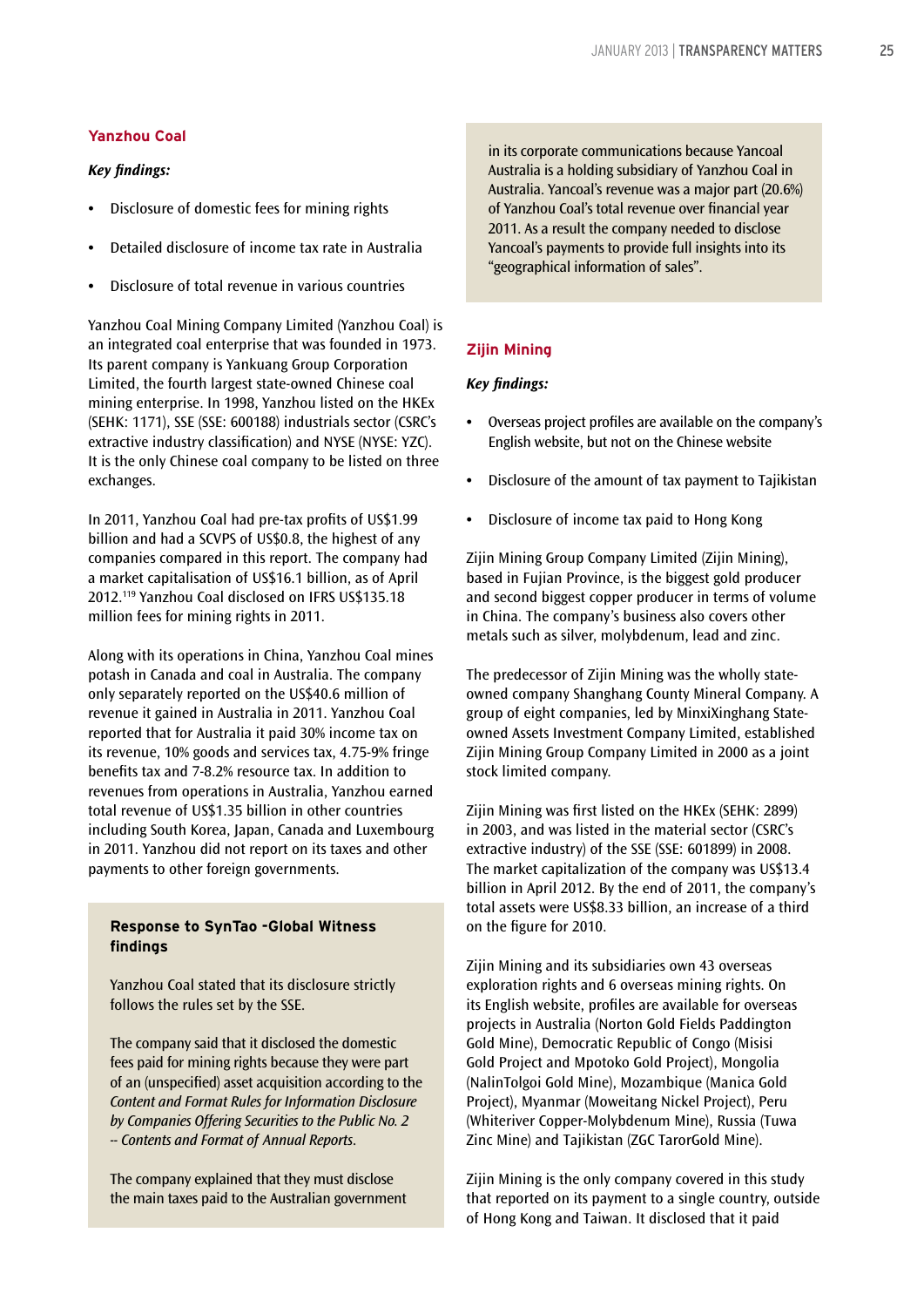| <b>Company listed on SSE</b>   | Level of detail reported | <b>Total</b><br>overseas<br>revenue | <b>Revenue</b><br>at<br>country<br>level | <b>Total</b><br>overseas<br>tax paid | <b>Proprotion of</b><br>overseas tax<br>at country<br>level | <b>Total</b><br>overseas<br>tax at<br>country<br>level |
|--------------------------------|--------------------------|-------------------------------------|------------------------------------------|--------------------------------------|-------------------------------------------------------------|--------------------------------------------------------|
| Aluminum Corporation of China  |                          | $\mathbf{x}$                        |                                          |                                      | $\boldsymbol{\mathsf{X}}$                                   |                                                        |
| <b>Baoshan Iron and Steel</b>  |                          | $\pmb{\chi}$                        |                                          |                                      |                                                             |                                                        |
| <b>Baotou Steel</b>            |                          |                                     |                                          |                                      |                                                             |                                                        |
| China Coal Energy              |                          | $\mathsf{x}$                        |                                          |                                      | $\boldsymbol{X}$                                            |                                                        |
| <b>China Oilfield Services</b> |                          | $\pmb{\chi}$                        |                                          | $\mathbf{x}$                         | $\boldsymbol{X}$                                            |                                                        |
| Gan Su Jiu Iron and Steel      |                          |                                     |                                          |                                      |                                                             |                                                        |
| Jiangxi Copper                 |                          | $\mathsf{x}$                        | $\mathbf{x}$                             |                                      | $\boldsymbol{x}$                                            | x(i)                                                   |
| Maanshan Iron & Steel          |                          | $\mathsf{x}$                        |                                          | $\mathbf{x}$                         |                                                             | x (ii)                                                 |
| PetroChina                     |                          | $\mathbf{x}$                        |                                          | $\mathbf{x}$                         | x(iii)                                                      |                                                        |
| Shanxi Coal International      |                          | $\mathsf{x}$                        |                                          |                                      |                                                             |                                                        |
| Shenhua Energy                 |                          | $\mathsf{x}$                        |                                          |                                      | $\boldsymbol{X}$                                            |                                                        |
| Sinopec                        |                          |                                     |                                          | $\mathbf{x}$                         | $\boldsymbol{\mathsf{X}}$                                   |                                                        |
| Wuhan Iron and Steel           |                          |                                     |                                          |                                      |                                                             |                                                        |
| Yanzhou Coal Mining            |                          | $\mathsf{x}$                        | $\mathbf{x}$                             |                                      | $\boldsymbol{\mathsf{x}}$                                   |                                                        |
| <b>Zijin Mining</b>            |                          |                                     |                                          |                                      |                                                             | x (iv)                                                 |

#### **Table 6 : Level of disclosure of overseas government payments made by companies, 2010 and 2011**

i. Income tax was published for Hong Kong

ii. Tax bill was published for Hong Kong

US\$18 million in taxes and fees to Tajikistan in 2011.<sup>120</sup> The company has established a close relationship with the Tajikistan government as the ZGC Gold Mine is the largest gold producer in the country. Zijin Mining also disclosed that it paid US\$484 in income tax to the Hong Kong government in 2011.

# **Summary**

Chinese companies tend to disclose on items that are required by domestic regulation and guidelines. Few companies provide extra information, especially on overseas operations. Among the 15 companies covered in this study, six companies reported (limited) information about overseas tax payments and ten companies disclosed some information linked to overseas revenues, such as aggregated or country specific revenue gained overseas, total amount or percentage of income tax paid to host government. In general, these amounts were disclosed without providing a breakdown on country specific information. iii. Data published within EITI report

iv. Taxes and fees paid to Tajikistan and Hong Kong published

Overall, the three oil companies, Sinopec, PetroChina and China Oilfield Services, offer more information to stakeholders and are more willing to adopt international reporting standards. Zijin Mining proved to be an exception, as it reported on its tax payments to Tajikistan, which shows that Chinese companies seem to have the capacity to adopt international best practice and report on specific payments to (host) governments when they choose to.

Social contribution value per share (SCVPS) is an innovative attempt to give stakeholders an indication of companies' impact on society. However, the values are not comparable between companies and it is not clear how items included in the formula are calculated. This research suggests that the SCVPS would be more useful if improvements were made to how it is calculated.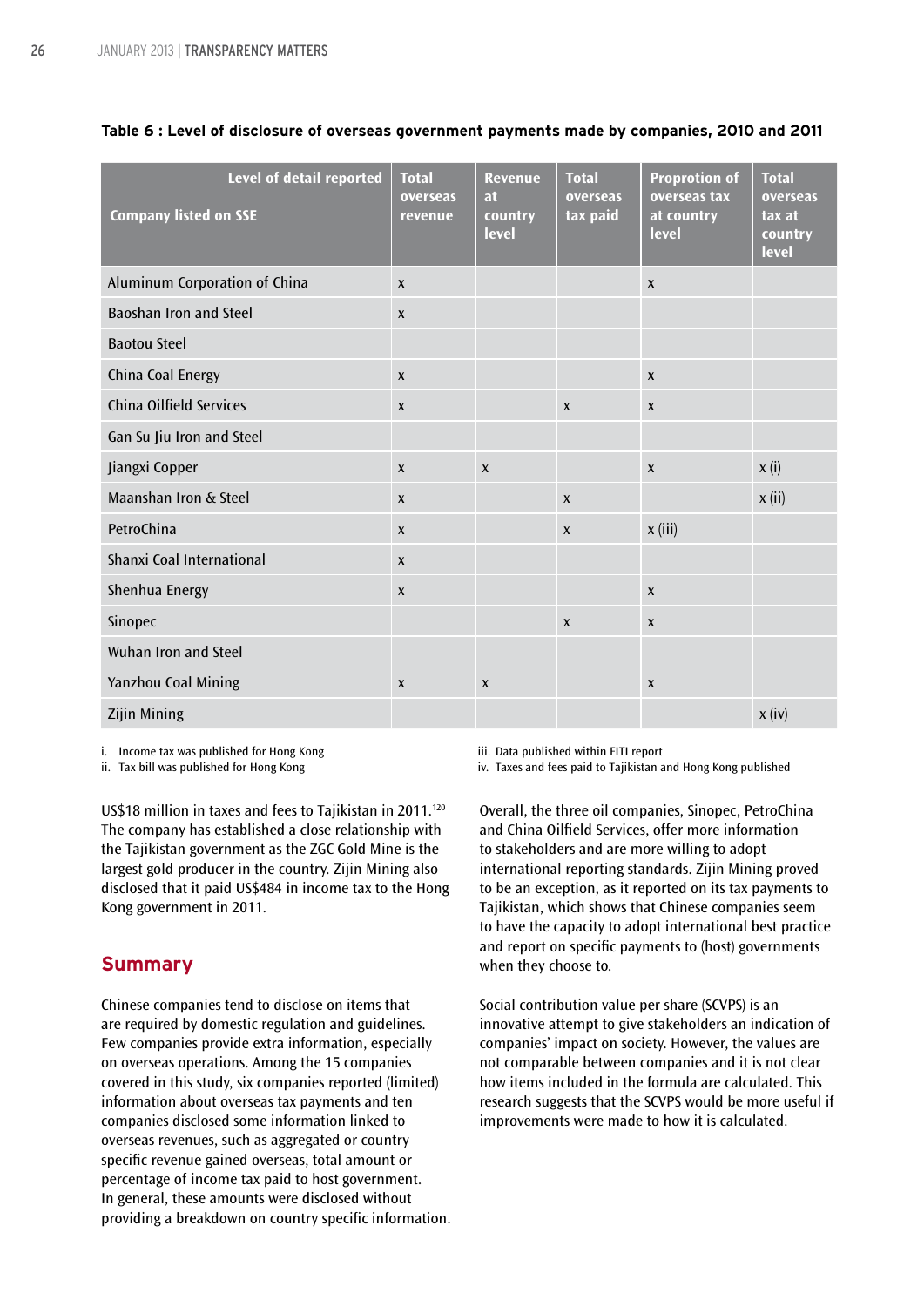# 5. Stakeholder Engagement

Chinese and international stakeholders from the extractive, investment, non-governmental (NGO) and academic communities answered a five question survey for this report. Some 24 respondents gave their perspectives on:

- **•** the benefits and disadvantages of increased extractive industry government payment disclosure;
- **•** the feasibility and pros and cons of the Shanghai Stock Exchange (SSE) expanding extractive industry payment reporting requirements;
- **•** the effectiveness of the SSE's transfer of mining rights disclosure and social contribution value per share (SCVPS) systems;
- **•** and Chinese involvement in the Extractive Industries Transparency Initiative (EITI).

The results of the survey add value to the discussion on expanding reporting of extractive industry payments to governments because until this point, there has been little focus on the Chinese extractive industry. The respondents provided in-depth perspectives and analysis of many of the most salient issues in the debate over expanding government payment reporting, especially in China. The focus of this study was on the perspective of Chinese stakeholders, which had been missing in this debate.

By the end of May 2012, 98 email requests to participate in this survey had been sent out; 49 went to international stakeholders and 49 requests went to Chinese stakeholders. Requests were followed up by explanatory phone calls, emails and meetings. There was a 22% overall response rate to survey requests, including 15 replies from international stakeholders (30% response rate) and 7 replies from Chinese stakeholders (14% response rate). Stakeholder responses varied greatly in length and detail. Typically, responses from Chinese participants were more direct and their explanations for their answers were shorter when compared to responses from foreign respondents.

**Question 1: What benefits, if any, do you see regarding the disclosure of payments made by Chinese extractive companies to governments overseas?**

All respondents answered this question.

#### *Key Findings*

- **•** A significant portion of Chinese and foreign respondents, 8 of 22, pointed out that increased payment reporting would improve the global reputation of Chinese extractive companies.
- **•** Nearly half of all respondents, 10 of 22, stated that investors would benefit from greater payment transparency because they would be better able to analyse company risks.
- **•** A large majority of Chinese respondents, 6 of 7, said that increased payment reporting would improve corporate and government transparency.

#### **Importance of company reputation to investors**

Chinese and international respondents expressed a great awareness that increased disclosure practices offer Chinese companies a chance to shake off unwanted association with corruption and unethical conduct. Respondents felt that increased disclosure practices would help Chinese companies build more credible corporate reputations. Increased transparency was not only considered intrinsically important, but it would also help attract investors. As one international sustainable development and education organisation active in China noted:

*Increased reporting will "benefit investors when comparing the payment differences between different countries to make their investment decision. It can also help extractive companies create a more creditable image."*

It was felt by several respondents that increased credibility and investor interest will help Chinese extractive companies gain access to investors from more developed markets, which will help these companies diversify their investor base.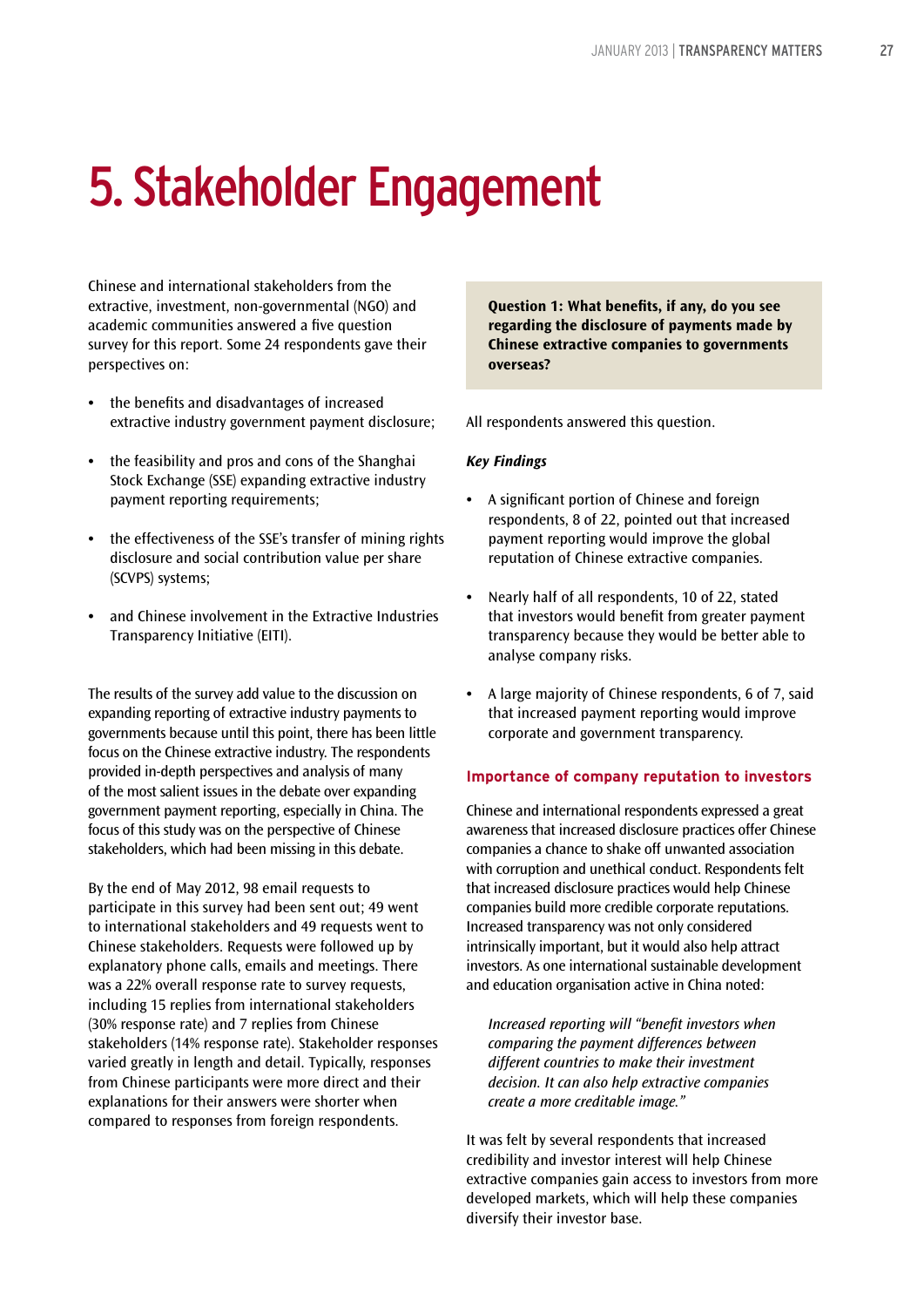#### **Mitigating investor and company risk**

Chinese and international respondents from both the private and public sectors recognised that reducing risk was a major benefit of increased extractive industry reporting. Respondents generally felt that by requiring Chinese extractive companies to provide clear government payment information, the SSE would protect investors by reducing risk.

Respondents also noted that increased payment reporting would improve communications between companies and investors, which would both help investors understand the different risks companies face, and help companies better understand their investors' concerns. For example, two respondents felt that greater payment reporting would increase investors' understanding of the political risks extractive companies may face in different countries. This reasoning is in line with more than 80 institutional investors and 70 global extractive companies that have publicly expressed their support for the Extractive Industry Transparency Initiative.121

The following quote from a major international asset manager (Kwai San Wong, Governance and Sustainable Investment analyst, F&C Investments) expressed respondents' general sentiments about the virtues of expanded payment transparency.

*"[Clear payment information] may enable better clarity about individual companies' exposure to country-specific risk, by shedding light on the degree of political risk the company is exposed to, particularly in the event of a change in government."*

#### **Chinese focus on transparency**

Many international survey respondents spoke of transparency in the context of reducing investor risk and improving company reputations. By contrast, Chinese respondents overwhelmingly brought up increased transparency as one of the signature virtues of increased extractive industry government payment reporting. This view is consistent with growing attention in China about the importance of transparency for both state-owned enterprises (SOEs) and private companies.122 Responses to this survey solidified that increasing corporate transparency is highly important to many Chinese stakeholders, both private and public.

#### **Grey area between SOE actions and government policy**

We note that two foreign respondents discussed the vague distinction between international aid contributions from the Chinese government, and payments from Chinese stateowned enterprises (SOEs) to foreign governments for access

to extractive resources. One respondent (Hans-Ulrich Beck, Global Director, Research Products, Sustainalytics) pointed out that payments to host governments by Chinese extractive companies should be seen within a broader context of aid and economic benefits the Chinese government offers to host governments in return for projects and licenses granted to its companies. Therefore, financial payments from a Chinese SOE may not necessarily reflect the total private payments, investments or transfers made to a host government. Instead, the extractive company's payments may be part of a larger strategic deal between governments.

While Chinese extractive companies' activities cannot always be viewed in isolation of Chinese government policy, respondents still felt that increasing transparency of payments to foreign governments will provide essential information to investors. Moreover, stakeholders argue that increased extractive industry payment transparency would complement a recent push for increasing overall transparency in China.

**Question 2. What disadvantages, if any, do you see regarding the disclosure of payments made by Chinese extractive companies to governments overseas?**

All respondents answered this question.

#### *Key Findings*

- **•** The most common concern was that expanded government payment reporting would reduce the competitiveness of Chinese companies, mentioned by 7 of 22 respondents.
- **•** Asset managers and NGOs from both China and abroad, 4 of 22, directly stated that there are *no disadvantages* to the SSE expanding reporting requirements.
- **•** Some Chinese respondents have articulated that Chinese culture may not be comfortable with the principle of transparency and consider disclosing financial information to be a disadvantage.
- **•** Companies may face increased scrutiny from citizens, NGOs and watchdog groups once these stakeholders have increased disclosure of financial information.

#### **Concern about an unequal playing field**

Some respondents held that internationally active resource extraction companies which are subject to increased transparency requirements may be put at a disadvantage when bidding for projects against companies not subject to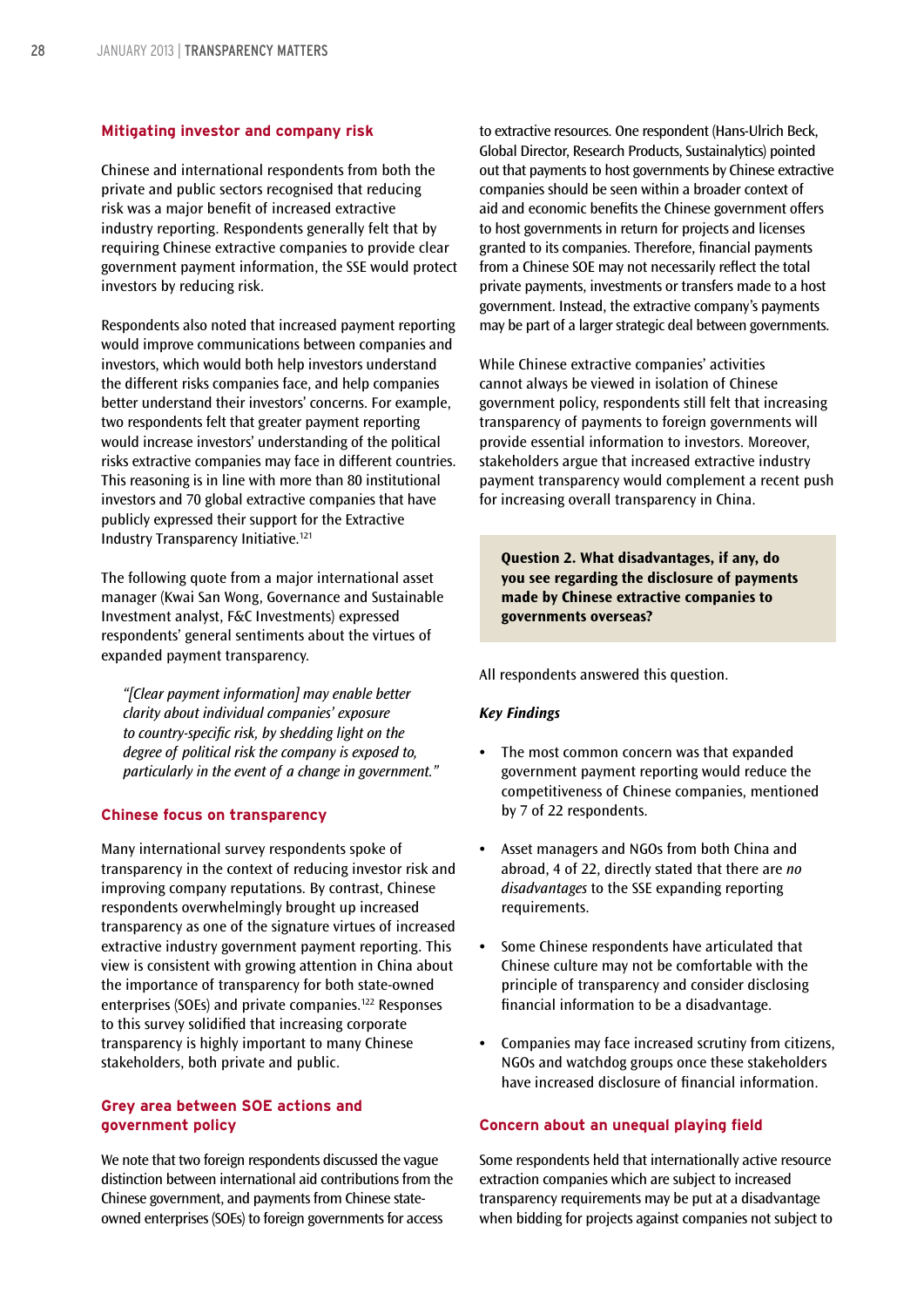transparency regulations. This is a common concern, but in contrast, two international respondents from the finance sector (Kwai San Wong, Governance and Sustainable Investment analyst, F&C Investments) disputed its logic.

They stated that as more countries participate in EITI and

*"…with the passage of Section 1504 of the Dodd Frank Act in the US, all major western operators are already subject to such* [reporting] *standards. This would severely restrict the universe of potential suppliers, thereby both lowering competition and quality and raising costs and operating risks for host governments." (F&C Investments)*

#### **Increased expectations**

A few respondents warned that increased financial disclosure would lead to increased public awareness about the revenues gained in exchange for exploration rights and transfer of mining rights, which may heighten expectations for Chinese extractive companies to address economic and social hardships in host countries. Similar to many international extractive companies, state-owned Chinese companies may not be comfortable to interfere with a host countries' internal politics. One Chinese organisation (Karl McAlinden, Project Manager, Institute of Public & Environmental Affairs, IPE) focused on overall trade relations, stating that increased reporting regulations may lead to the "deterrence of Chinese companies in investing overseas, which could negatively affect bilateral trade."

#### **Poor payment comparability and traceability**

A respondent (an international investment research provider) argued that it may remain difficult to analyse the payments of one company compared to those of another company. This is because extractive industry and government payment reports, such as some EITI reports, often lack contextual information about local laws, regulations, project contracts, and the precise distribution of funds. They argue that consequently, analysts will have trouble distinguishing if extractive industry payments are channelled into government funds that are used for "*legitimate*" purposes, or if payments are used for state-sponsored projects that are not in the interests of citizens. Such difficulty in comparing different companies' payments would be an impediment for investors and other stakeholders, such as industry watchdog groups, when analysing a company's payment information.

#### **Concern about increased operational costs**

Only one respondent, an international asset manager (Kwai San Wong, Governance and Sustainable Investment analyst, F&C Investments), brought up the concern that Chinese companies would face increased operational costs from having to report country-level government payment

information. Extractive companies often make this claim<sup>123</sup>, so it is interesting that only one respondent to this survey mentioned it. Nevertheless, the respondent minimized any concern over increased operational costs, stating:

*"Companies will incur higher costs, but the increased reporting requirement will bring about more stability and balanced economic development. This will mean lower investment risk and a potential for enhanced wealth creation." (F&C Investments)*

**Question 3. To what degree is it feasible for the Shanghai Stock Exchange to:**

**a) synchronize its regulations with the Hong Kong Stock Exchange (HKEx) in requiring extractive companies to disclose payments made overseas at the point of listing and, moreover,**

**b) introduce annual disclosure requirements as likely will happen in the United States and the European Union?**<sup>124</sup>

Of all respondents, 13 out of 15 foreign interviewees and 5 out of 7 Chinese interviewees answered this question.

#### *Key Findings*

- **•** Nearly half of international respondents, 7 of 15, explicitly supported the SSE synchronizing its regulations with the HKEx, or pending requirements in the US or EU.
- **•** *Zero* international respondents were explicitly against the SSE enacting these requirements.
- **•** A majority of Chinese respondents, 4 of 7, questioned the feasibility of the SSE synchronizing its extractive industry reporting requirements with the HKEx or other international disclosure requirements.
- **•** In contrast, an important proportion of international respondents, 5 of 15, stated that it *was* technically feasible for the SSE to synchronize its reporting requirements with HKEx, US and/or European requirements.
- **•** Half of Chinese respondents questioned the reliability of the government payment information published by both host governments and extractive companies.

#### **Broad support from international respondents**

Both private and non-profit international investors warmly welcomed the prospect of the SSE requiring extractive companies to report their payments at a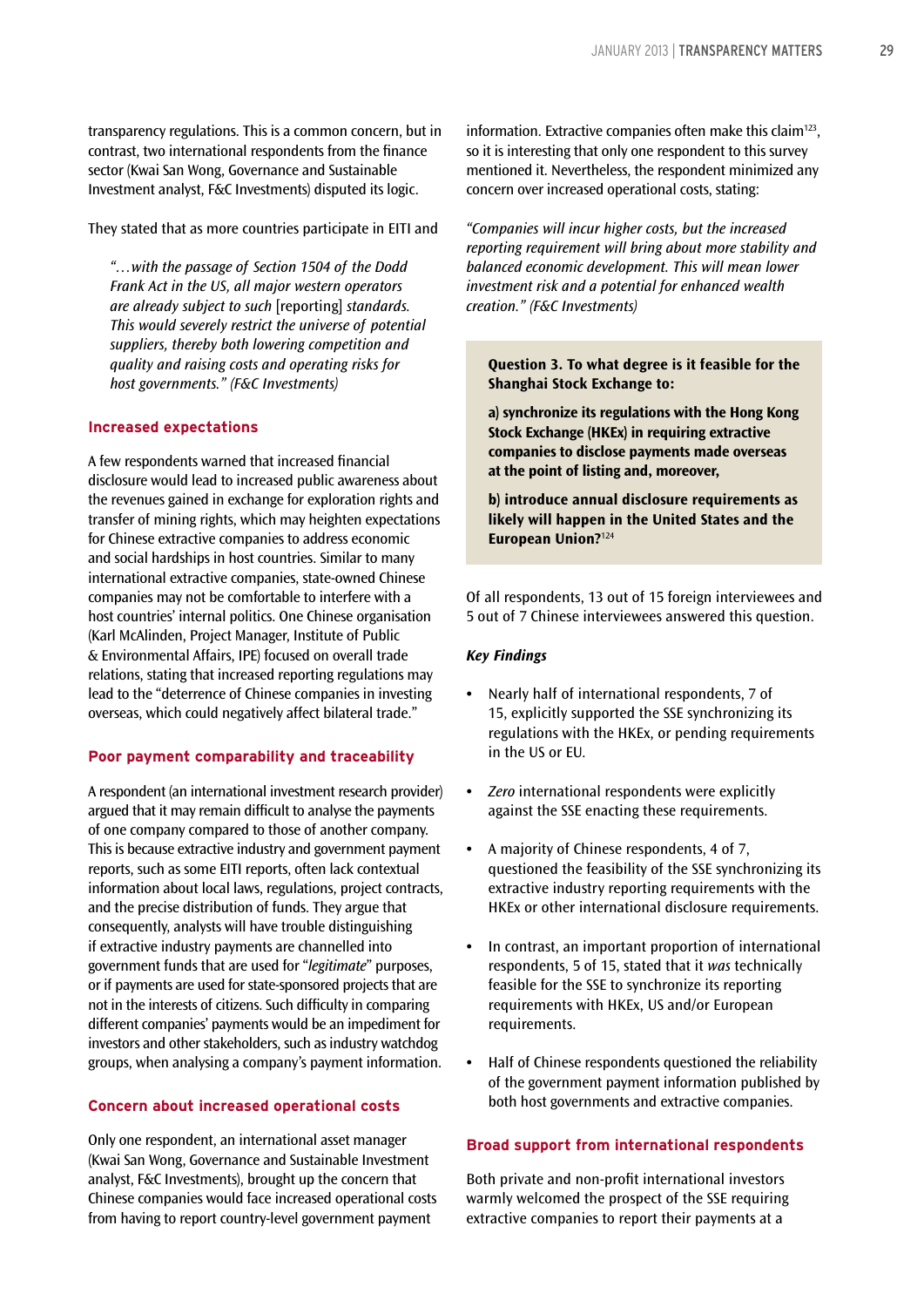country level at the time of initial public offerings (IPOs), similar to HKEx requirements, or annually, similar to US and EU requirements. Many organizations felt that having disclosure requirements similar to other exchanges would help create an "*even playing field*" for investors when they are considering extractive investments by making it easier to compare the financial positions of companies' activities in different countries.

#### **Feasibility questions**

Chinese respondents were cautious about the feasibility of the SSE bringing their reporting requirements into line with either the HKEx's requirements or international standards. One Chinese industry trade group (Liang Xiaohui, Chief Researcher, Office for Social Responsibility, China National Textile and Apparel Council (CNTAC)) stated: *"The feasibility is not high in the near future – unless the SSE applies a regulation on all listed companies (or a transparent governance index)."*

Chinese concerns over feasibility stood in contrast to statements from many foreign respondents that it would be technically feasible for the SSE to require expanded payment reporting at the time of listing or annually. Additionally, international respondents also felt that Chinese extractive companies would be capable of providing the information.

The discrepancy between Chinese and international respondents' feelings was likely due, in part, to international respondents focusing on the technical feasibility of synchronization, or the idea that companies have the capacity to report payments. Chinese respondents instead focused on the difficult political feasibility of the SSE synchronizing its reporting requirements with other exchanges. In terms of concern about the political feasibility of synchronization, international respondents generally echoed the concerns of Chinese respondents.

#### **Questioning veracity**

Chinese stakeholders also questioned the veracity of country-level payment information. These concerns echo recent comments by Chinese investors<sup>125</sup> about suspect accounting practices of some listed Chinese companies. Specifically, investors are concerned about the accounting practices of large extractive companies, and singled out Sinopec and CNPC, the parent company of PetroChina. To remedy questions about the accuracy of reported payments to governments, some survey respondents suggested that the SSE should require thirdparty verification of payment information.

#### **Industry interest**

Interestingly, one Chinese extractive company was not completely dismissive about the feasibility of introducing

payment reporting requirements. The company stated that the feasibility of synchronizing SSE reporting requirements with HKEx or international requirements "*depends on the government's requirement on making SOE related information fully available to the public."*

The company was clearly concerned with SOEs having to make financial information wholly open to the public, but it was not completely dismissive of synchronizing SSE reporting standards with international standards.

**Question 4. What are the pros and cons of the existing Shanghai Stock Exchange regulations on**

**a) obtaining and transferring of mining rights and**

**b) Social Contribution Value Per Share (SCVPS)? Does the disclosure of right and social contribution information contribute to "winwin"**<sup>126</sup> **development in countries overseas in line with the policies of the Chinese government?**

Of all respondents, 10 out of 15 foreign interviewees and 4 out of 7 Chinese interviewees answered this question.

#### *Key Findings*

- **•** Less than one-third of respondents, 4 of 14, felt that the current information on mining rights and SCVPS was useful.
- **•** More than one-third of respondents, 5 of 14, stated that if companies provided consistent and transparent reporting of SCVPS, then the formula would be a useful indicator for investors.
- **•** Respondents are concerned that investment products, such as investment indices, are based on SSE's SCVPS even though there is no publiclyannounced verification of SCVPS.
- **•** SSEs initiatives, disclosing mining rights and SCVPS, are insufficient to foster "win-win" development as they lack focus on the impact of overseas operations.
- **•** No respondents commented on the SSE instruction regarding the obtaining and transfer of mineral rights.

#### **SCVPS, a progressive concept but flawed in execution**

Respondents focused on SCVPS and commented little on the SSE's reporting requirements on obtaining and transferring mining rights (refer for the calculation of SCVPS on p. 18). They commended the SSE for enacting SCVPS and viewed the principle of SCVPS, capturing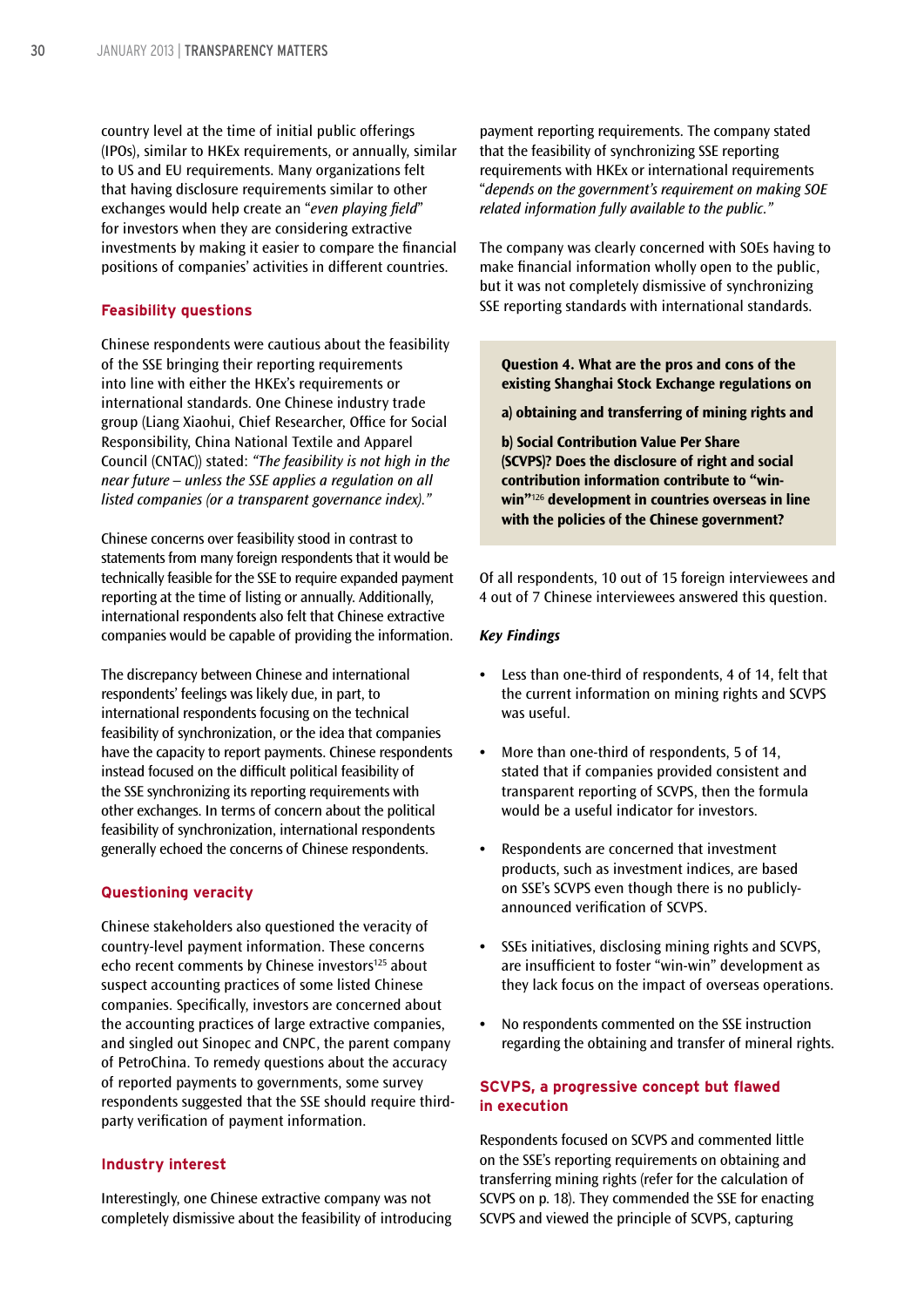corporate contribution to society, as a meaningful idea and a "*unique Chinese characteristic*" (Dr Xinting Jia, Principal, Mercer). At the same time, the majority of survey respondents also felt that SCVPS is difficult for external parties to comprehend and respondent opinion was divided about the real analytic value of the metric.

Respondents felt that the data required to calculate SCVPS leave too much room for interpretation because there is no clear definition for the parameters to be used. The payments that should be included in each item are not always clear. For instance, in the case of donations, it is not clear whether private employee donations are included. Also, guidance seems to be lacking on how the last item of the formula "*other value for shareholders*" should be calculated.

Respondents also felt that SCVPS data can "*mislead*" investors because companies present a limited breakdown of the SCVPS scores in their annual reports. SCVPS reporting does not require disaggregation and quantification of the benefits to local communities at home or abroad. This led respondents to feel that the score provides little insight to a company's investors and other stakeholders about how the company is actually contributing to society. The overall lack of transparency and reporting requirements makes evaluating SCVPS scores difficult for investors.

A Chinese industry trade group (Liang Xiaohui, Chief Researcher, Office for Social Responsibility, China National Textile and Apparel Council (CNTAC)) summarized the conflicted view that many Chinese and international respondents had about SCVPS:

*The SCVPS calculation still needs to include damage caused by both direct environmental impact and from illegal activities, such as corruption and product quality crisis. It* [SCVPS] *seems to make a positive contribution, but it does not completely show the social influence of many companies. Of course the SSE should be encouraged for exploring social disclosure. In the future, we expect that the method for calculating SCVPS calculation will gradually improve.*

A few respondents noted that SCVPS' impact was limited not only by its ambiguous formula and requirements for calculating the SCVPS score, but also due to its voluntary nature. Since SCVPS is voluntary, some companies may only report it when they feel the score is complimentary. For example, it is unclear why Shenhua Energy Group reported their SCVPS in 2010 but did not report it in 2011. The company did not release a statement explaining their decision.

Respondents expressed a desire for the SSE to clarify SCVPS because *"SCVPS is one of the most important indicators when doing SRI (socially responsible investment) assessment"* (as one sustainable fund manager in China mentioned) for

investment products. For example, the China Construction Bank SSE Social Responsibility Index Exchange Traded Funds (CCB SSE Social responsibility Index ETF), is based on the top 100 ranked companies according to their SCVPS.

#### **Win-win development?**

Both Chinese and international respondents argued that the current effects of mining rights transfer disclosure and SCVPS is limited in creating win-win development in overseas countries. An important reason for this limited effect is that most Chinese companies see social contributions to society as charity projects such as building schools, hospitals and roads in host countries. However, as one NGO representative (Adina Matisoff, Researcher, Friends of the Earth-US) noted, SCVPS and mining rights transfer reporting are *"insufficient to foster 'win-win' development for the communities and ecosystems that are directly impacted by extractive industry projects"* because they need to have a greater focus on the environmental and social impacts extractive companies have in host countries.

#### **Mineral right disclosure**

No respondents mentioned the SSE instruction on the obtaining and transfer of mineral rights. This mirrors the lack of reference to the instruction in the annual reports. Similar to the SCVPS, the measure is an innovative way of promoting transparent management of resources. However, it appears that it is not currently valued by stakeholders in the sector or implemented.

**Question 5. Are you aware of information Chinese extractive companies are currently producing through the Extractive Industry Transparency Initiative (EITI) and how do you perceive the participation of companies in the scheme?**

Of all respondents, 12 out of 15 foreign interviewees and 5 out of 7 Chinese interviewees answered this question.

#### *Key Findings*

- **•** Majority of respondents, 11 of 17, are aware that Chinese resource extractive companies are producing information through EITI.
- **•** Half of Chinese respondents stated that Chinese extractive companies will need to be involved with EITI if they want to be global players.
- **•** International stakeholders identify Chinese companies to have reported under the EITI framework in the following countries: Iraq, Gabon, Kazakhstan, Mongolia and Nigeria.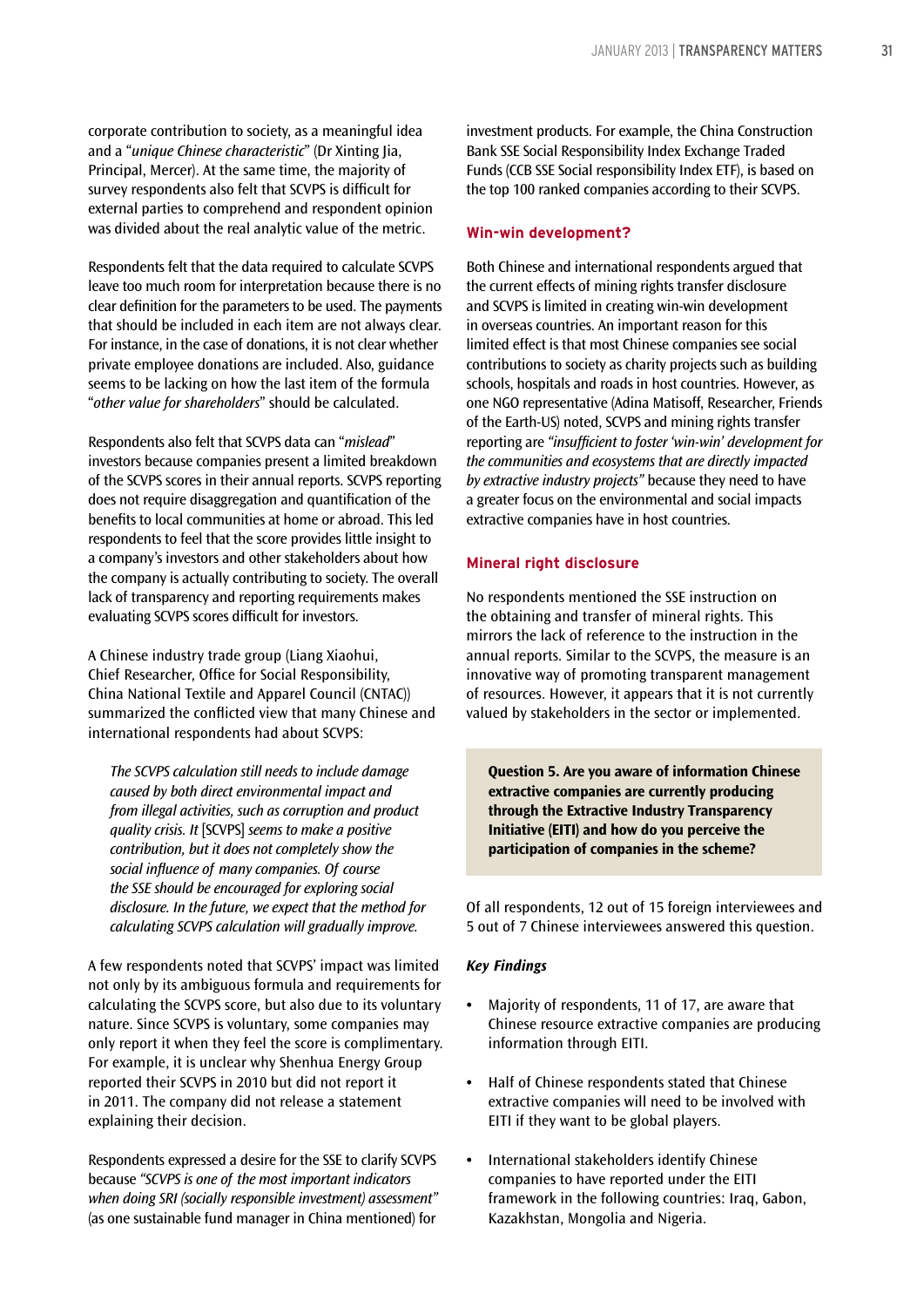#### **Respecting EITI and local regulations**

A majority of respondents were aware that Chinese resource extractive companies respect local laws and regulations in EITI-Compliant and EITI-Candidate countries by reporting in conformity with EITI and government requirements. However, EITI reporting and involvement from Chinese extractive countries rarely go beyond compliance. As one global asset manager (Kwai San Wong, Governance and Sustainable Investment analyst, F&C Investments) put it:

*"Chinese companies report strictly in countries where this is a legal or regulatory requirement, but refrain from making this the subject of a group wide corporate policy commitment to transparency in the way that EITI-signatory extractive companies have done."*

Respondents also noted that while Chinese extractive companies report their payments in individual country EITI reports, they do not publicize the information they report or publish it in any other arena. Generally, respondents showed a clear desire for Chinese extractive companies to step-up their involvement in EITI and join other global extractive companies (such as RioTinto and Statoil) in encouraging government and corporate transparency.

#### **Chinese participation**

According to Chinese respondents, the participation of Chinese companies in EITI is important and needs encouragement because it is a vital step in strengthening Chinese foreign relations. An academic respondent from China (Professor Guo Yi, Beijing Technology and Business University (BTBU)) noted that:

*"Participation in EITI is an important way to establish credibility within the extractive industry. It provides evidence that [Chinese] overseas investment and cross-cultural management are in accordance with the regulation."*

However, Chinese respondents also expressed concern over the quality of information disclosed in EITI reports, in terms of completeness and accuracy, and were cautious about trusting the veracity of report data. These respondents felt that information in some host country EITI reports may not be accurate and worried that legal and reputational problems may arise for Chinese extractive companies because there is no external legal framework for enforcing EITI. One Chinese respondent stated that disadvantages may overcome advantages for Chinese companies to participate in the framework.

Some of the respondents who are concerned with enforcing EITI regulations do not take into account that the EITI

regulates and monitors country reports and will revoke a country's status of an EITI Candidate or Compliant Country if it does not abide by EITI regulations. Madagascar, for example, had its EITI Candidate Country status suspended because EITI did "*not believe that the relationships necessary for effective EITI implementation in Madagascar [were] currently possible and capable of being sustained.*"127

#### **CNPC in Iraq**

Several respondents mentioned CNPC's disclosure on operations in Iraq because this was an example where a Chinese extractive company has gone beyond compliance to take a leadership role in a country's EITI process. A major European institutional investor and pension fund service provider (Saskia van den Dool-Gietman, Senior Advisor Responsible Investment, PGGM Investments) values increased Chinese EITI involvement (such as CNPC's activities in Iraq) and encourages Chinese extractive companies to "*formalize their support*" for EITI.

#### **Summary**

Addressing risk, whether to companies or investors, was a common theme in answers from both Chinese and international respondents. International respondents felt that if the SSE increased government reporting requirements for Chinese extractive industries, risk would decrease for all parties involved. Such reduced risk would: foster a more stable business environment in host countries for Chinese extractive companies; provide more reliable information and returns for investors; and increase the likelihood that residents in host countries would see financial and development benefits from extraction of their natural resources. Chinese respondents mentioned these benefits too, but focused more on improving transparency and the veracity of payment information from Chinese extractive companies and host countries.

Respondents from China and abroad held Chinese and SSE efforts to improve transparency and corporate social responsibility in high regard. Many respondents referred to these initiatives as being unique and promising, but the same respondents also felt that officials in the SSE and Chinese government needed to enforce and clarify these regulations. These measures lack legitimacy in the eyes of both Chinese and international stakeholders because enforcement is inconsistent and unclear.

With Chinese and international stakeholders from the investment, private and public sectors clearly siding with the overall benefits of increased reporting of extractive industry payments to governments, it is in the SSE's interest to seriously consider the many benefits which would come from enacting such regulations.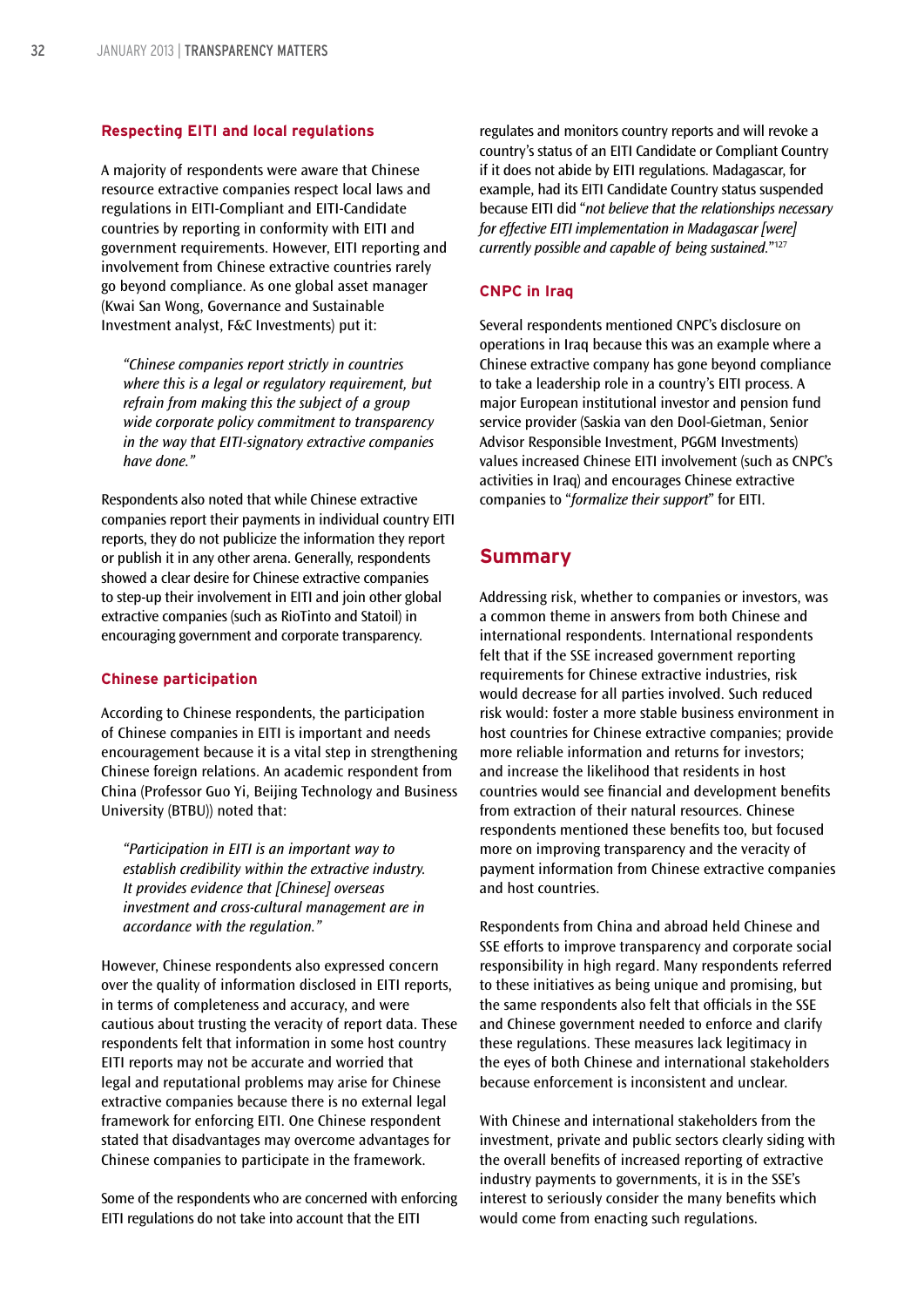# 6. Conclusion

The Shanghai Stock Exchange plays an important role within China in promoting improved corporate disclosure and has already taken encouraging actions to improve social responsibility reporting of listed companies. However, our research shows that current financial disclosure by the largest SSE-listed extractive companies is scattered and limited. Compared to the other international initiatives, the SSE is still far behind the global trend of increasing overseas payment transparency.

Research results show that promoting transparency is significant for Chinese extractive industry stakeholders. Investors are keen to mitigate corporate risks and, as such, are interested to learn more about increasing transparency of extractive industry payments to host governments.

Within the context of rising global concern about transparency in the resource extractive industry, this report recommends that the SSE adopt international best practice standards similar to the HKEx, US Dodd-Frank 1504 and EU's Transparency Directive. It should make amendments to its transparency and accounting

directives to mandate listed oil, gas and mining companies to annually disclose payments to overseas governments on a country by country and project by project basis in publicly accessible reports.

Enhanced disclosure on payments made to host governments would allow investors and the public to better assess and understand the financial risks associated with resource extraction companies and the value that these companies create for China as a whole. Furthermore such measures coincide with the SSE's aim to make companies demonstrate their 'social contribution' to a harmonious society.

The SSE operates on the principle of "legislation, supervision, self-regulation and standardization" with the aim of creating an "open, safe and efficient marketplace".128 The SSE has a great opportunity to improve standardization, transparency and to leverage its leadership by requiring disclosure on payments to overseas governments. By doing so, Chinese companies will better realize "win-win" relationships with foreign governments, populations and corporations alike.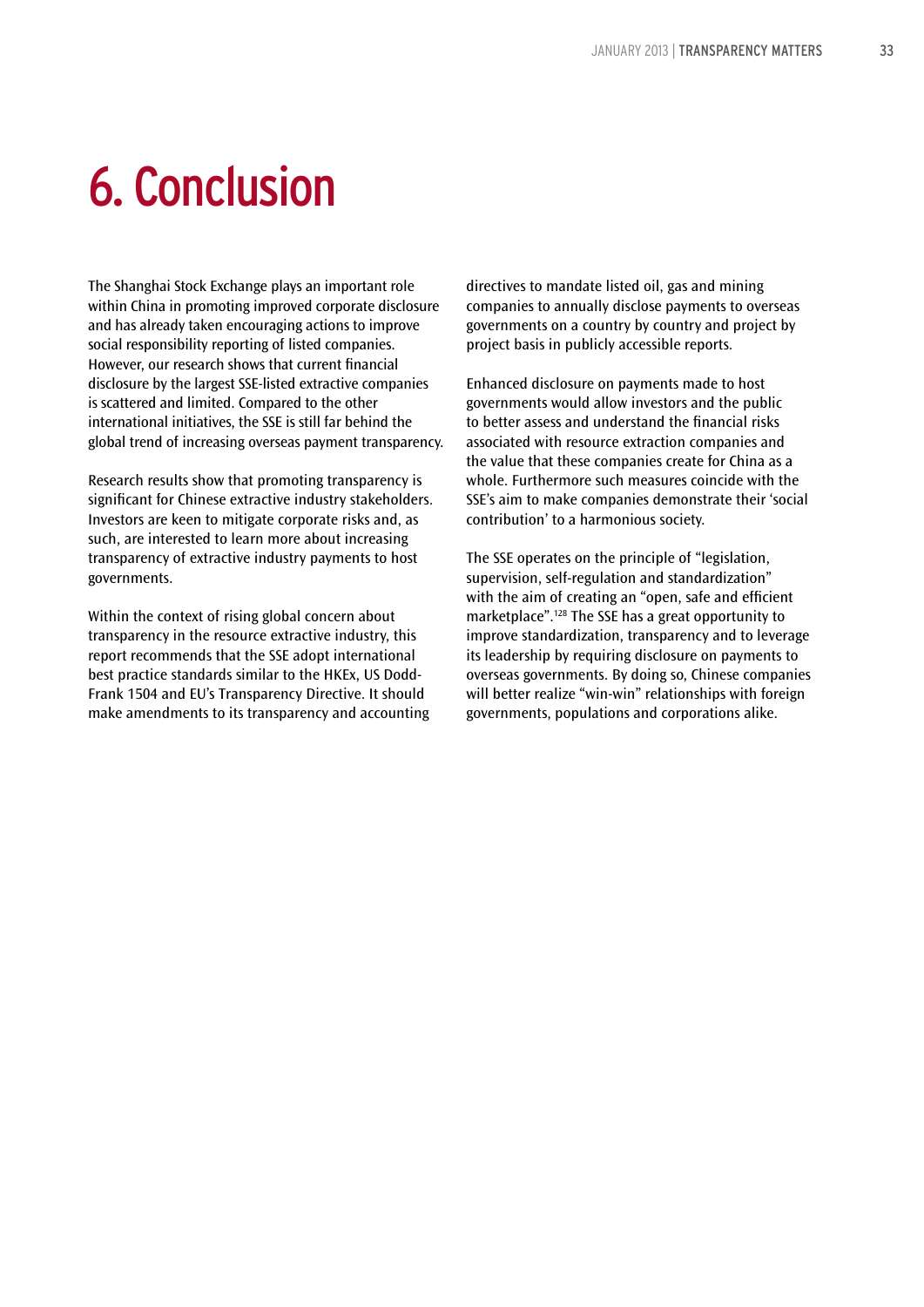# 7. Recommendations for the SSE to increase transparency in the oil, mining and gas industries

**On the basis of the findings in this study, we suggest that the Shanghai Stock Exchange (SSE) reviews its existing sustainability disclosure requirements, especially targeted at the resource extractive industry. Ample scope exists for improving guidance on financial disclosure, including the definitions of information to be published, such as the Social Contribution Value Per Share.**

**We recommend that the Shanghai Stock Exchange considers mandating resource extractive companies to annually report on payments to governments on a country and project level, including payments made to the Chinese government.**

The results of the company assessments and stakeholder survey in this report show that a considerable number of Chinese companies listed on the SSE already hold the capacity to report detailed payments on domestic and overseas projects and that stakeholders would welcome increased transparency requirements for oil, gas and mining companies. By introducing payment disclosure rules for the resource extractive industries, the SSE can:

- **•** Reclaim its sustainable leadership among stock exchanges that the SSE gained when it first implemented Social Contribution Value Per Share (SCVPS) in 2008;
- **•** Give investors access to more relevant data needed to assess the risks companies face in an inherently uncertain industry;
- **•** Free companies from potential conflicts with resource-rich governments;
- **•** Encourage better stewardship of resource revenues and hence a more stable and less risky environment; and

Help reduce conflict and citizen mistrust in areas of Chinese company operation through building a social license to operate.

# **Key arguments and suggestions for action**

#### **Leverage SSE's Leadership**

**The SSE could review its existing requirements and update its sustainability disclosure guidelines, especially targeted at the resource extractive industry**

The SSE defined itself in 2008 as a sustainability leader when it launched two notices encouraging listed companies to release information about their sustainability performance. Notably, the stock exchange introduced a method to measure companies' value creation for society, a formula called Social Contribution Value Per Share (SCVPS).129 In 2008, the SSE also authorized a specific article aimed at the resource extractive industry that requires companies to detail mineral rights acquisitions and transfers in their annual reports.<sup>130</sup>

SSE's leadership position has diminished in recent years because other exchanges have enacted more stringent requirements, such as promoting sustainability awareness and reporting standards for IPOs or as ongoing listing requirements.131 The SSE can reclaim its principal position by introducing requirements for the extractive industry to disclose payments to governments on a country-by-country and project-by-project level.

From the company and stakeholder studies in this report, it is clear that:

- **•** the SSE's conditions on disclosure do not always increase clarity and guidance;
- **•** company reporting on payments is irregular and fragmented;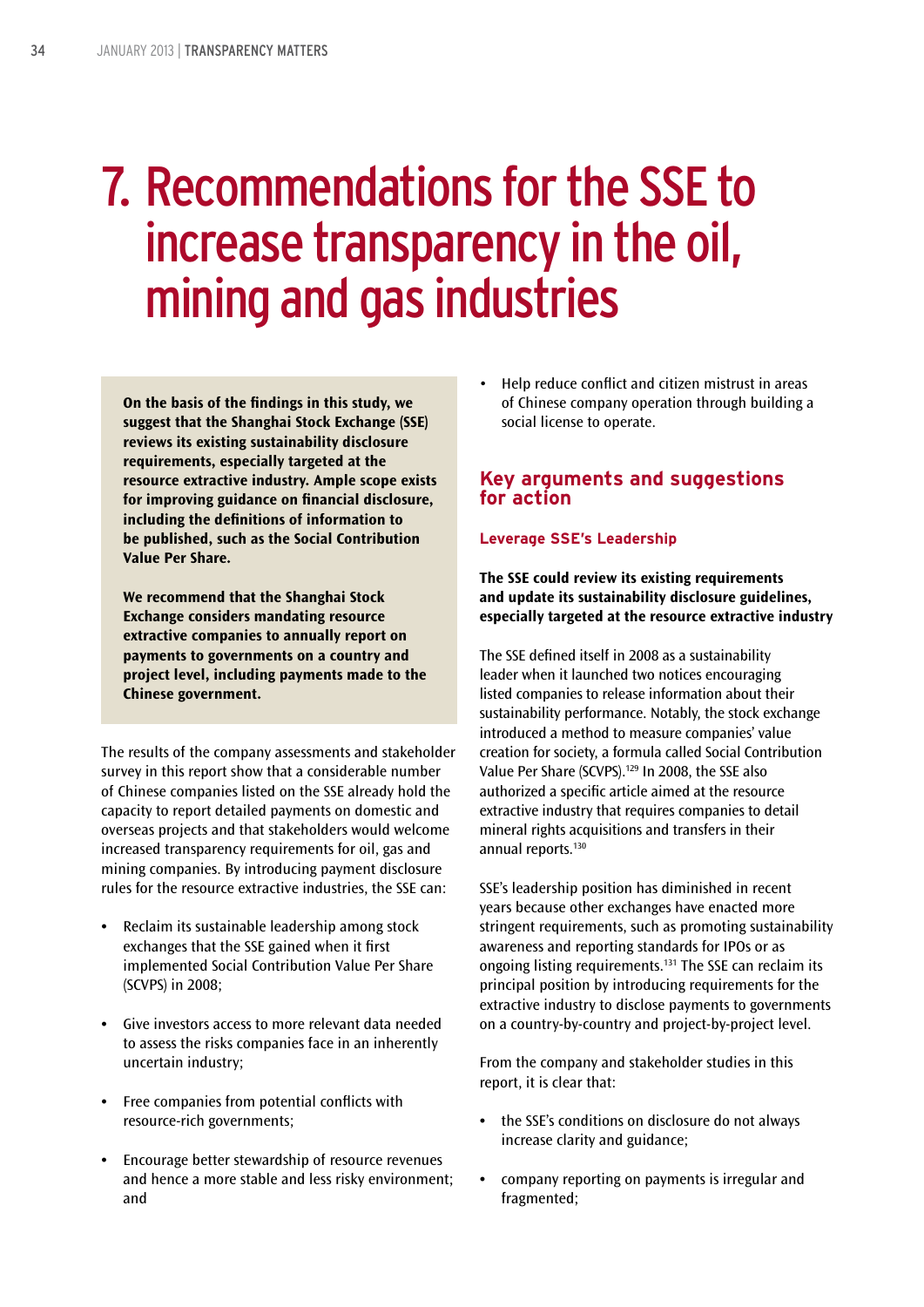- **•** the SSE is deficient in requiring mandatory third party verification;
- **•** and many stakeholders feel uncertain about how to work out a standardized SCVPS score.

The SSE boasts a high number of listings operating in, or closely connected to, the resource extractive industries. All extractive companies on the SSE generating considerable revenue can be expected to make large payments to (host) governments. However, the SSE has not formulated special disclosure requirements for the extractive companies.

#### **Minimize Investor Concerns Over Extractive Industry Risk**

**Imposing reporting requirements on extraction companies listed on the SSE provides investors with a platform to better assess extractive companies' project portfolio and risk exposure**

If investors receive access to more material information that may affect their investment decisions, it will become easier for them to assess the risk and return of investments in extractive companies and resourcerich countries. Project-level data in particular allows investors to assess risk that may be obscured in more aggregated data. For instance, risk of bribery or expropriation may vary greatly depending on where a project is, who is involved and the particular geological formation or resource.<sup>132</sup>

The results from the stakeholder survey confirmed that institutional investors in China and abroad would welcome expanded reporting from resource extractive companies listed on the SSE. Numerous stakeholders in the survey expressed a desire for the SSE's to align its reporting requirements with the Hong Kong Stock Exchange's listing requirements, or to go beyond by requiring annual reporting.133 Such support is congruent with the over 80 institutional investors who officially support the Extractive Industries Transparency Initiative and the dozens of individual and institutional investors who filed briefs in support of Dodd-Frank 1504.

#### **Reduce Company Risks**

#### **Imposing reporting requirements on extraction companies listed on the SSE limits them from potential conflicts with resource-rich governments**

If listed resource extractive companies are required to comply with strict disclosure standards, it will help to discourage unscrupulous governments from changing the conditions of extractive leases and from demanding unexpected fees and bribes. Reporting according to an international standard allows businesses to reduce

costs and risks that come with following different rules, practices and accounting standards in different iurisdictions.

From the company assessments in this report, it is clear that the majority of the resource extractive companies on the SSE only provide the bare minimum with respect to required information about their international activities. At best, the international payment information companies provide is fragmented, at worst the information is non-existent. If the SSE were to adopt payment disclosure rules, listed companies would benefit from explicit guidance from the SSE about what extractive companies needed to disclose.

#### **Support social harmony by promoting accountable government SSE requirements to disclose payments to governments would give the citizens of resource-rich countries a greater ability to hold their governments accountable**

Payment transparency significantly contributes to ensuring that citizens of resource-rich countries can hold their governments accountable for the natural resource revenues received by the government. Reporting on payments on a project-by-project basis provides clear evidence of how companies contribute to government revenues and communities.

Most respondents in the stakeholder survey stated that a lack of transparency in the resource extractive industry hinders citizens in holding governments accountable for their actions. These arguments have been influential in the drive to expand EITI and implement Dodd-Frank 1504 and the European Union's Transparency Directive.

### **Suggestions for the SSE for immediate action**

#### **Resource extractive industry disclosure requirements**

**• Standardize sustainability reporting** We recommend the SSE release detailed guidance on its expectations for the content of a sustainability report (for instance industry specific requirements), including clear definitions of how sustainability performance items should be calculated.

#### **• Adopt international best practice**

We recommend the SSE to follow international best practice standards and require mainland extractive companies to annually provide details on payments (taxes, fees, royalties, bonuses and other significant payments) to domestic and host governments on a country-by-country and a project-by-project basis.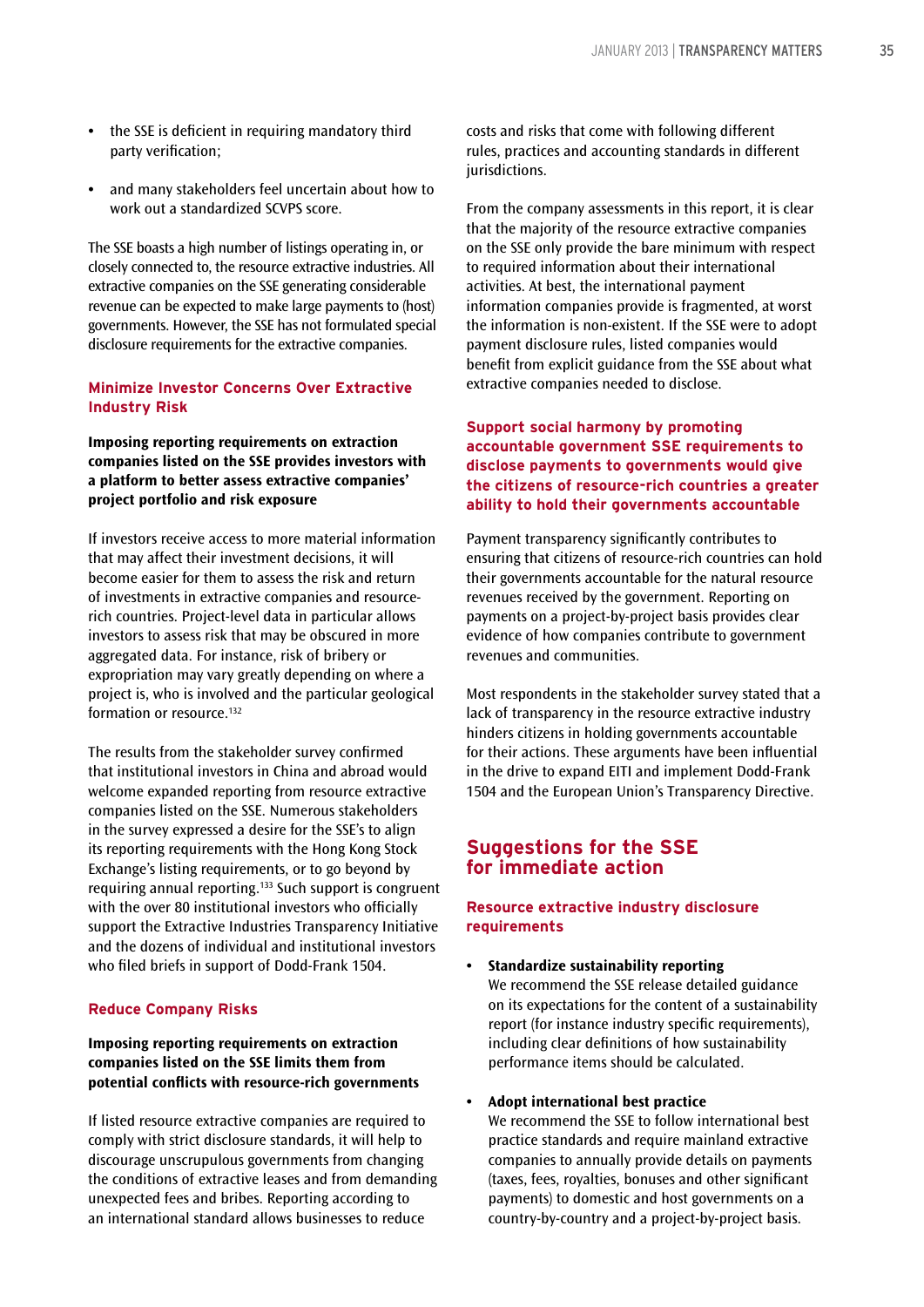#### **• Report on overseas operations**

The SSE should require listed companies to disclose on its overseas sustainability performance including governance, social and environmental aspects.

**• Endorse the Extractive Industry Transparency Initiative**

We recommend the SSE acknowledge the EITI framework, where extractive companies that operate overseas report on payments (including taxes, fees, royalties, dividends, bonuses and other significant benefits) to host governments.

**• Improve guidance on transfer of mining rights** According to the EITI, companies need to report the bonuses concerning grants and transfers of extraction rights and license fees, rental fees, entry fees and other considerations for licenses and concessions to host governments. The SSE can improve its existing regulation on mining rights by requiring listed extractive companies to disclose the amount they paid for prospecting, exploration and production licenses to host country governments when acquiring and transferring overseas mining rights.

#### **General disclosure requirements**

**• Increase clarity on** *Social Contribution Value Per Share* **(SCVPS)**

Several stakeholders have commented that although the SSE's SCVPS is a highly appreciated initiative to quantify corporate impact on society, the formula for how a company calculates its score remains open to interpretation and demands additional clarifications. The SSE should clarify how the SCVPS is calculated. The SSE could also introduce additional items to the SCVPS formula such as environmental recovery expenses, and direct economic losses caused by environmental pollution and overseas operations.

#### **• Require release of all disclosures made by a company**

According to our company assessments, several companies have disclosed slightly more information about payments to host governments under requirements of the International Financial Reporting Standards (IFRS) or US stock exchanges (20- F form). However, these disclosures did not appear in reports released by Chinese companies listed on the SSE. Also, some companies participated in disclosure initiatives such as the EITI. The SSE could encourage listed companies to re-publish all payments previously disclosed in one comprehensive report.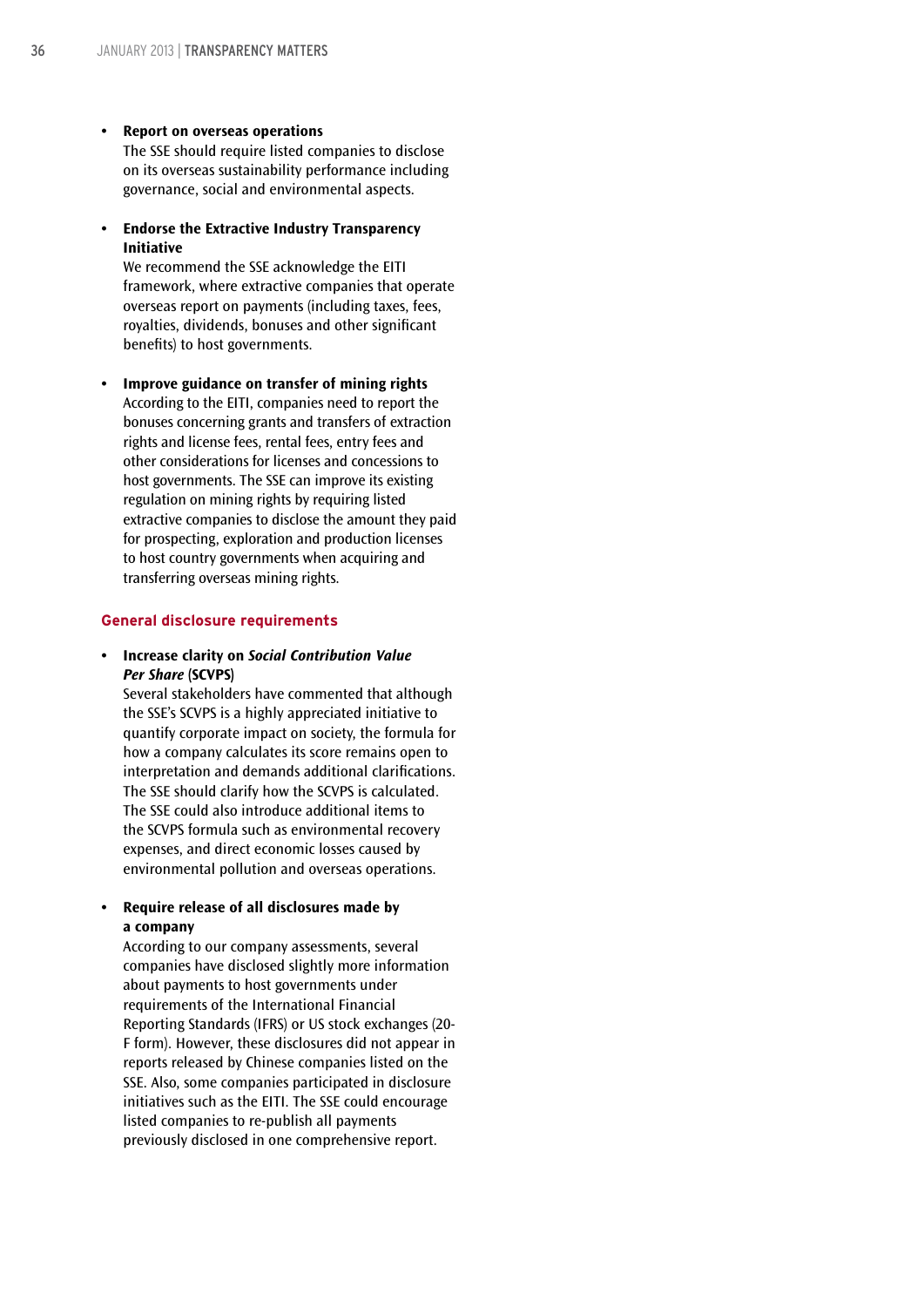# 8. References

- **1** Global Witness report, "China and Congo: Friends in Need", March 2011, www.globalwitness.org/sites/default/files/library/friends\_ in\_need\_en\_lr.pdf
- **2** International Monetary Fund, "Angola: Fifth Review Under the Stand-By Arrangement, Request for Waiver of Applicability of Performance Criteria, and Request for Modification of Performance Criteria", October 26, 2011 www.imf.org/external/ pubs/ft/scr/2011/cr11346.pdf. The report, p.9, states that "During the last few years, Angola's fiscal accounts have exhibited large residual financing items, cumulatively equivalent to about US\$32 billion (25 percent of GDP) from 2007 to 2010."
- **3** Reuters, "Special Report: South Sudan's Chinese oil puzzle", 14 November 2012, available at: www.reuters. com/article/2012/11/14/us-southsudan-chinese-oilidUSBRE8AD0B520121114; Dana Wilkins, Global Witness in Huffington Post, "Sudan and South Sudan: Oil and the Recent Border Clashes", 29 March 2012, available at www.huffingtonpost. com/dana-wilkins/sudan-and-south-sudan-oil\_b\_1388065.html.
- **4** Leonard K. Cheng and Zihui Ma, "China's Outward FDI: Past and Future," in Proceedings of the NBER (National Bureau of Economic Research) Conference on China's Growing Role in World Trade (Chicago: University of Chicago Press, 2007), p. 5. http:// nber15.nber.org/books\_in\_progress/china07/cwt07/cheng.pdf.
- **5** Deutsche Bank Research, "Global champions in waiting: Perspectives on China's overseas direct investment", 4 August 2006, www.dbresearch.com/PROD/DBR\_INTERNET\_EN-PROD/ PROD0000000000201318.PDF
- **6** NDRC and the Export-Import Bank of China, Circular on the Supportive Credit Policy on Key Overseas Investment Projects Encouragement Encouraged by the State, 27 October 2004, in United Nations Development Program (UNDP), *Asian Foreign Direct Investment in Africa: Towards a New Era of Cooperation among Developing Countries* (New York: United Nations Press, 2007), p. 55. www.unctad.org/en/docs/iteiia20071\_en.pdf
- **7** UNCTAD, "World Investment Report 2006 FDI from Developing and Transition Economies: Implications for Development", Chapter 6, 2006 http://unctad.org/en/Docs/wir2006\_en.pdf
- **8** UNCTAD, "World Investment Report 2006 FDI from Developing and Transition Economies: Implications for Development", 2006, accessed 22 December 2012, http://unctad.org/en/Docs/wir2006\_ en.pdf
- **9** UNCTAD, "World Investment Report 2012", 2012, http://unctad. org/en/PublicationsLibrary/wir2012\_embargoed\_en.pdf
- **10** 2010 Statistical Bulletin of China's Outward Foreign Direct Investment, Chinese Ministry of Commerce, in "China's Overseas Foreign Direct Investment and the Role of the Government" presentation by Dr.Yuqing Xing, Asian Development Bank Institute, 17 April 2012, see www.adbi.org/files/2011.10.17.cpp. day6.sess6.4.xing.china.overseas.investment.policy.pdf
- **11** 2010 Statistical Bulletin of China's Outward Foreign Direct Investment, Chinese Ministry of Commerce, in "China's Overseas Foreign Direct Investment and the Role of the Government" presentation by Dr.Yuqing Xing, Asian Development Bank Institute, 17 April 2012, see www.adbi.org/files/2011.10.17.cpp. day6.sess6.4.xing.china.overseas.investment.policy.pdf
- **12** 2010 Statistical Bulletin of China's Outward Foreign Direct Investment, Chinese Ministry of Commerce, in "China's Overseas

Foreign Direct Investment and the Role of the Government" presentation by Dr.Yuqing Xing, Asian Development Bank Institute, 17 April 2012, see www.adbi.org/files/2011.10.17.cpp. day6.sess6.4.xing.china.overseas.investment.policy.pdf

- **13** Chinese Ministry of Commerce, "2010 Statistical Bulletin of China's Outward Foreign Direct Investment", p.94, http://hzs. mofcom.gov.cn/accessory/201109/1316069658609.pdf accessed 22 December 2012. The Chinese ministry of Commerce (MOFCOM) does not separately disclose on flows or stock for the resource extractive industries.
- **14** Chinese Ministry of Commerce, "2010 Statistical Bulletin of China's Outward Foreign Direct Investment", p.103, http://hzs. mofcom.gov.cn/accessory/201109/1316069658609.pdf accessed 22 December 2012.
- **15** U.S. Energy Information Administration, China Background, 4 September 2012, www.eia.gov/countries/cab.cfm?fips=CH accessed 22 December 2012.
- **16** Revenue Watch Institute, Angola Extractive Industries, www. revenuewatch.org/countries/africa/angola/extractive-industries accessed 20 December 2012.
- **17** Global Witness, "Rigged? The scramble for Africa's Oil, Gas and Minerals", January 2012, www.globalwitness.org/sites/default/ files/library/RIGGED%20The%20Scramble%20for%20Africa's%20 oil,%20gas%20and%20minerals%20.pdf
- **18** International Monetary Fund, "Angola: Fifth Review Under the Stand-By Arrangement, Request for Waiver of Applicability of Performance Criteria, and Request for Modification of Performance Criteria", October 26, 2011 www.imf.org/external/ pubs/ft/scr/2011/cr11346.pdf
- **19** BBC, "China confirms leadership change", 15 November 2012, www.bbc.co.uk/news/world-asia-china-20338586; BBC, "Chinese police chief 'sacked over mistress twins'", 10 December 2012, www.bbc.co.uk/news/world-asia-china-20662118
- **20** For example, in 2012, the US Securities and Exchange Commission charged 1) the China-based oil field services company SinoTech Energy and two senior officers involved in a scheme to intentionally mislead investors about the value of its assets and its use of US\$120 million in IPO proceeds; and 2) the natural gas company China Natural Gas Inc and an executive for defrauding investors by secretly loaning company funds to benefit his son and nephew while failing to disclose the true nature of the loans. Source: SEC, "SEC Charges Chinese Company and Executives with Lying About Asset Values and Use of IPO Proceeds",23 April 2012, www.sec.gov/news/press/2012/2012-74. htm, accessed 23 December 2012; SEC, "SEC Charges China-Based Company and Executive for Concealing Loans to Benefit His Family", 14 May 2012, www.sec.gov/news/press/2012/2012-92. htm, accessed 23 December 2012.
- **21** Responsible Research, "Sustainable Stock Exchanges Real Obstacles, Real Opportunities", 2010, www.responsibleresearch. com/Responsible\_Research\_\_\_Sustainable\_Stock\_ Exchanges\_2010.pdf
- **22** Hong Kong Stock Exchange, "Chapter 18 of Main Board Listing Rules on Mineral Companies", www.hkex.com.hk/eng/listing/ listreq\_pro/ListReq.htm, accessed 22 December 2012.
- **23** Xinhua, "Shanghai aims to be global financial center", 30 January 2012, www.chinadaily.com.cn/china/2012-01/30/ content\_14507175.htm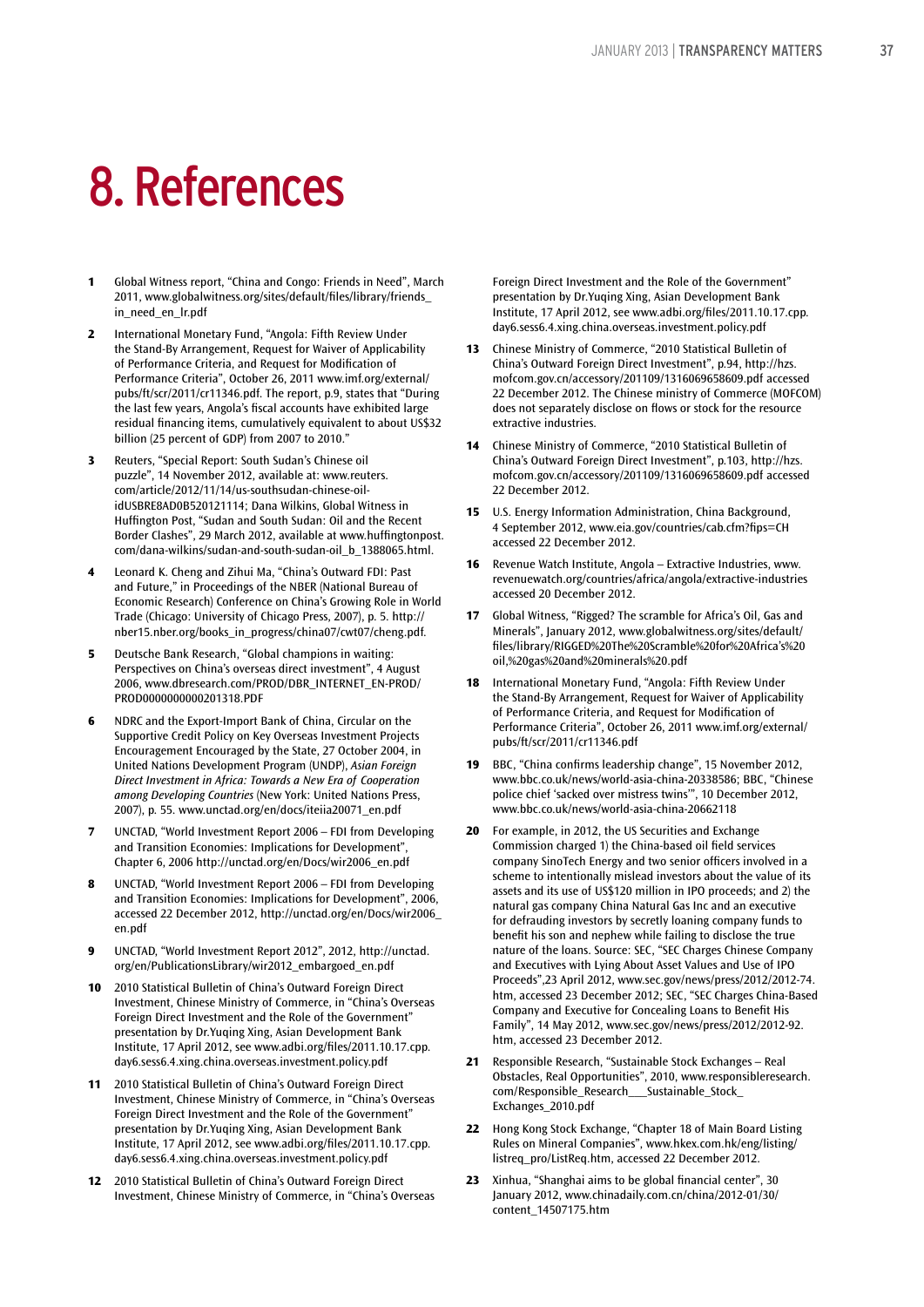- **24** China Securities Regulatory Commission, Speech by Chairman Guo Shuqing, "Financial Structure Optimization Holds Key to China's Economic Future", 29 June 2012, accessed 21 December 2012 www.csrc.gov.cn/pub/csrc\_en/newsfacts/release/201207/ t20120704\_212239.htm
- **25** EITI, "Extracting Data Overview of the EITI Reports published 2005-2011", 2011, http://eiti.org/files/2012-02-10\_Extracting\_ Data\_0.pdf, accessed 22 December 2012.
- **26** EITI website, "EITI countries", http://eiti.org/countries, accessed 22 December 2012.
- **27** CIA World Factbook, "Field listing : Exports partners", https:// www.cia.gov/library/publications/the-world-factbook/fields/2050. html#mg, accessed 9 December 2012.
- **28** EITI Stakeholders, accessed 21 December 2012 http://eiti.org/ supporters/companies
- **29** The EITI Principles and Criteria, accessed 21 December 2012, http://eiti.org/eiti/principles
- **30** EITI International Secretariat 2011 Report, January 2012, accessed 21 December 2012, http://eiti.org/document/2011-secretariat-report
- **31** United Nations General Assembly, "Strengthening transparency in industries", Resolution A/RES/62/274, 11 September 2008, www. un.org/ga/search/view\_doc.asp?symbol=A/RES/62/274&Lang=E, accessed 22 December 2012.
- **32** EITI, Francisco Paris, "China and the EITI", 19 February 2010, accessed 21 December 2012, http://eiti.org/blog/china-and-eiti#
- **33** Revenue Watch Institute, 'Project-by-project reporting through the EITI: background strategy for the EITI strategy working group', April 2012, http://eiti.org/files/SWG/RWI\_SWG\_Paper\_Project\_ level\_reporting\_April\_2012.pdf, accessed 22 December 2012.
- **34** Publish What You Pay, 'FAQs' and 'Country by country reporting', www.publishwhatyoupay.org, accessed 21 December 2012.
- **35** Publish What You Pay, 'Objectives', www.publishwhatyoupay.org/ category/page-types/objectives, accessed 21 December 2012.
- **36** Publish What You Pay, 'History', http://pwyp.gn.apc.org/about/ history, accessed 21 December 2012.
- **37** Global Witness, "A Crude Awakening: The role of the oil and banking industries in Angola's civil war and the plunder of state assets", December 1999, www.globalwitness.org/library/crudeawakening
- **38** Global Reporting Initiative, "Sustainability Reporting Guidelines & Oil and Gas Sector Supplement", 2012, https://www. globalreporting.org/resourcelibrary/OGSS-G3.1-Complete.pdf, accessed 22 December 2012.
- **39** Global Reporting Initiative, "Mining and Metals Sector Supplement-Reference Sheet", https://www.globalreporting.org/ resourcelibrary/MMSS-Quick-Reference-Sheet.pdf, accessed 22 December 2012.
- **40** Revenue Watch Institute, "HONG KONG: Stock Exchange to Require Greater Transparency", 28 May 2010, www.revenuewatch. org/news/hong-kong-stock-exchange-require-greatertransparency, accessed 22 December 2012.
- **41** Hong Kong Stock Exchange, "Chapter 18 of Main Board Listing Rules on Mineral Companies", www.hkex.com.hk/eng/listing/ listreq\_pro/ListReq.htm, accessed 22 December 2012.
- **42** Students in the International Human Rights Program (IHRP) at the University of Toronto Faculty of Law, "'The Definition of "Project" from listing documents of extractive corporations listed on the Hong Kong Stock Exchange", Unpublished memo, November 2011.
- **43** Publish What You Pay, "The Cardin-Lugar Amendment (Dodd-Frank 1504)", available at www.publishwhatyoupay.org/about/ stock-listings/cardin-lugar-amendment-dodd-frank-1504, accessed 10 December 2012.

**44** Securities and Exchange Commission, "Disclosure of Payments by Resource Extraction Issuers", Release No. 34-67717, www.sec.gov/ rules/final/2012/34-67717.pdf, accessed 22 December 2012.

#### **45** Ibid.

- **46** Global Witness internal memo, November 2011.
- **47** American Petroleum Institute, "SEC continues implementing rule that harms U.S. competitiveness and American jobs", 9 November 2012, www.api.org/news-and-media/news/newsitems/2012/ nov-2012/sec-continues-implementing-rule-that-harms-uscompetitiveness-american-jobs.aspx, accessed 22 December 2012.
- **48** Huffington Post, Daniel Kauffman, 'Advancing oil industry transparency, battling its oil industry opponents', 2 November 2012. www.huffingtonpost.com/danielkaufmann/advancingtransparency-battling-oil\_b\_2067239.html accessed 8 January 2013; Publish What You Pay, EU country-by-country and projectby-project reporting proposals: Q&A www.publishwhatyoupay. org/about/advocacy/eu-country-country-and-project-projectreporting-proposals-qa accessed 8 January 2013.

#### **49** Global Witness review.

- **50** Financial Times, John Browne, "Europe must enforce oil sector transparency", 24 April 2012
- **51** Revenue Watch Institute, Peter Rosenblum & Susan Maples, "Contracts Confidential: Ending Secret Deals in the Extractive Industries", 2009, www.revenuewatch.org/publications/contractsconfidential-ending-secret-deals-extractiveindustries, accessed 7 January 2013.
- **52** Revenue Watch Institute, Peter Rosenblum & Susan Maples, "Contracts Confidential: Ending Secret Deals in the Extractive Industries", 2009, www.revenuewatch.org/publications/contractsconfidential-ending-secret-deals-extractiveindustries, accessed 22 December 2012.
- **53** Publish What You Pay briefing, "EU country-by-country and projectby-project reporting proposals: Q&A", www.publishwhatyoupay. org/about/advocacy/eu-country-country-and-project-projectreporting-proposals-qa, accessed 22 December 2012.
- **54** Petrobras letter to the SEC, 21 February 2011, p.5, www.sec.gov/ comments/s7-42-10/s74210-25.pdf
- **55** International Rivers, "The New Great Walls", 2012, p.7.
- **56** State Council, "Administrative Regulation on Contracting Foreign Projects", 2008.
- **57** State-owned Assets Supervision and. Administration Commission of the State Council, "Tentative Administrative Procedures on Overseas Investment by State-owned Enterprises", 2012.
- **58** The National People's Congress, "The Criminal Law of People's Republic of China", 2011.
- **59** State Council, "Measures for the Administration of Transfer of Mineral Exploration Right and Mining Right", 1998.
- **60** Ministry of Land and Resources, "Trade Guide for Mining Right Transfer", 2012.
- **61** China Securities Regulatory Commission, "Rules for the Compilation of Information Disclosure by Companies Offering Securities to Public No. 15 --- General Provisions for Financial Reports", Revised in 2010
- **62** Shanghai Stock Exchange, "No.18 Format Instruction on Temporary Announcements of Listed Companies: Announcement on Acquisition & Transfer of Mineral Rights by Listed Companies", 2008; Shenzhen Stock Exchange "Information Disclosure Memo No. 14 -- Information Disclosure of Mining Rights", 2008.
- **63** Financial Times, Jamil Anderlini, "Investing: Problems flagged up", 4 July 2011; Financial Times, Pan Kwan Yuk Baidu, "Sina drop on SEC/China accounting impasse [updated]", 4 December 2012.
- **64** Xinhua, "US still tops for Chinese IPOs?", 5 July 2012, www.china. org.cn/business/2012-07/05/content\_25826939.htm accessed 22 December 2012.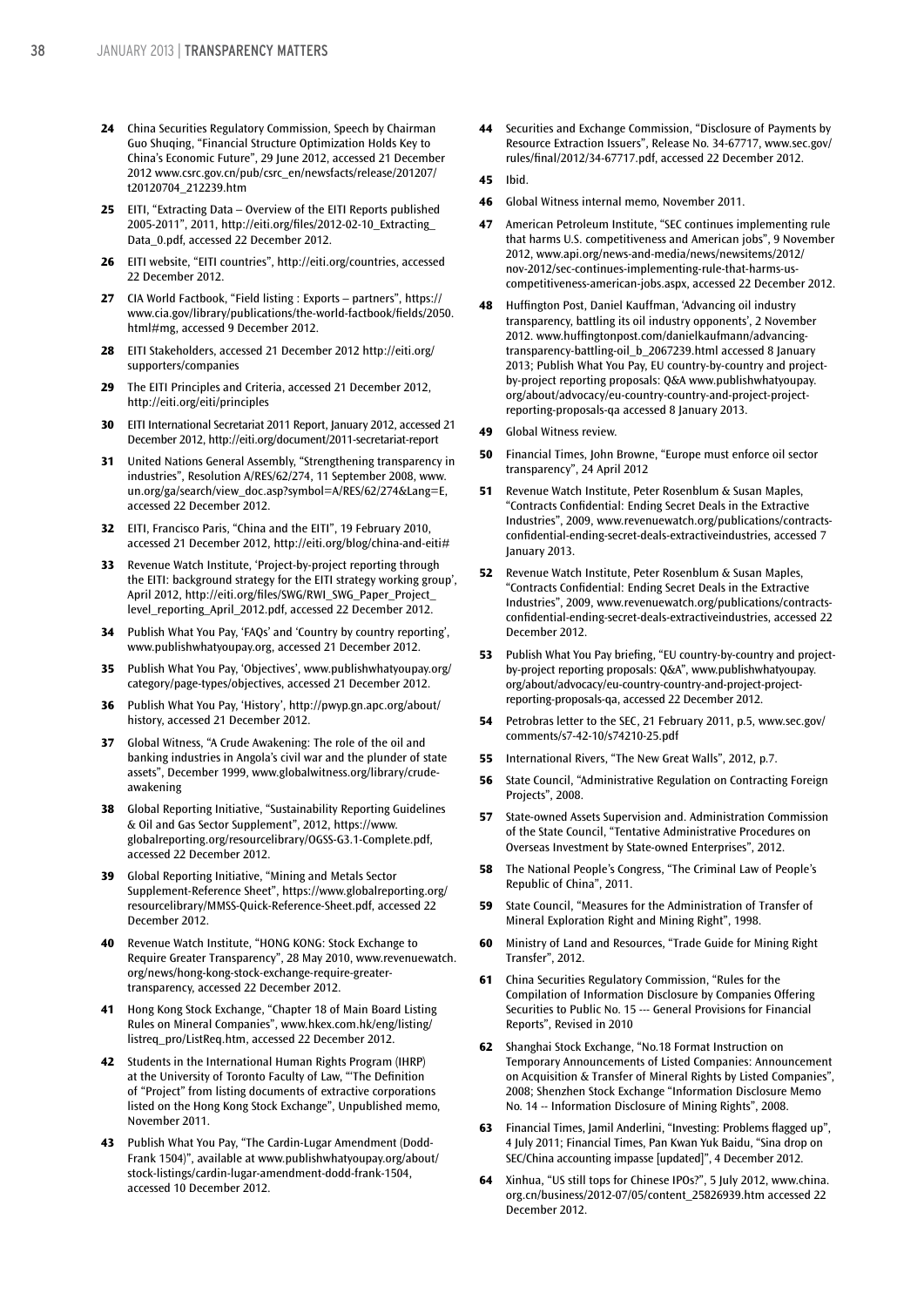- **65** Forbes, Francine McKenna, "Chinese Reverse Merger Companies: The Auditor Angle", 15 March 2011, www.forbes.com/sites/ francinemckenna/2011/03/15/chinese-reverse-merger-companiesthe-auditor-angle/. See also: Financial Times, Jamil Anderlini, "Investing: Problems flagged up", 4 July 2011.
- **66** Financial Times, Dan McCrum, "Ex-Sino-Forest chief accused of fraud", 23 May 2012.
- **67** Forbes, Francine McKenna, "Deloitte Hides From S.E.C. Behind Chinese Wall Over Longtop", 9 September 2011, www.forbes.com/ sites/francinemckenna/2011/09/09/deloitte-hides-from-s-e-cbehind-chinese-wall-over-longtop/ accessed 22 December 2012.
- **68** International Accounting Bulletin, "Deloitte quits as auditor of China's Daqing, Boshiwa", 22 March 2012, www. internationalaccountingbulletin.com/news/deloitte-quits-asauditor-of-chinas-daqing-boshiwa, accessed 22 December 2012.
- **69** World Bank, "Report on the observance of standards and codes (ROSC) – Accounting and Auditing, People's Republic of China" October 2009, www.worldbank.org/ifa/rosc\_aa\_chn.pdf accessed 22 December 2012.
- **70** A Plus magazine, Selwyn Parker, "China and IFRS The road to convergence", September 2011, http://app1.hkicpa.org.hk/ APLUS/2011/09/pdf/34-36-china-ifrs.pdf accessed 22 December 2012.
- **71** Thomas Jefferson School of Law Research Paper, No. 2024135, "Chinese Reverse Mergers, Accounting Regimes, and the Rule of Law in China", Benjamin A. Templin, 20 March 2012, http:// papers.ssrn.com/sol3/papers.cfm?abstract\_id=2024135 accessed 22 December 2012.
- **72** Shanghai Stock Exchange, "Notice on Strengthening Listed Companies' Assumption of Social Responsibility", 2008; SSE, "Guidelines on Environmental Information Disclosure by Listed Companies", 2008; SSE, "No.18 Format Instruction on Temporary Announcements of Listed Companies: Announcement on Acquisition & Transfer of Mineral Rights by Listed Companies", 2008.
- **73** For explanations of the SVCPS from the Shanghai Stock Exchange see: Shanghai Securities News, "SSE Drives Listed Companies to Fulfill Social Responsibilities", 14 May 2008, www.sse.com.cn/ en\_us/cs/about/news/en\_news\_20080514a.html accessed 22 December 2012.
- **74** Shanghai Securities News, "SSE Issues Format Instruction of Mineral Right Disclosure", 26 August 2008, www.sse.com.cn/en\_us/cs/ about/news/en\_news\_20080826c.html accessed 8 January 2013.
- **75** China.org.cn, "Top 500 Chinese companies 2011", 14 July 2011, www.china.org.cn/top10/2011-07/14/content\_22989633.htm accessed 22 December 2012.
- **76** Data for the following section is sourced from the 2010 and 2011 corporate communications of the 15 companies under review, notably the annual reports and sustainability reports.
- **77** Though there are still differences between the two accounting systems, CAS has incorporated almost all of IFRS principles since the Ministry of Finance released a revised version of Chinese accounting standard in 2006. PWC, "China Accounting Standards (CAS) – Summary, Changes and Comparison", 2008.
- **78** Baoshan Iron and Steel, Jiangxi Copper, Wuhan Iron and Steel, China Coal Energy and Yanzhou Coal Mining
- **79** All market value data of the 15 companies is from Forbes Global 2000, except additional footnotes, www.forbes.com/global2000/ list/, and from company annual reports and CSR reports.
- **80** Bloomberg, "Top 10 Aluminum Companies in 2011 by Production", 27 Feb 2012.
- **81** Australia, Hong Kong, Malaysia, Indonesia, Saudi Arabia, Guinea, Iran, Kazakhstan, India, Myanmar, Laos, Vietnam, Peru, Mongolia and Russia.
- **82** World Steel Association, "Top steel-producing companies 2011", www.worldsteel.org/statistics/top-producers.html, accessed 22 December 2012.
- **83** Shanghai Stock Exchange, "Fact Book 2012", 2012, Table: Top 50 Listed Companies by Market Capitalization (2011 year-end), www. sse.com.cn/sseportal/en/pages/p1005/p1005\_content/factbook\_ us2012.pdf accessed 22 December 2012.
- **84** Bloomberg News, "Baoshan Steel Profit Falls to 2 1/2-Year Low on Weak Auto Demand", 30 March 2012, www.bloomberg.com/ news/2012-03-30/baoshan-steel-profit-falls-to-2-1-2-year-low-onweak-auto-demand.html, accessed 22 December 2012.
- **85** Forbes, "Inner Mongolia Baotou Steel", www.forbes.com/ companies/inner-mongolia-baotou-steel/ accessed 22 December 2012.
- **86** Hoovers, "Inner Mongolia BaoTou Steel Union Co. Company Information", www.hoovers.com/company/Inner\_Mongolia\_ BaoTou\_Steel\_Union\_Co/rhftfti-1.html accessed 22 December 2012.
- **87** Forbes, "Inner Mongolia Baotou Steel", www.forbes.com/companies/ inner-mongolia-baotou-steel/ accessed 22 December 2012.
- **88** Forbes, "China Coal Energy", www.forbes.com/companies/chinacoal-energy/ accessed 22 December 2012.
- **89** AAP, "MetroCoal signs \$30m coal deal with China", 8 April 2010, www.theaustralian.com.au/business/mining-energy/metrocoalsigns-30m-coal-deal-with-china/story-e6frg9e6-1225851325331 accessed 22 December 2012; Proactive investors Australia, "MetroCoal reports China Coal gains approval for A\$30m Columboola JV", 16 July 2010, www.businessspectator.com.au/ bs.nsf/Article/MetroCoal-secures-final-approval-for-China-Coal-JV-99G65?OpenDocument accessed 22 December 2012.
- **90** COSL, "Company Profile", www.cosl.com.cn/data/html/english/ channel\_113.html, accessed 22 December 2012.
- **91** Forbes, "China Oilfield Services", www.forbes.com/companies/ china-oilfield-service/, accessed 22 December 2012.
- **92** Focus Reports, "Interview with CEO & President of China Oilfield Services Ltd, undated, www.energy.focusreports.net/index.php#st ate=InterviewDetail&id=1677 accessed 22 December 2012.
- **93** Reuters, "Gansu Jiu Steel Group Hongxing Iron & Steel Co Ltd", http://in.reuters.com/finance/stocks/overview?symbol=600307.SS accessed 22 December 2012.
- **94** Forbes, "Chinese Steel Maker Has Iron Grip On Kazakh Resources", 2 July 2008, www.forbes.com/2008/07/02/jiugang-steelkazakhstan-markets-comm-cx\_tw\_0702markets07.html accessed 22 December 2012.
- **95** Forbes, "Jiangxi Copper", www.forbes.com/companies/jiangxicopper/ accessed 22 December 2012.
- **96** Hong Kong: ¥5.3 billion; Taiwan: ¥250 million; Netherlands: ¥501 million; and others: ¥368 million.
- **97** PRNewswire, "China Minmetals and Jiangxi Copper acquire 100% of Northern Peru Copper", 31 March 2008, www.chinamining. org/Investment/2008-03-31/1206930615d12600 accessed 22 December 2012.
- **98** Dow Jones, "China Minmetals To Invest \$2.5 Billion In Peru Govt", 18 October 2010, www.chinamining.org/Investment/2010- 10-18/1287365868d39769.html accessed 22 December 2012.
- **99** JXCN.COM, Jiangxi Copper Delays Projects in Peru, Afghanistan, 18 April 2012, http://english.jxcn.cn/269/2012-4-18/30012@1077335. htm, accessed 22 December 2012.
- **100** For further information on the Aynak contract, see Global Witness report, "Copper Bottomed? Bolstering the Aynak contract: Afghanistan's first major mining deal", November 2012, available at www.globalwitness.org/copper\_bottomed/index.html
- **101** Reuters, "FACTBOX-China's ten biggest steel producers", 21 May 2010, www.reuters.com/article/2010/05/21/china-steelidUSTOE64H04320100521, accessed 22 December 2012.
- **102** Forbes, "Maanshan Iron & Steel", www.forbes.com/companies/ maanshan-iron-steel/ accessed 22 December 2012.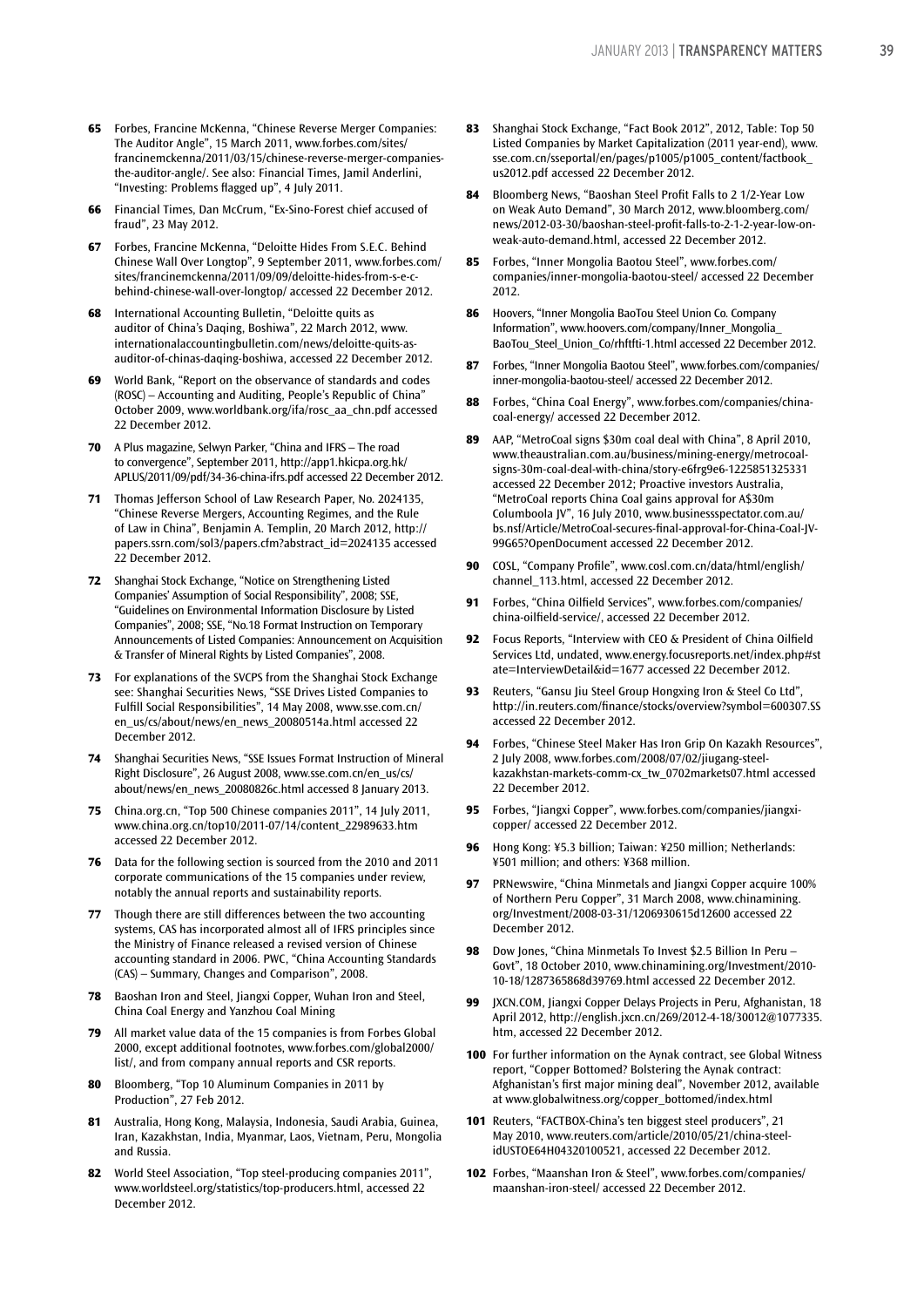- **103** Forbes, "The World's Biggest Companies", www.forbes.com/ global2000/list/ accessed 22 December 2012.
- **104** Ibid; Xinhua, "PetroChina 2011 profit drops 5%", 30 March 2012, www.chinadaily.com.cn/bizchina/2012-03/30/content\_14949120. htm accessed 22 December 2012.
- **105** Iraq became a Compliant Country in December 2012. See: http:// eiti.org/Iraq
- **106** Hart Nurse Ltd & Ulaanbaatar Audit Corporation Ltd, Mongolia EITI, Mongolia sixth reconciliation report 2011, November 2012, p.19, http://eiti.org/files/Mongolia-2011-EITI-Report-PartI.pdf accessed 22 December 2012.
- **107** See http://eiti.org/countries/reports
- **108** EITI, "ExxonMobil, CNPC, and Shell elected to the Iraq EITI council", 9 June 2010, http://eiti.org/news-events/exxonmobil-cnpc-andshell-elected-iraq-eiti-council accessed 22 December 2012.
- **109** www.sec.gov/comments/s7-42-10/s74210-65.pdf
- **110** Bloomberg, "Shanxi Coal International Energy Group Co Ltd", www. bloomberg.com/quote/600546:CH accessed 22 December 2012.
- **111** Reuters, UPDATE 1-China Shenhua Energy says room for coal prices to rebound in H2, 27 August 2012, www.reuters.com/ article/2012/08/27/shenhua-coal-idUSL3E8JR1BV20120827, accessed 22 December 2012.
- **112** Reuters, "China Shenhua 2011 net profit rises on demand for coal", 23 March 2012, www.reuters.com/article/2012/03/23/ shenhua-results-idUSL3E8EN2S520120323, accessed 22 December 2012; Forbes, "China Shenhua Energy", www.forbes.com/ companies/china-shenhua-energy/, accessed 22 December 2012; Forbes, "Global 2000", www.forbes.com/global2000/, accessed 22 December 2012.
- **113** Bloomberg, Aibing Guo, "Mongolia's Tavan Tolgoi Coal Field Deadline Delayed to Mid-2013", 26 November 2012, www. bloomberg.com/news/2012-11-26/mongolia-s-tavan-tolgoi-coalfield-deadline-delayed-to-mid-2013.html accessed 23 December 2012.
- **114** Sinopec, "About our company", http://english.sinopec.com/ about\_sinopec/our\_company/20100328/8532.shtml, accessed 23 December 2012.
- **115** Bloomberg, "Sinopec Buys Angola Stake; Expects Oil Refining 'Challenges'", 29 March 2010, www.bloomberg.com/apps/news?pi d=newsarchive&sid=aiQImsHX5jS4 accessed 24 December 2012.
- **116** Sinopec Annual Report 2011
- **117** Forbes, "Wuhan Iron and Steel", www.forbes.com/companies/ wuhan-iron-steel/ accessed 23 December 2012.
- **118** Ibid.
- **119** Ibid.
- **120** Zijin Mining Social Responsibility Report 2011
- **121** EITI, "Stakeholders", http://eiti.org/supporters/ institutionalinvestors accessed 23 December 2012.
- **122** BSR, "BSR Insight: Transparency in China: A New Generation of Sustainability Report", January 24, 2012, https://www.bsr.org/ our-insights/bsr-insight-article/transparency-in-china-a-newgeneration-of-sustainability-reports accessed 23 December 2012.
- **123** American Petroleum Institute, "SEC continues implementing rule that harms U.S. competitiveness and American jobs", 9 November 2012, www.api.org/news-and-media/news/newsitems/2012/ nov-2012/sec-continues-implementing-rule-that-harms-uscompetitiveness-american-jobs.aspx, accessed 22 December 2012.
- **124** Since the questionnaire was circulated to respondents, there have been developments to regulations in the US and European Union. See section "International regulations" in Chapter 3 for more details.
- **125** China.org.cn, "Audits reveal SOE malpractice", 4 June 2012, www.china.org.cn/business/2012-06/04/content\_25559722.htm accessed 23 December 2012.
- **126** Mutual benefit or "Win win" relations is one of the Five Principles of Peaceful Coexistence that have traditionally shaped Chinese foreign policy. See Xinhua, "Backgrounder: Five principles of peaceful coexistence", 14 June 2004, http://news.xinhuanet.com/ english/2005-04/08/content\_2803638.htm, accessed 23 December 2012.
- **127** EITI, "Madagascar", http://eiti.org/Madagascar accessed 23 December 2012.
- **128** Shanghai Stock Exchange, "Brief Introduction", www.sse.com.cn/ sseportal/en/c01/p996/c1501\_p996.shtml, accessed 23 December 2012.
- **129** In 2008, the SSE issued the *Notice of Strengthening Listed Companies' Assumption of Social Responsibilities* [关于加强上 市公司社会责任承担工作暨发布《上海证券交易所上市公 司环境信息披露指引》的通知] (encouraging disclosure of sustainability performance and introducing the SCVPS notion) and the *Notice of Doing a Better Job for Disclosing 2008 Annual Reports* [关于做好上市公司2008年年度报告工作的通知] (requiring companies in the financial sector, selected for SSE's Corporate Governance Index, or with a foreign listing to release a yearly sustainability report in addition to a financial report). In 2009, SSE released a third sustainability document, *Compilation Guideline for the 'Reports on Fulfillment of Social Responsibilities'* [《公司履行社会责任的报告》编制指引] (prescribing all companies disclosing on SCVPS to provide an explanation of the calculation of the score).
- **130** SSE, Article No.18 Format Instruction on Temporary Announcements of Listed Companies: Announcement on Acquisition & Transfer of Mineral Rights by Listed Companies, 2008, 《上市公司临时公告格式指引第十八号:上市公司矿业 权的取得、转让公告》
- **131** See Sustainable Stock Exchanges Initiative: www.sseinitiative.org/
- **132** Publish What You Pay, "EU country-by-country and project-byproject reporting proposals: Q&A", http://publishwhatyoupay. org/about/advocacy/eu-country-country-and-project-projectreporting-proposals-qa accessed 23 December 2012.
- **133** Under the HKEx reporting requirements, oil and mineral companies applying to be listed on the HKEx must disclose details about their operations on their applications, including material taxes, royalties, and other payments made to governments on a country by country basis.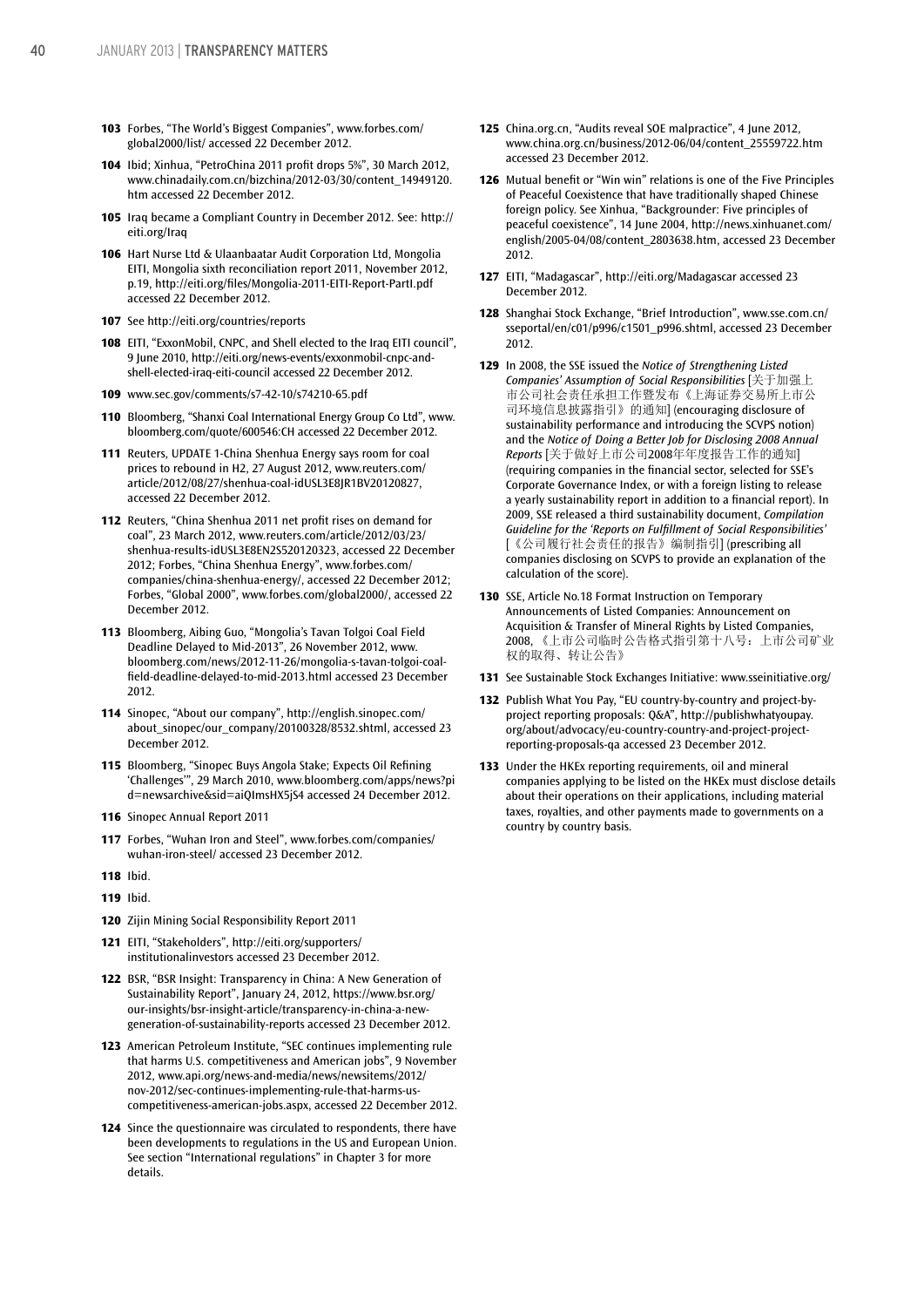Global Witness is a UK-based non-governmental organisation which investigates the role of natural resources in funding conflict and corruption around the world.

References to 'Global Witness' in this report are to Global Witness Limited, a company limited by guarantee and incorporated in England (Company No. 2871809).

Global Witness 6th floor Buchanan House 30 Holborn London EC1N 2HS United Kingdom mail@globalwitness.org

www.globalwitness.org

ISBN 978-0-9573228-5-1

© Global Witness Limited, 2013

SynTao Co., Ltd. is a leading Beijing-based consultancy promoting sustainability and responsibility in Asia.

> SynTao Co., Ltd. Room 1602, SOHO ShangDu, No 8 Dongdaqiao Road, Chaoyang District, Beijing, 100020 P.R. China manager@syntao.com

> > www.syntao.com